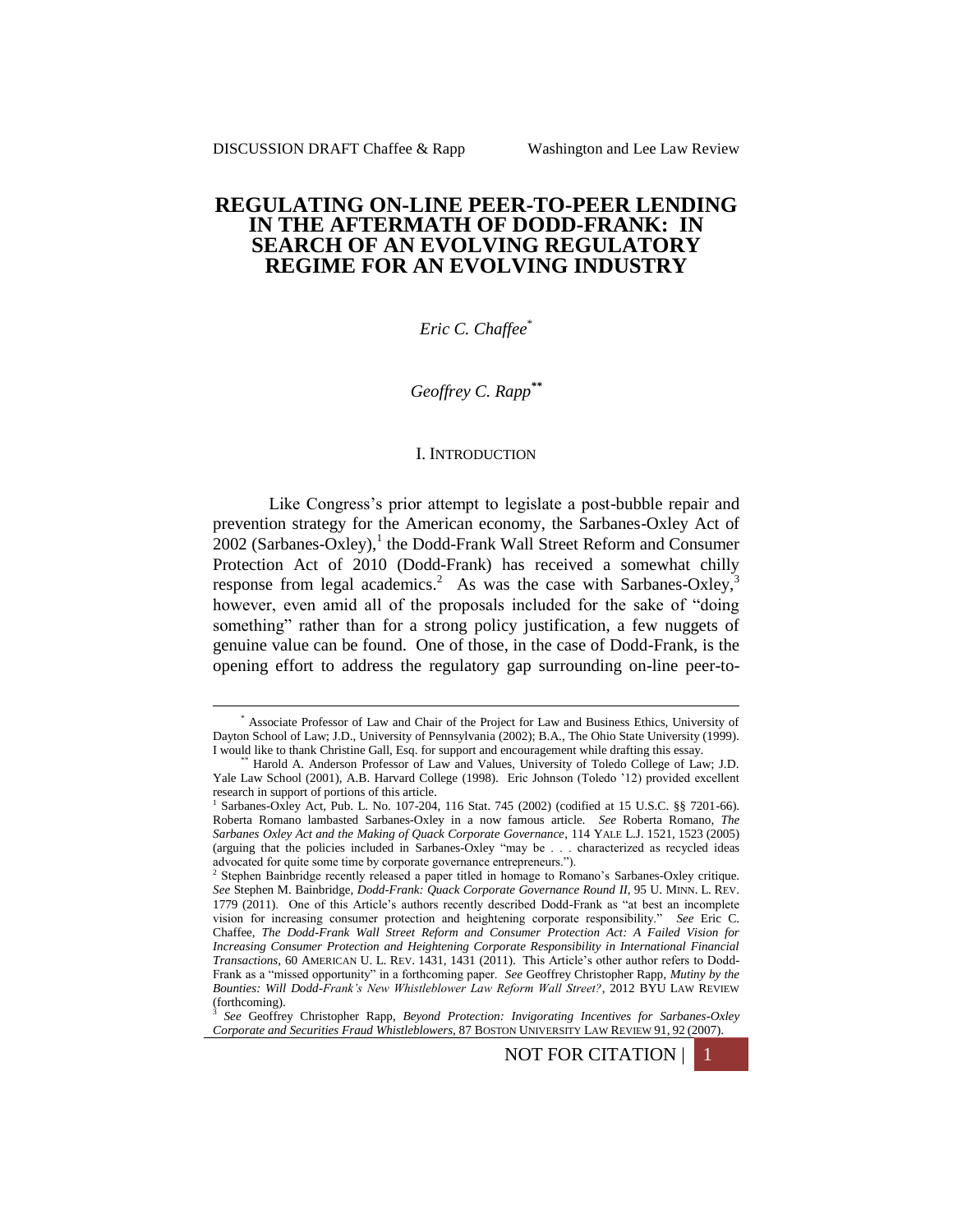peer (P2P) lending. Congress directed the Comptroller General of the United States and the Government Accountability Office to report on the ideal regulatory structure for this emerging and rapidly evolving segment of the fringe lending industry.<sup>4</sup> The GAO report, which contains a variety of new information and insights, was issued on July 7, 2011.<sup>5</sup>

<span id="page-1-0"></span>On-line P2P lending is a booming industry, <sup>6</sup> which has caused tremendous regulatory confusion; at the same time, it has received scant attention in legal scholarship. Previous work in the area among legal scholars has primarily addressed the role of P2P lending in micro-finance for international development.<sup>7</sup> Little work has addressed the proper scope of regulation for domestic for-profit on-line P2P lending, other than a forthcoming piece that takes the debatable position that on-line P2P should be completely exempt from securities regulation $\delta$ —a position we challenge in this article.

<span id="page-1-1"></span>Like many GAO studies, the on-line P2P report is written at a broad level and avoids specific recommendations.<sup>9</sup> Still, it may spur some legislative action towards clarifying the regulation of P2P sites. The Report outlines two possible regulatory schemes: a continued regulation of the investors in P2P sites by securities regulators, with regulation of borrowers the responsibility of various financial services agencies; or unified regulation under a single agency, such as the new Consumer Financial

<sup>9</sup> *See, e.g.,* Jeffery M. Johnson & Carl Jensen, *The Financing of Terrorism*, 2010 J. INST. JUST INT'L STUD 103, 109 (GAO report on terrorism provides overview but lacks discussion of specifics); Timothy Inklebarger, *DOL calls GAO target date fund recommendations vague*, PIONLINE, March 7, 2011, *available at* http://www.pionline.com/article/20110307/PRINTSUB/303079977 (last visited 13 July 2011) (Department of Labor rejects GAO recommendations as too vague).



<sup>4</sup> Dodd-Frank Wall Street Reform and Consumer Protection Act, Pub. L. No. 111-203, § 989F, 124 Stat. 1376, 1947-48 (2010) (to be codified at 5 U.S.C. app. 11) (requiring that the Comptroller General of the United States and the United States Government Accountability Office conduct a study to "determine the optimal Federal regulatory structure" for person-to-person lending).<br><sup>5</sup> See Government Accountability Office, Berson to Berson Landin

*See* Government Accountability Office, *Person-to-Person Lending: New Regulatory Challenges Could Emerge as the Industry Grows*, July 2011 [*hereinafter*, GAO REPORT], *available at*  http://www.gao.gov/new.items/d11613.pdf (12 July 2011).

<sup>6</sup> One leading site, the LendingClub, saw an increase in loan volume from \$16 million in 2008 to \$59 million in 2009. *See* Sheryl Jean, *Also on the loan menu,* DALLAS MORNING NEWS, Feb. 14, 2010, at D01.

<sup>7</sup> *See, e.g.,* Kevin E. Davis & Anna Gelpern, *Peer-to-Peer Financing for Development: Regulating the Intermediaries*, 42 NYU J. OF INT'L L. & POLITICS 1209 (2010); Raj M. Desai & Homi Kharas, *Democratizing Foreign Aid: Online Philanthropy and International Development Assistance,* 42 NYU J. INT'L L. & POL. 1111 (2010); Molly Buetz Land, *Networked Activism,* 22 HARV. HUMAN RTS. J. 205 (2009); Sarah B. Lawsky, *Money for Nothing: Charitable Deductions for Microfinance Lenders*, 61 SMU L. REV. 1525 (2008). 8 *See* Andrew Verstein, *The Misregulation of Person-to-Person Lending*, 45 U.C. DAVIS L. REV.

<sup>(</sup>forthcoming 2011), at \*22, *available at* http://papers.ssrn.com/sol3/papers.cfm?abstract\_id=1823763 (last visited 29 Sept. 2011) ("While it is plausible that P2P notes were either 'investment contracts' or 'notes' for the purposes of the Securities Acts, there is also a strong case that they are neither.").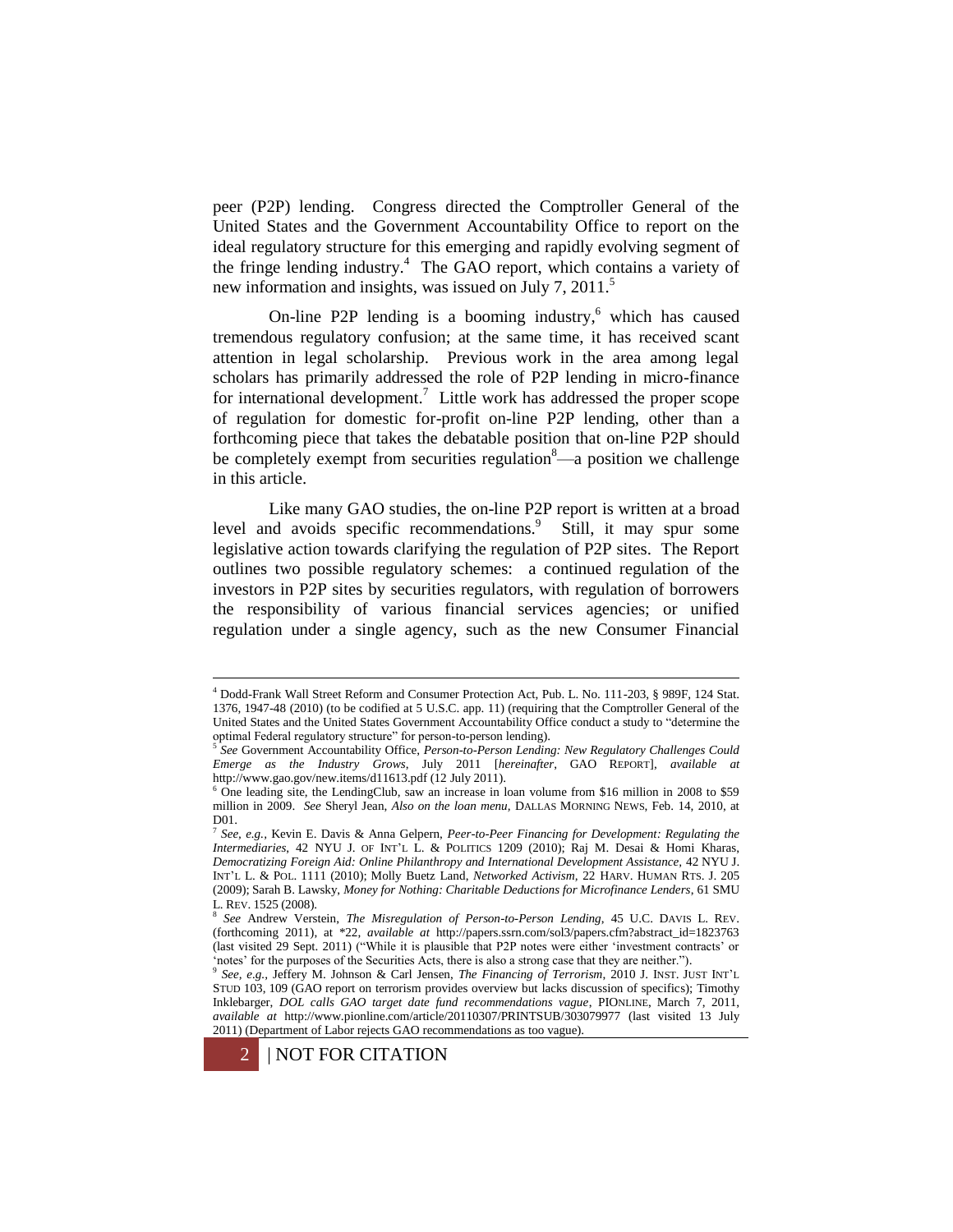Protection Bureau.<sup>10</sup> The Report does not provide a recommendation as between these two options, leaving the future of P2P lending regulation uncertain. This Article aims to fill the current regulatory gap and provide a recommended roadmap, as well as context, for on-line P2P lending.

<span id="page-2-1"></span><span id="page-2-0"></span>On-line P2P sites have faced tough scrutiny at the hands of American securities regulators, both on the state $11$  and federal level. Applications by leading platforms to operate in particular states have been rejected, and the SEC, for a time, prohibited leading sites from soliciting new lenders.<sup>12</sup> Much of the regulatory uncertainty surrounding how these sites should be classified stems from what might be described as a "square pegs, round hole" problem. Existing structures for securities regulation have simply not envisioned an investment opportunity in which the party seeking financing provides little or no disclosure to potential sources of capital. Moreover, in a sense, on-line P2P represents the perfect securities regulation exam hypothetical, incorporating thorny and long-puzzling issues such as the definition of a security, the concept of material review used by some state regulators, and the meaning of such key identities as issuers, exchanges, and the like.

This Article recommends neither the "hands-off" approach to regulating on-line P2P sites that would flow from the assertion that they do not sell securities, nor prohibition. Instead, it argues that on-line P2P sites should be regulated not by a single administrative agency, but in the same manner as traditional banking entities. Multiple regulators should have oversight of on-line P2P sites, depending on the particular aspect on on-line P2P subject to such agencies' regulatory authority. While this approach may not leave P2P sites free to evolve in an unfettered hyper-Darwinian fashion, it offers the best chance to protect both lenders and borrowers from the risks arising as lending goes digital.

The remainder of this Article is structured as follows. Part II offers an overview of on-line P2P lending, discussing the structure and business model of various sites, the historical and contemporary context of P2P lending, why the recent emergence of these sites is important, and the risks these sites pose to users. Part III analyzes the current regulatory regime for

<sup>10</sup> GAO REPORT, *supra* note [5,](#page-1-0) at 42.

<sup>&</sup>lt;sup>11</sup> LendingClub has no authorization to sell securities in Oregon, among several other states. Prosper was licensed in Oregon but subjected to a \$15,000 fine for selling unregistered securities "and not properly disclosing their risks." Brent Hunsberger, *Peer-to-peer lending: know the risks,* THE OREGONIAN, Oct. 4, 2009, *available at* 2009 WLNR 19600589. <sup>12</sup> Prosper.com was shut down for nine months after the SEC found it had offered unregistered securities.

Farhad Manjoo, On this site, a stranger will spot you some cash, THE WASHINGTON POST, April 24, 2011, at G04.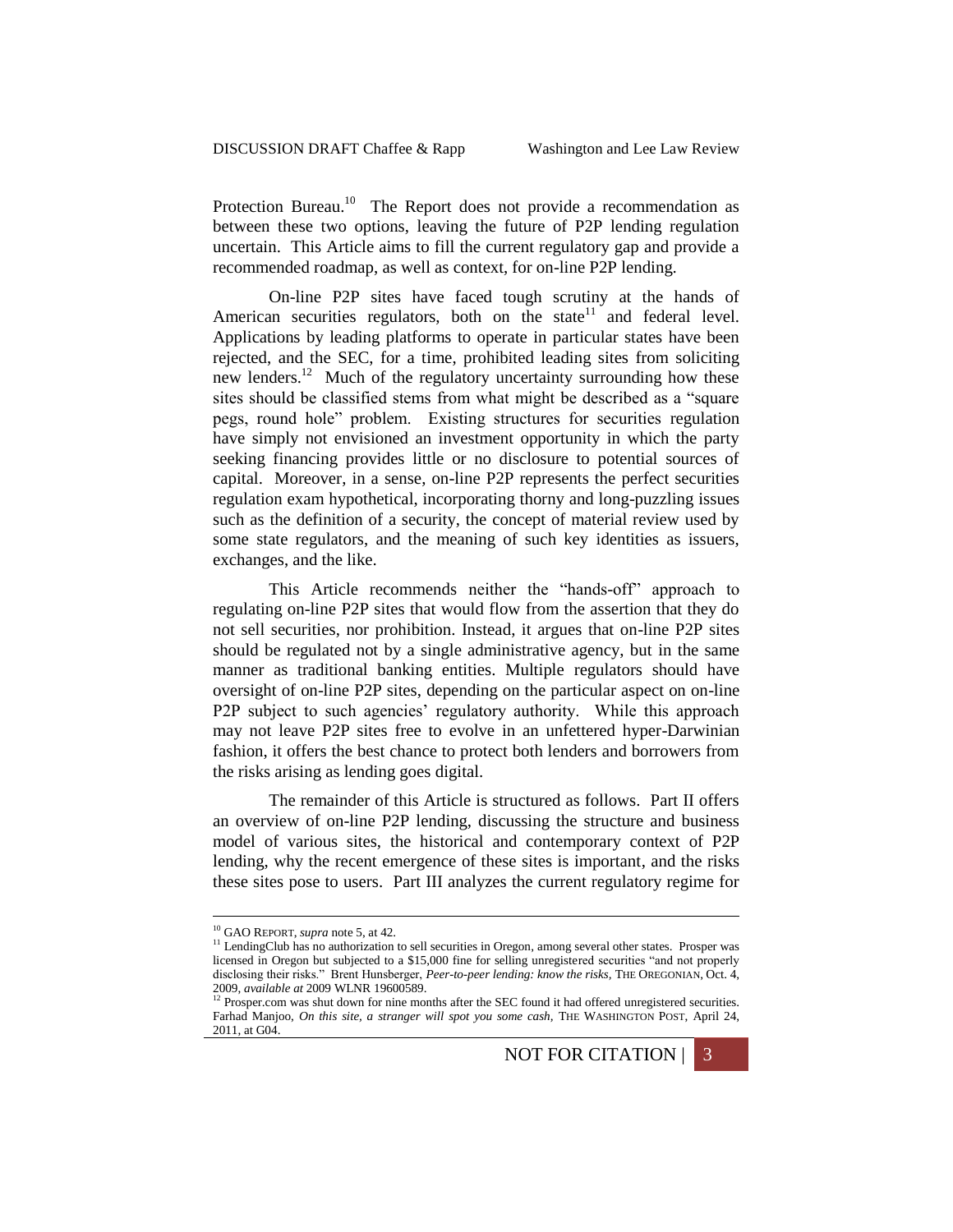P2P lending, which is governed on the borrower side by banking regulation and on the lender side by federal and state securities law. Part IV discusses the struggle to create a coherent regulatory regime for P2P lending, including study of such lending and various regulatory options mandated by Dodd-Frank. Finally, Part V recommends that an organic approach be taken to regulating on-line P2P lending in which multiple regulators have oversight and use their individual expertise from regulating traditional lending to create and adapt regulation to the evolving world of on-line P2P lending.

### II. AN OVERVIEW OF ON-LINE PEER-TO-PEER LENDING

#### A. The Basics of On-Line P2P Lending

In its most general form, on-line peer-to-peer (P2P) lending can be defined as any transaction arranged using the internet in which one or more individuals lend money to one or more other individuals. "Traditional" lending, by contrast, involves an institutional lender such as a commercial bank, credit union, and the like, lending money to an individual. The cornerstone of P2P lending is that individuals, rather than institutions, stand on *both* sides of the transaction.

Pure on-line P2P lending could be structured without a formal intermediary, with only the communications pipelines of the World Wide Web facilitating the transaction. For instance, a person could, legalities aside, post an advertisement on Craigslist (www.craigslist.org) seeking a loan for a particular purpose and offering a certain interest rate.<sup>13</sup> Or a Facebook (www.facebook.com) user could send messages to distant "friends" offering to lend them money for a specified rate of return.

Of course, while such P2P lending could arise, assuming a hospitable regulatory environment, the transaction costs associated with it would be relatively high. The level of fraud and outright criminality on Craigslist and other "open" web platforms is incredibly high $14$  and it would be safe to assume that it would make it nearly impossible to find legitimate

<sup>&</sup>lt;sup>14</sup> Craigslist receives 200 scam complaints per month. While this number is small compared to the overall level of traffic on the site, according to its founder "the bad guys are persistent." *See* Aleksandra Todorova, *A Craigslist Scam You Might Fall For,* SMARTMONEY, Aug. 10, 2005, *available at*  http://www.smartmoney.com/spend/family-money/a-craigslist-scam-you-might-fall-for/ (last visited 6 June 2011).



<sup>&</sup>lt;sup>13</sup> In fact, some would-be borrowers have attempted to do just that. In a June 2011 posting, a "company" advertised on a Florida craigslist site for a "loan investor for start-up purposes." The unspecified funds would be used to start a "restaurant and sports bar." *See*  http://tallahassee.craigslist.org/vnn/2420107031.html (last visited 6 June 2011).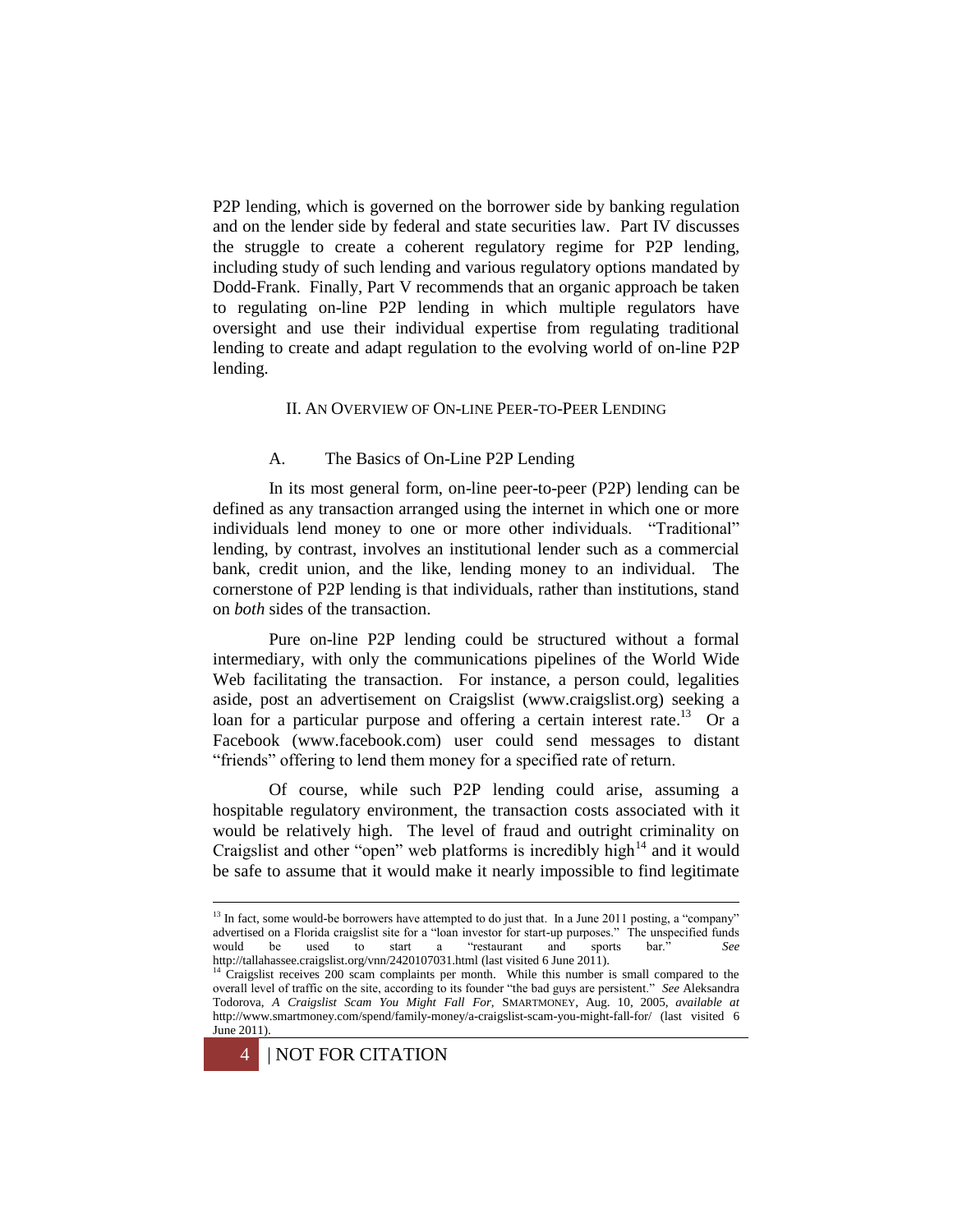lending and borrowing partners without extensive additional investigation of potential counterparts. The Facebook alternative would be limited in that if one can only reach active participants in ones' own networks, one has fewer potential partners to reach (even if a person has more "friends" than a typical law professor).

To capture profits associated with reducing such transaction costs, on-line P2P lending sites have emerged. The essential selling point advanced by P2P sites is the notion that by eliminating the "middle man" – the commercial bank in a traditional loan – investors can earn higher returns and borrowers can obtain financing at lower rates.<sup>15</sup> Such sites have been around since 2005 in Europe, where the UK's Zopa was an early leader.<sup>16</sup> The most well-known US versions of such sites are Prosper Marketplace (Prosper.com) and LendingClub (www.lendingclub.com), which represent the "heartland of P2P."<sup>17</sup>

<span id="page-4-1"></span><span id="page-4-0"></span>Prosper and LendingClub are the two most prominent on-line P2P sites in the United States, and both now use a similar business model.<sup>18</sup> Prospective borrowers register with the platform and complete a loan application.<sup>19</sup> Investors then review loan requests and determine which to fund.<sup>20</sup> Investors do not make loans directly to borrowers.<sup>21</sup> Once an investor chooses to fund a loan, a separate bank issues the loan to the borrower and then sells the loan to the P2P platform.<sup>22</sup> The platform then issues a separate note to the investor with a return on the investment contingent upon the borrower repaying the original  $\text{loan.}^{23}$  Thus, the investor has made an investment in a note, not an actual loan, and hopes that the borrower will repay so that the note will be paid by the platform.

<span id="page-4-2"></span>On LendingClub, the platform charges a fee for its services, and retrading of notes prior to maturity is permitted via a web-based platform created by a separate broker-dealer firm.<sup>24</sup> The interest rate for a loan is set by the site according to its analysis of the borrower's credit history, income, debt, and other factors.<sup>25</sup> Interests rates vary between 7 and 21 percent,

<sup>15</sup> Verstein, *supra* not[e 8,](#page-1-1) at \*8.

<sup>&</sup>lt;sup>16</sup> Jeffrey MacDonald, Web sparks person-to-person lending around the world, CHRISTIAN SCIENCE MONITOR, Dec. 24, 2007, at 13.

Verstein, *supra* not[e 8,](#page-1-1) at \*7.

<sup>18</sup> *Id.* at 5-6.

<sup>&</sup>lt;sup>19</sup> HOWARD M. FRIEDMAN, SECURITIES REGULATION IN CYBERSPACE §503.A (3d ed. 2010 supp.).

<sup>20</sup> *Id.*

 $^{21}$  *Id.* 

 $\frac{22}{1}$  *Id.* 

<sup>23</sup> *Id.*

<sup>24</sup> FRIEDMAN, *supra* not[e 19,](#page-4-0) at §503.A.

<sup>&</sup>lt;sup>25</sup> Pamela Yip, *Person-to-person lending is networking its way up*, DALLAS MORNING NEWS, Dec. 10, 2007, at 1D.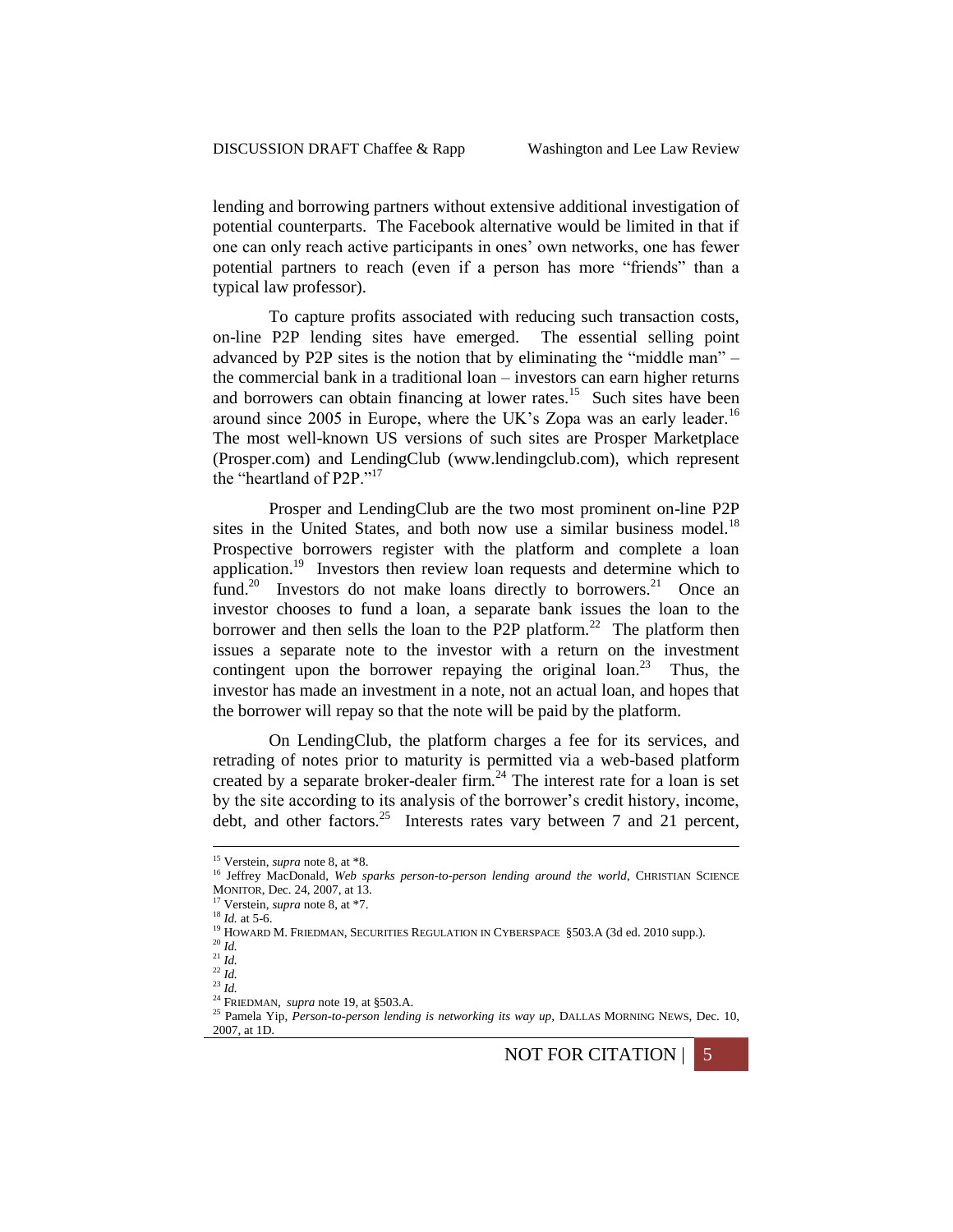borrowers may request up to \$25,000, and must meet certain credit criteria.<sup>26</sup>

Prosper.com utilizes a related model. Originally, the site used an on-line auction to "find investors willing to make loans to particular borrowers."<sup>27</sup> The lowest bidders (that is to say, those investors willing to extend credit at the lowest interest rates) would "win" the auction, and funds from those bidders would be pooled to extend loans.<sup>28</sup> However, the site modified its approach in 2010, removing from lenders the ability to determine interest rates; instead, the site sets an interest rate based on its own analysis of applicants' financial history.<sup>29</sup> Prosper raised its minimum FICO score for borrowers from 520 to 640 in an effort to stem defaults.<sup>30</sup>

A far more limited alternative is offered by a closed end mutual fund, National Retail Fund, operated by Perpetuity, Inc.<sup>31</sup> Under this approach, investors diversify across consumer notes via purchase of mutual fund stakes.<sup>32</sup> The consumer notes are based on loans made by the fund itself; investors can browse profiles of individual borrowers to see "why they are borrowing funds and 'how they are doing.'"<sup>33</sup> The browsing of profiles is meant to make the site seem "hip" and connected to social networking, though the Fund in fact represents a far more traditional investment medium.

A variety of other P2P lending sites also exist or have existed. Between 2001 and May 2011, at least fourteen companies have offered online P2P platforms in the United States. $34$  These sites have used a variety of models of P2P lending, including one that created direct links between individual borrowers and individual lenders without the use of a bank in the process.<sup>35</sup> The alternative sites have been geared toward a variety of different segments of the lending market, e.g. small businesses, students, or those seeking loans to purchase a home.<sup>36</sup> To date, none have received the attention that has been paid, both from a business and a regulatory sense, to the market leaders, Prosper and LendingClub.

On Prosper and LendingClub, typical borrowers are "seeking fairly

1

<sup>33</sup> *Id.*

<sup>26</sup> *See* Sheryl Jean, *Also on the loan menu,* DALLAS MORNING NEWS, Feb. 14, 2010, at D01 (minimum FICO of 660 required).

<sup>27</sup> Friedman, *supra* not[e 19,](#page-4-0) at §503.A.

<sup>28</sup> *Id.*

<sup>29</sup> Manjoo, *supra* not[e 12.](#page-2-0) <sup>30</sup> Hunsberger, *supra* not[e 11.](#page-2-1)

<sup>31</sup> *Id.*

<sup>32</sup> *Id.*

<sup>34</sup> GAO REPORT, *supra* note 5, at 17 n.39. <sup>35</sup> *Id.* at 17.

<sup>36</sup> *Id.*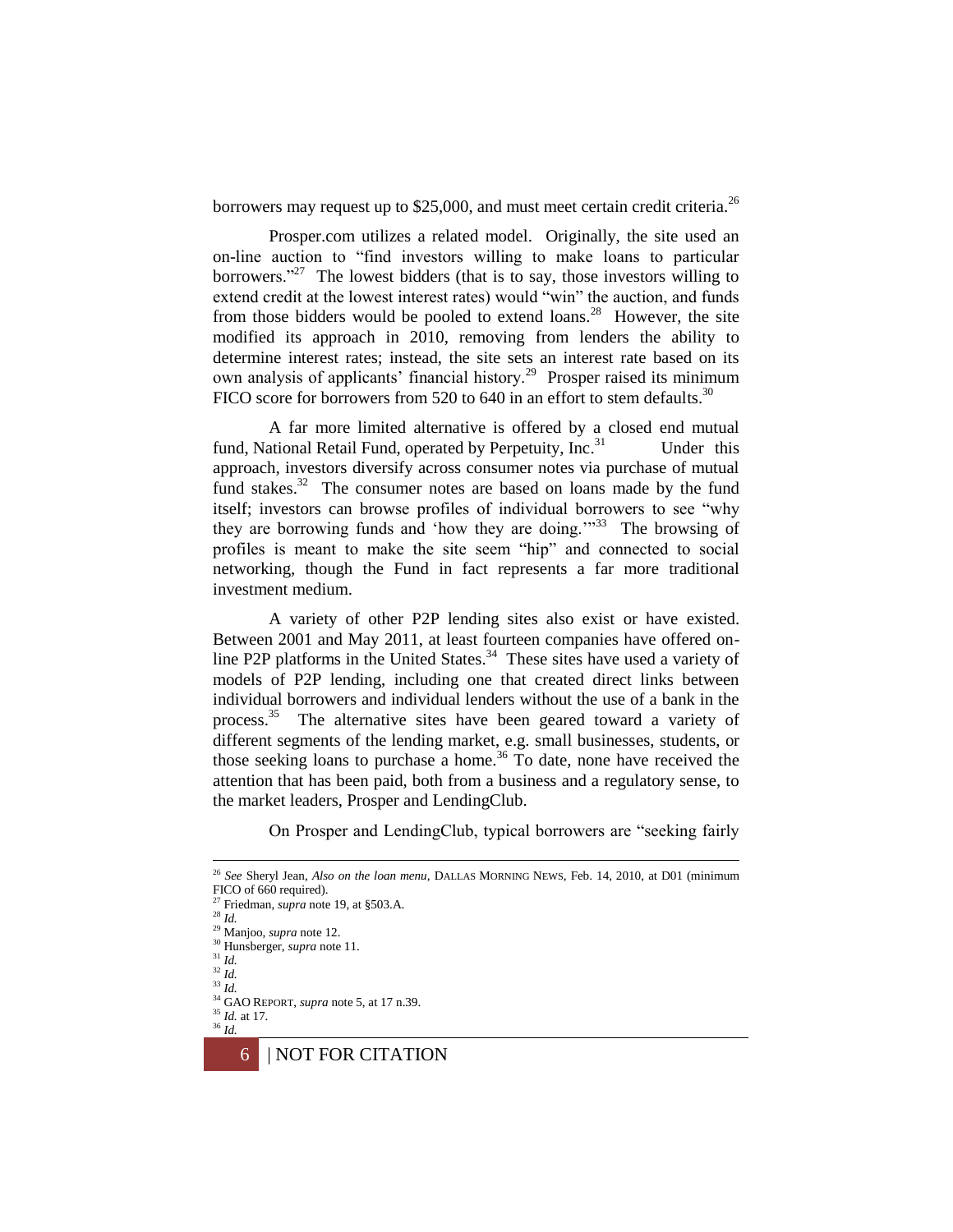small, unsecured loans for consumer purposes—such as consolidating debts, paying for homer repairs, or financing personal, household, or family purchases."<sup>37</sup> Reviewing the borrowers on LendingClub, for instance, one of the authors found that the overwhelming share of the applicants sought debt consolidation loans.<sup>38</sup> However, there were a few miscellaneous loan requests – a person with a credit score between 714 and 749 sought a \$6,000 five-year loan to purchase a Honda VTX 1800 Motorcycle and a person with a 679-713 credit score sought \$4,000 for an "engagement loan" to cover wedding expenses.<sup>39</sup>

### <span id="page-6-0"></span>B. Historical and Contemporary Context of P2P Lending

P2P lending is nothing new; indeed, non-institutional lending has long been a part of economic activity around the world. What's new about the sites discussed in this Article is their on-line dimension. Situating P2P lending within the broader context of non-commercial lending helps reveal both some of the reasons it is attractive to borrowers (and lenders) as well as some of the special risks that emerge due to the *on-line* nature of the new platforms.

Commercial credit's cost for borrowers is not simply the expense associated with the bank as "middle man". Non-traditional lending is attractive for some borrowers, even if expensive, for at least two reasons. The first is its convenience. Payday lenders, discussed elsewhere in this Symposium, for instance, though they charge seemingly excessive interest rates, offer convenience when compared to other short-term loan options.<sup>40</sup> Surveys of payday loan customers reveal that the main value they assign to such options is convenience, with locations near home or work. $41$  In addition, commercial lending can subject potential borrowers to what might be referred to as *moral interrogation*. Walking into a bank, individuals with low incomes or credit defects may feel they are likely to be judged. By comparison, non-traditional lending can be less embarrassing,  $42$  and may even offer anonymity.<sup>43</sup>

<sup>42</sup> *Id.*

<sup>&</sup>lt;sup>43</sup> Christopher L. Peterson, *Removing the Target: Protecting Military Service Members and Veterans from Financial Predators*, 35 HUMAN RIGHTS 8, 8 (2008).



<sup>37</sup> *Id,* at 10.

<sup>&</sup>lt;sup>38</sup> Lending Club Screen Shot, on file with authors.

<sup>&</sup>lt;sup>39</sup> *Id.* Both loans had been close to fully funded (89% and 85% respectively).

<sup>40</sup> Nathalie Martin, *1000% Interest—Good While Supplies Last: A Study of Payday Loan Practices and Solutions*, 52 ARIZ. L. REV. 563, 596 (2010). <sup>41</sup> *Id.*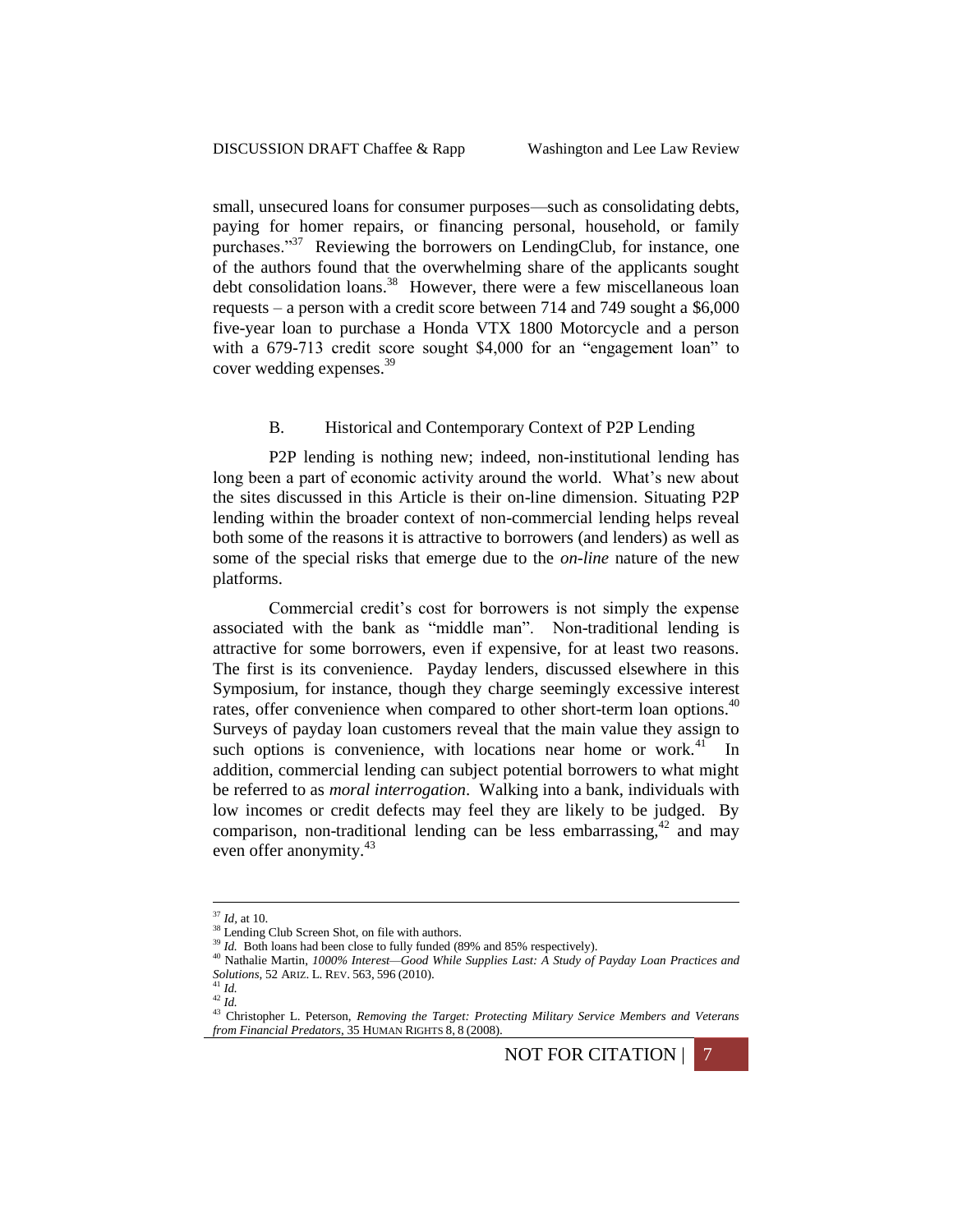Person-to-person lending has long been part of the fringe economy. One need only think of borrowing from loan sharks or lending gas money to one's college roommate to realize how common person-to-person lending actually is. Most people, if not all, have resorted to some form of personto-person lending in their lives.

<span id="page-7-0"></span>With that said, person-to-person lending takes a remarkable variety of forms, including some that are quite formalized. An examination of three of these forms will be useful to demonstrate just how varied person-toperson lending can be. The first is the "rotating credit association," "RCA" or "ROSCA." The RCA is the "basis for the peer lending methodology."<sup>44</sup> The Chinese *hui*, Japanese *ko* or *tanomoshi*, Korean *kye*, Mexican *tanda*, and Nigerian *esusu* are all forms of this kind of lending.<sup>45</sup> In Cantonesespeaking China, they have been around for perhaps 1800 years,<sup>46</sup> and in this country they remain prevalent among certain immigrant communities. Onehalf of California Japanese immigrants had participated in some form of rotating credit association according to a 1960s survey,  $47$  and as late as the 1980s, more than 80% of Korean immigrants in Los Angeles had participated in RCAs.<sup>48</sup>

An RCA is formed upon a "core of participants," who make "regular contributions to a fund which" are then pooled and "given to each contributor in rotation."<sup>49</sup> They differ in terms of size, criteria for membership, manner in which order of payouts are made, organizational structure, and the sanction for violations, but they share the essential characteristic of being an informal credit institution lending small lump sums.

RCAs rely on social trust to ensure repayment of lent funds.<sup>50</sup> Inevitably, some members will default (quitting the RCA before their "take" has been recouped through periodic payments). This can produce effective

<sup>44</sup> Rashmi Dyal-Chand, *Human Worth as Collateral*, 38 RUTGERS L.J. 793, 824 n. 154 (2007).

<sup>45</sup> Christy Chung Hevener, *Alternative Financial Vehicles: Rotating Savings and Credit Associations*, FEDERAL RESERVE BANK OF PHILADELPHIA, Nov. 2006, at 26, *available at*  www.philadelphiafed.org/community.../discussionpaper-ROSCAs.pdf (last 12 July 2011).

<sup>46</sup> *Id.* at 6. <sup>47</sup> *Id.* at 22.

 $48 \frac{10}{1}$ .

<sup>&</sup>lt;sup>49</sup> Shirley Ardener, *The Comparative Study of Rotating Credit Associations*, 94 J. OF THE ROYAL ANTHROPOLOGICAL INSTITUTE OF GREAT BRITAIN AND IRELAND 201, 212 (1964).<br><sup>50</sup> Dyal-Chand super acts 20 at 201, <sup>407</sup>

<sup>50</sup> Dyal-Chand, *supra* note 39, at 824 ("In their small, close-knit communities, borrowers cannot default because doing so would risk extraordinary shame, social degradation, and even ostracism."); Lan Cao, *Looking at Communities and Markets*, 74 NOTRE DAME L. REV. 841, 882 (1999).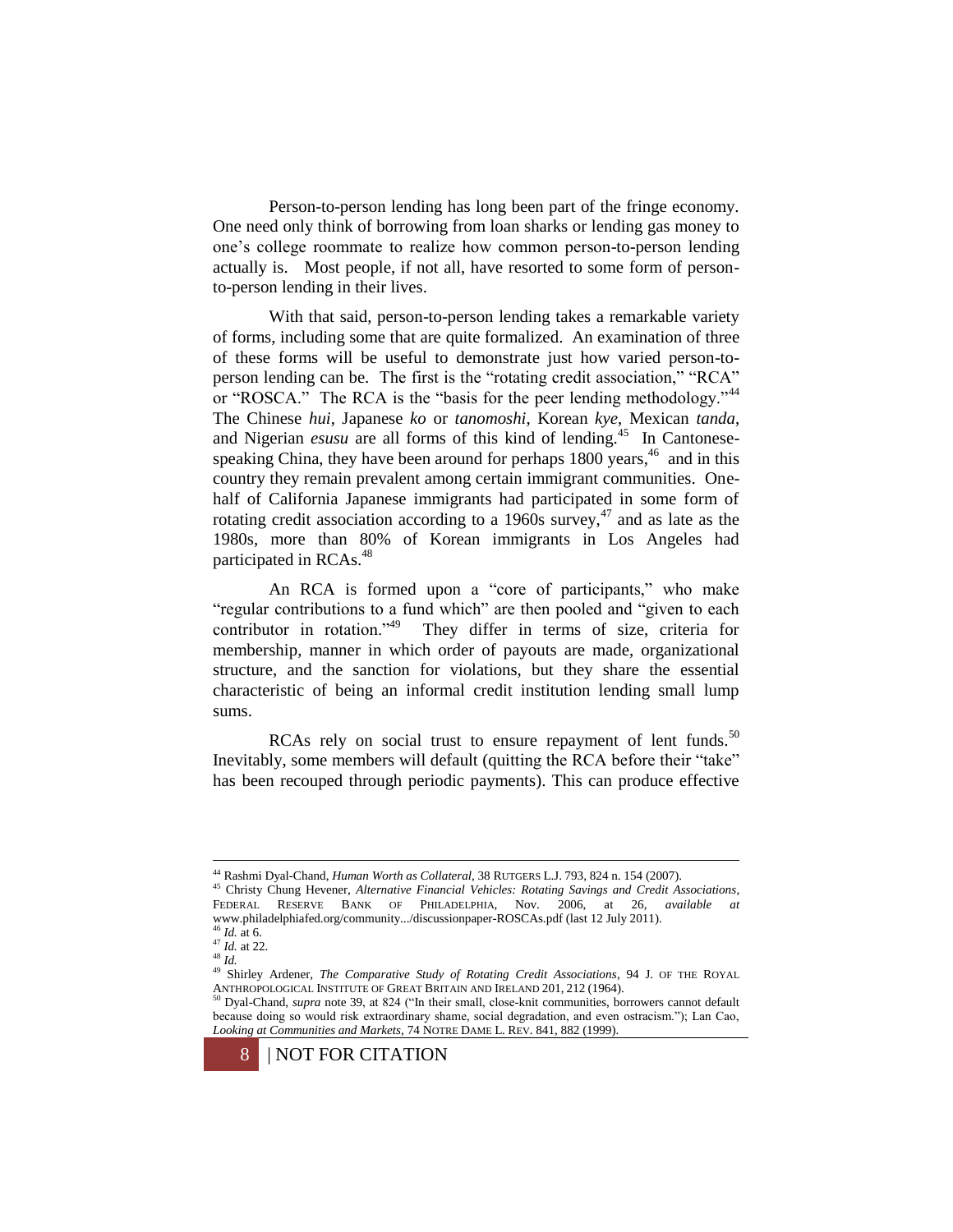<span id="page-8-0"></span>interest rates as high as  $30\%$ ,<sup>51</sup> well above those charged by commercial lenders (and authorized by usury laws), even for "zero-interest" RCAs.<sup>52</sup> In other RCAs, early recipients of payouts "bid" for interest rates they are willing to pay for the privilege of early receipt – and such rates can be as high as  $24\%$ .<sup>53</sup> These suggest relatively high transaction costs in comparison to traditional credit. Still, RCAs provide a means to access credit for those unable to access it due to discrimination, immigration status, or language barriers. Moreover, RCAs provide convenience, since "like numbers gambling syndicates, RCAs circumvent the slow, unfriendly, and bureaucratic channels of banks."<sup>54</sup> Like P2P lending, RCAs stand in an ambiguous legal position; courts sometimes conflate them with unlicensed lotteries,<sup>55</sup> and practices commonly associated with RCAs, like the failure to report interest income or interest rates exceeding levels permitted under usury laws, contribute to a widespread belief that they are unlawful.<sup>56</sup>

A second well-established form of person-to-person lending is the numbers racket, popular at various points among African-Americans in Harlem and factory line workers in Detroit, among others. The numbers racket depended on the identification of a number, the appearance of which could be predicted but with values that could not. For instance, an early numbers racket was based on two figures released each morning in New York City – the total daily clearances among a certain group of banks, and the Federal Reserve balance.<sup>57</sup> The winning number would combine, for instance, the second and third digits of the "clearings" figure with the third digit of the Fed balance.<sup>58</sup>

<span id="page-8-1"></span>A person could "bet" anything from a few pennies to a few dollars

number would be 896.



<sup>51</sup> Ivan Light et al. *Korean Rotating Credit Associations in Los Angeles,* in JOHN SIBLEY BUTLER & GEORGE KOZMETSKY, EDS., IMMIGRANT AND MINORITY ENTREPRENEURSHIP: THE CONTINUOUS REBIRTH OF AMERICAN COMMUNITIES 171, 179 (2004).<br><sup>52</sup> In a zero-interest RCA, early recipients of funds do not pay any additional amount for the privilege of

enjoying the time value of money. <sup>53</sup> Kumar Aniket, *Self-Help Groups: Use of Modified ROSCAs in Microfinance,* EDINBURGH SCHOOL OF

ECONOMICS DISCUSSION PAPERS, June 2005, *available at* http://www.aniket.co.uk/research/shg.pdf (last visited 18 July 2011).

<sup>54</sup> Light et al., *supra* not[e 51a](#page-8-0)t 172.

<sup>55</sup> California law is confused on the issue of the legality of Korean *kye*, and at least one judge has found that form of RCA "an illegal lottery and also a form of security which was being sold without prior permission from the proper authorities." Cao, *supra* note [45,](#page-7-0) at 909. *But see* Mi Bong Hong v. Chong Chin Cha, 979 A.2d 250 (Md. App. 2009) (finding valid contract claims in RCA dispute); Light et al., *supra* note [51,](#page-8-0) at 179 (RCAs "are not unlawful in themselves").

<sup>56</sup> Light et al., *supra* not[e 51,](#page-8-0) at 179.

<sup>57</sup> SHANE WHITE ET AL., PLAYING THE NUMBERS: GAMBLING IN HARLEM BETWEEN THE WARS 12-13  $(2010)$ .<br><sup>58</sup> If the clearings figure were \$589,000,000, and the Fed balance \$116,000,000, then the "winning"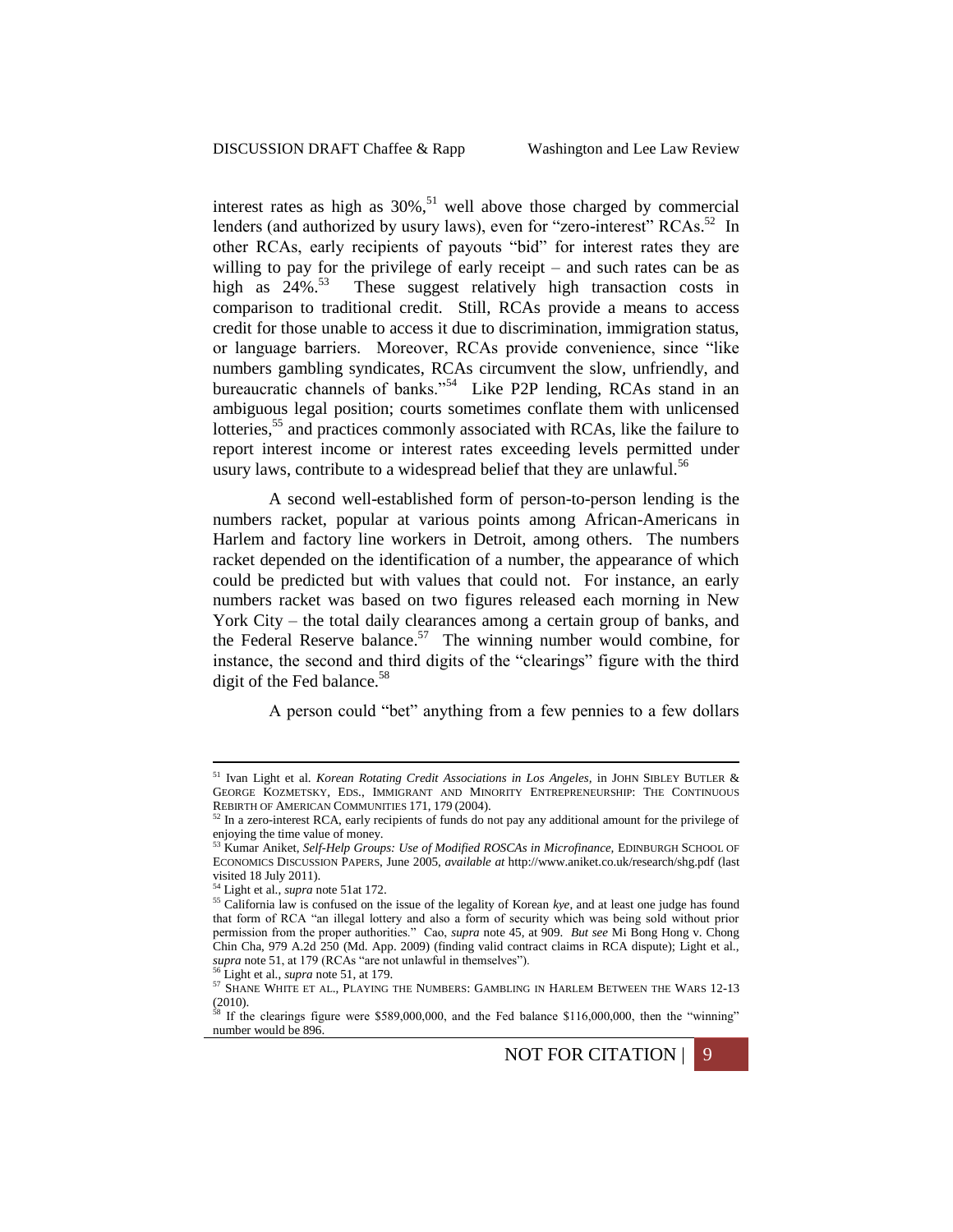on a number, with odds of winning 1 in 1,000, but payoffs of 600 to  $1<sup>59</sup>$ Langston Hughes called the numbers racket "the salvation of Harlem, its Medicare, and its Black Draught, its 666, its little liver pills, its vitamins, its aspirins, and its analgesic balm combined."<sup>60</sup>

Dismissing a number racket as a form of illegal gambling would be a mistake; the "whole enterprise" has an "essentially economic nature."<sup>61</sup> Those running the racket were referred to as "bankers," and those who played as "investors."<sup>62</sup> Those who played didn't think of themselves as gamblers; they took the term "investing" literally.<sup>63</sup> Hitting the winning number was not the equivalent of today's Powerball lottery, where a winner was set for life.<sup>64</sup> Instead, it would provide a windfall "that allowed debts to be paid off."<sup>65</sup> Investing a few coins a day made sense, even in the face of long odds (the expected rate of return being slightly above one dollar for every two played).<sup>66</sup> According to retired NYPD detective Rufus Shatzberg, the numbers racket was a "financial institution" which "substituted for mainstream organizations that could not and would not provide financial services in poor communities."<sup>67</sup> Due to a "vacuum where there were few banks, credit associations, loan and realty enterprises, numbers gambling . . . . became a source of capital and, ironically, a means of savings, a device for personally accumulating some resources."<sup>68</sup>

The primary appeal of the numbers game was its convenience. Numbers "runners" made circuits of their customers, who "thus do not have to go out of their way to bet." $69$  Numbers stations were located in newsstands, pool halls, cigar stores, and groceries – locations people visited for other reasons on a typical day. Even those without traditional savings accounts found "it convenient to lay a dollar on a number while at the barber shop rather than risk making no 'investment' at all in the day."<sup>70</sup> The numbers racket has now "almost completely disappeared" thanks to

<sup>61</sup> WHITE ET AL., *supra* not[e 57,](#page-8-1) at 23.

<sup>59</sup> WHITE ET AL., *supra* not[e 57,](#page-8-1) at 14.

<sup>60</sup> Blackdraft and 666 were popular laxatives. Hughes statement was published in a front page article in *The New York Times* on March 1, 1971. *See* GEORGE EATON SIMPSON & J. MILTON YINGER, RACIAL & CULTURAL MINORITIES: AN ANALYSIS OF PREJUDICE AND DISCRIMINATION 122 (1985).

<sup>62</sup> *Id*. at 200.

<sup>63</sup> *Id.* at 223. <sup>64</sup> *Id.* at 225.

<sup>65</sup> *Id.*

<sup>66</sup> *Id.* at 223.

<sup>67</sup> RUFUS SHATZBERG & ROBERT J. KELLY, AFRICAN AMERICAN ORGANIZED CRIME: A SOCIAL HISTORY 71 (1996).

<sup>68</sup> *Id.*

<sup>69</sup> Ivan Light, *Numbers Gambling Among Blacks: A Financial Institution*, 42 AMER. SOC. REV. 892, 897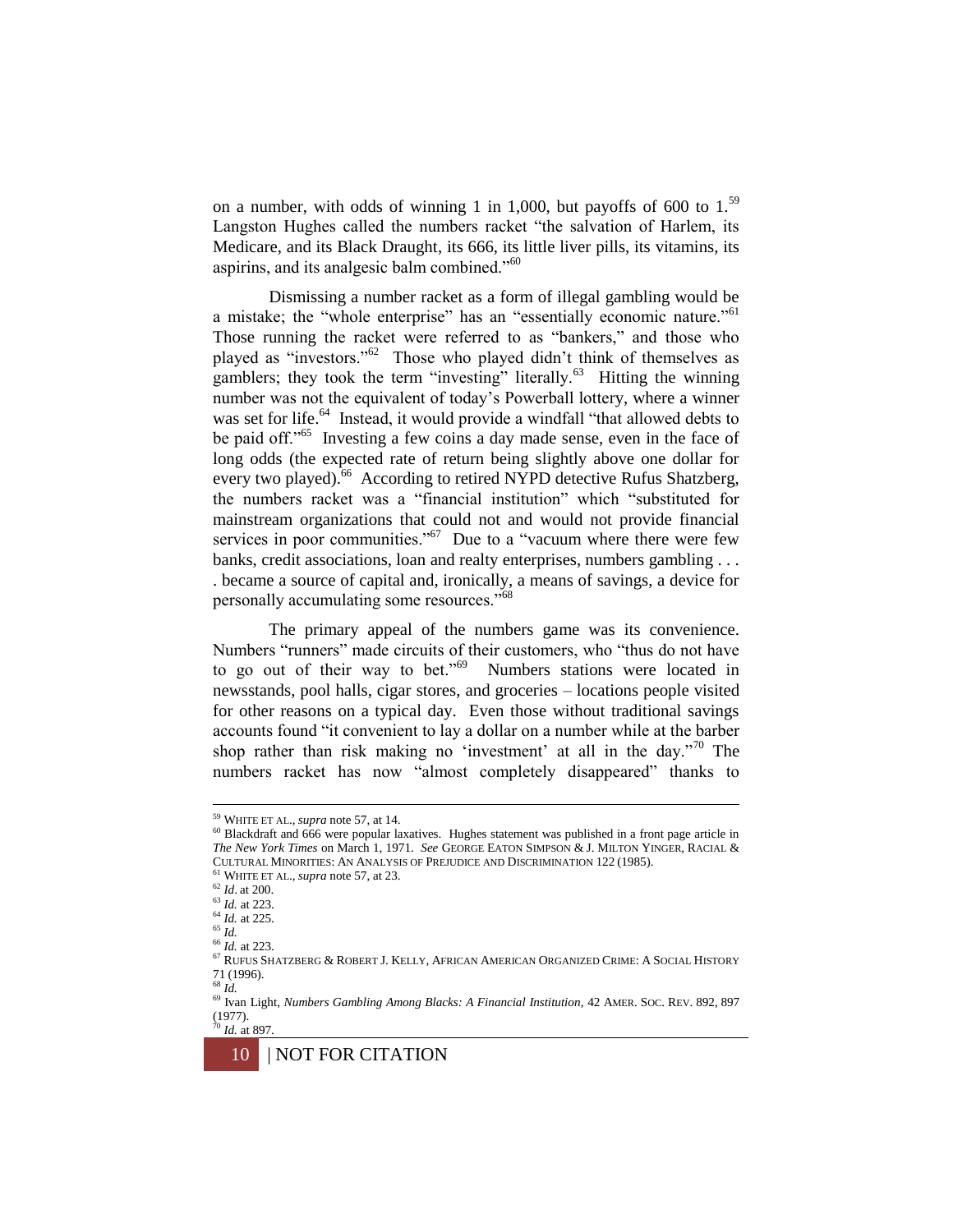competition from government sanctioned lotteries. $71$ 

A third form of non-commercial lending is a hybrid between P2P and institutional lending. Pawnbroking has been around since the 1850s or 1860s. A pawnbroker takes personal property from borrowers as security for cash loans; if the loan is not repaid, the pawnbroker resells the item held as security.<sup>72</sup> One nineteenth century commentator referred to pawn shops as the "salvation of the wage-earner in bad times."<sup>73</sup> Since its early days, unlike the illicit numbers racket or the shadow rotating credit association, pawnbroking has been subject to fairly tight regulation.<sup>74</sup> A pawnbroker needs little overhead and administration,  $\frac{1}{2}$  and the simple nature of the transaction makes it both a rapid way to obtain credit and minimizes transactions costs. Pawnbroking thus provides "essential access to credit for people experiencing financial shocks who may have nowhere else to turn."<sup>76</sup>

These three examples provide insight into the emergence of on-line P2P lending. Like each of these forms of non-traditional lending, convenience is a primary selling point for on-line P2P sites. No physical appearance at a bank is necessary; one can apply for a loan on a laptop computer while sitting on the couch.

On the other hand, some concerns should arise as a result of the divergence between on-line P2P and these other forms of informal credit. There is no family, cultural or group tie in on-line P2P that would enforce repayment, as in the case of RCAs. There is also no face-to-face interaction, as in the case of pawnbroking or numbers rackets, which might increase the moral hazard associated with on-line P2P lending.

On-line P2P transactions also involve a level of "cleanliness," thanks to the internet, that might not be associated with predecessor forms of informal lending. The seeming sterility of the transaction might reduce the moral sanction associated with such lending/borrowing, and perhaps increase adverse selection. When a potential borrower turns to a pawn shop

<sup>71</sup> Anthony N. Cabot, *The Games People Play: Is it Time for a New Legal Approach to Prize Games?* , 4 NEV. L.J. 197, 213 (2003/2004). <sup>72</sup> Andrew Martin Fisher, *Banking on the Edge: Towards and Open Ended Interpretation of Informal* 

*Finance in the Third World*, 2004, at 8, *available at*  http://digitool.library.mcgill.ca/webclient/StreamGate?folder\_id=0&dvs=1310757639704~732 (last visited 15 July 2011).

<sup>73</sup> Helen Bosanquet, *The Burden of Small Debt*, 6 THE ECONOMIC JOURNAL 212, 213(1896).

<sup>74</sup> Jarret C. Oeltjen, *Florida Pawnbroking: An Industry in Transition*, 23 FLA. ST. U. L. REV 995, 1018 (1996). <sup>75</sup> F.A. Bouman & R. Houtman, *Pawnbroking as an Instrument of Rural Banking in the Third World*, 37

ECON. DEV. & CULTURAL CHANGE 69, 74 (1988).

<sup>76</sup> Jim Hawkins, *Regulating on the Fringe: Reexamining the Link between Fringe Banking and Financial Distress*, 86 IND. L. J. 1361, 1390 (2011).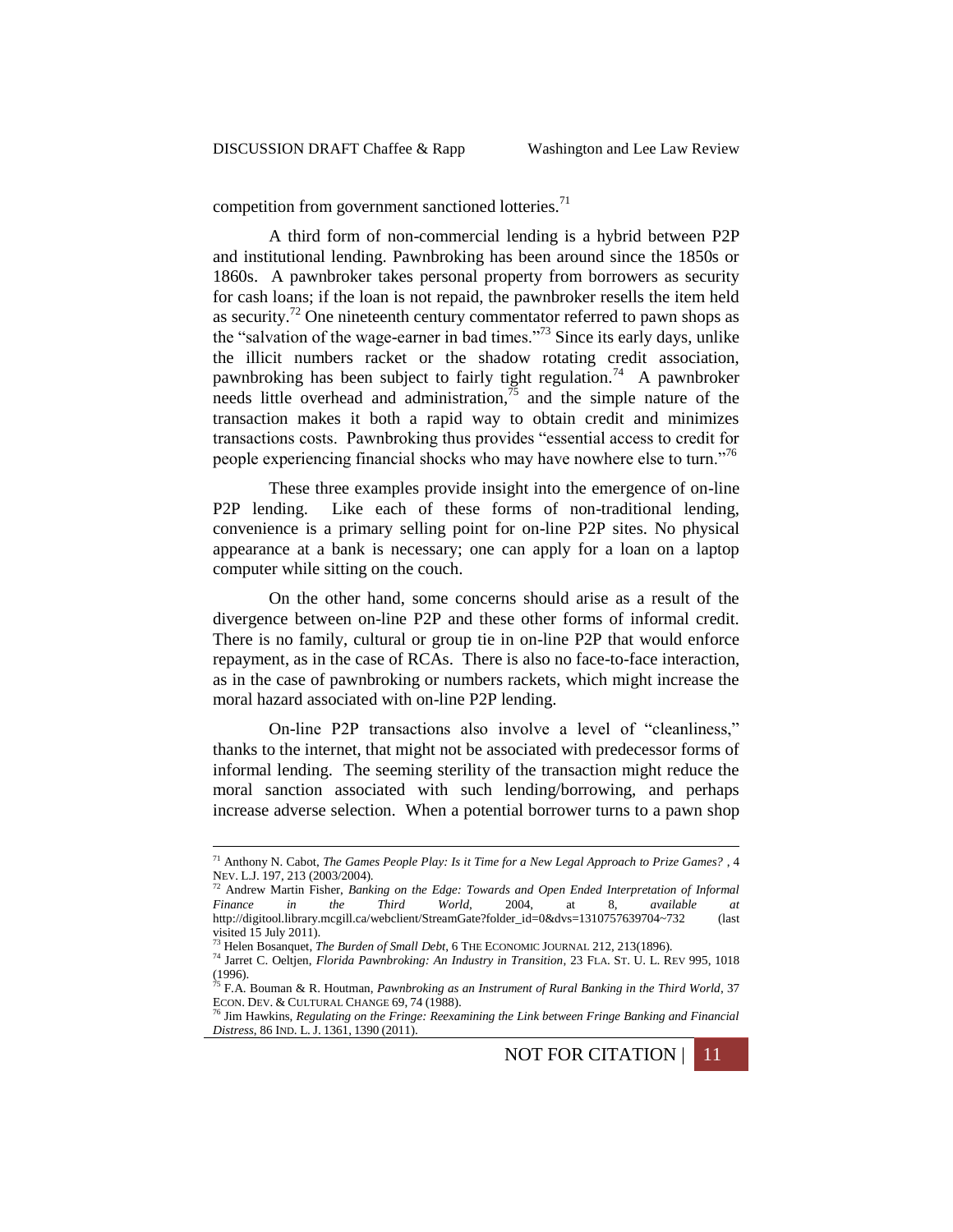or a payday lender, she must appear personally and may, whether due to the aesthetic environment or perceptions of social stigma attached to such borrowing, rethink the need for a loan. By contrast, an on-line P2P loan applicant can submit a request for a loan entirely electronically. The lack of channeling of potential borrowers might mean that those who turn to on-line P2P have not adequately thought through their need for a loan or the likelihood they will be able to pay it back.

# C. The Emerging Importance of On-line Peer-to-Peer Lending

On-line P2P lending is "hot": In 2011, Prosper was one of the top 50 "next big things," according to the *Wall Street Journal*, <sup>77</sup> LendingClub was a 2011 "webby" award winner,<sup>78</sup> and P2P lending was a "breakthrough idea for 2009," according to the *Harvard Business Review.*<sup>79</sup> Two reasons explain this development, one of a positive nature and one negative. The positive driving force of P2P's popularity is the emergence of "Web 2.0" applications on the internet. The negative driving force was the near collapse—and certainly significant contraction—of the consumer and business credit markets in this country in 2008.

The first force driving on-line P2P, a positive one, is the development of Web 2.0 businesses. The term "Web  $2.0$ " was popularized  $80$ by book publisher Tim O'Reilly to describe a second-generation of internet offering, "which relies on collective intelligence and action from the bottom up.<sup>381</sup> First generation web activity, or "Web 1.0," treated users as passive, presenting them with information but declining to involve them actively in the generation of web content.<sup>82</sup> For users of "Web 1.0," the "characteristic

<sup>77</sup> *The Next Big Thing 2011: The Top 50 Venture-Funded Companies,* THE WALL STREET JOURNAL, March 9, 2011, *available at at* http://online.wsj.com/article/SB10001424052748703300904576178673309577828.html#project%3DVC

Rank\_20110307%26articleTabs%3Dinteractive (last visited 15 July 2011).<br>  $\frac{78}{15}$  15<sup>th</sup> Annual Webby Award Winner <sup>78</sup> *15th Annual Webby Award Winners*, *available at* 

http://www.webbyawards.com/webbys/current.php#webby\_entry\_banking (last visited 15 July 2011). <sup>79</sup> John Sviokla, *Forget Citibank—Borrow from Bob*, HARV. BUS. REV., Jan. 1, 2009 *available at* 

http://hbr.org/web/tools/2009/01/list-toc (last visited 15 July 2011).<br><sup>80</sup> The question of who actually coined the term is more complicated, and, in expected Web 2.0 fashion, heavily debated among the Technorati. *See* Firoz Ansari, *Who coined the term Web 2.0?*, FIROZANSARI:BLOG, May 20, 2006, *available at* http://www.firozansari.com/2006/05/20/who-coined-theterm-web-20/ (last visited 6 June 2011) (arguing that Dermot A. McCormack coined the term); *Who coined the term web 2.0?*, ANSWERS.COM, *available at*  http://wiki.answers.com/Q/Who\_coined\_the\_term\_web\_2.0 (last visited 6 June 2011); Dylan Tweney, *Tim O'Reilly: Web 2.0 is about Controlling Data*, WIRED, April 13, 2007, *available at*  http://www.wired.com/techbiz/people/news/2007/04/timoreilly\_0413 (last visited 6 June 2011).

<sup>81</sup> Jessica Guynn, *Tech Guru Challenges Next Generation to Get Serious*, LOS ANGELES TIMES, Oct. 10, 2008, at 1.

<sup>82</sup> Geoffrey Chr<u>istopher Rapp, *Torts* 2.0</u>, 37 WM. MITCHELL L. REV. 1587 (2011).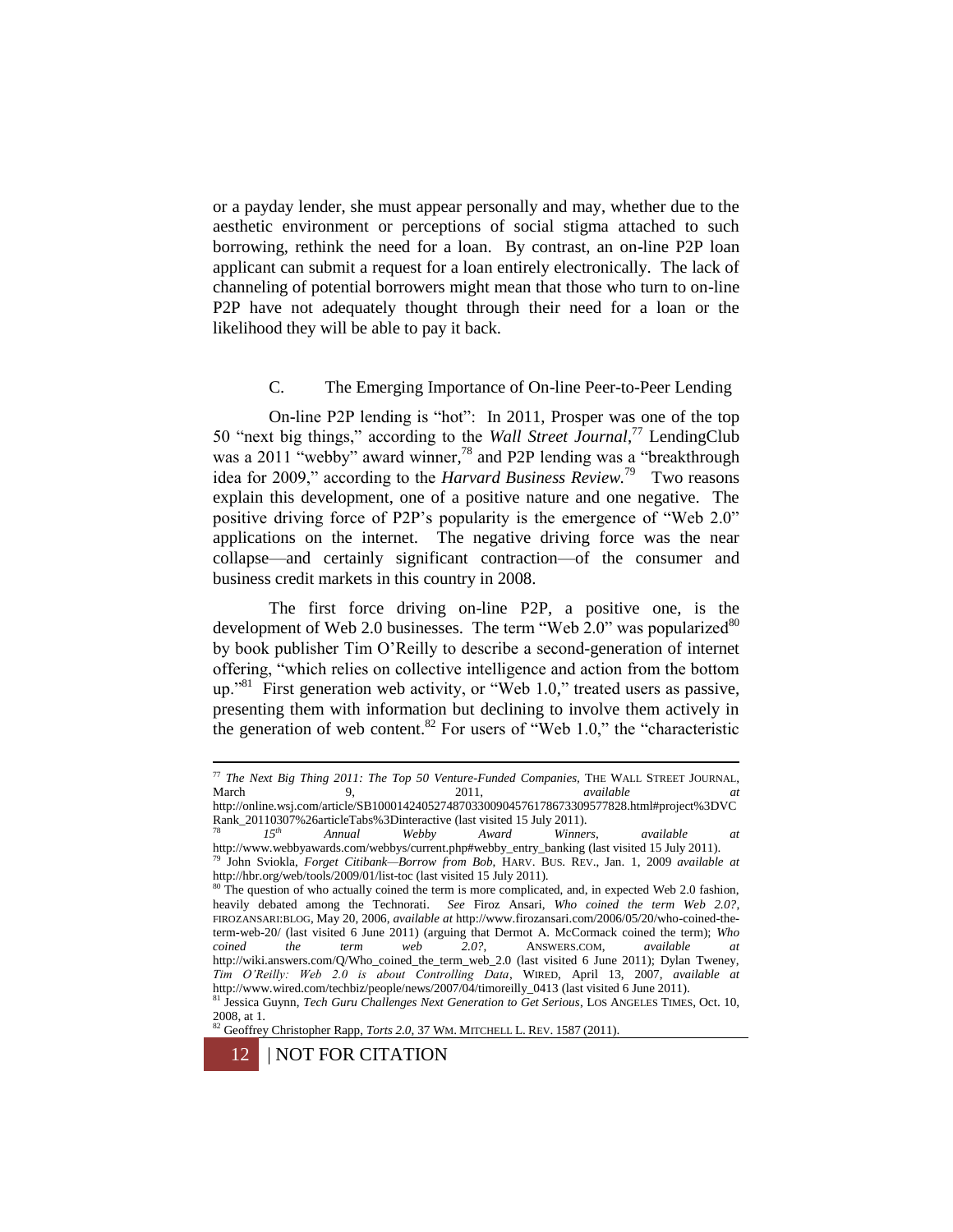activity was surfing static Internet pages."<sup>83</sup>

Web 2.0, by contrast, emphasizes the "architecture of participation.<sup>84</sup> Web sites have become organic, developing as users (rather than site planners and developers) express their preferences. Authoritarian web-developers have given way to the "wisdom-of-the-crowds,"<sup>85</sup> in which the "harnessing of collective intelligence"<sup>86</sup> is accomplished through the use of new software tools.

Web 1.0 was EncyclopediaBrittannica.com;<sup>87</sup> Web 2.0 is Wikipedia, <sup>88</sup> which relies on the inputs of users to create encyclopedia entries. Web 1.0 was askjeeves.com; Web 2.0 is Google,<sup>89</sup> which traces the behavior of search engine users to provide inputs to the site's algorithms. Web 1.0 was ofoto, where individuals could print their photos, while Web 2.0 is the photo-sharing site Flikr.

On-line P2P lending offers the Web 2.0 alternative to Web 1.0 lending platforms such as e-loan, Lending Tree, and the like. On those sites, potential borrowers are passive. They provide information to a central web site, which in turn offers potential lenders the chance to finance customers' loans. In Web 2.0 P2P lending, the collective intelligence of potential lenders is (at least in theory) harnessed to identify which borrowers will receive loans.

However, the sites as they exist now do not fully exploit the potential of Web 2.0 interfaces to harness collective intelligence. Investors are unable, for instance, to share information or perspectives on a particular borrower or their request – for instance, by wiki (is a Honda motorcycle the best choice for an investor with X credit score?).<sup>90</sup> Of course, one should remember that P2P lending is not a static industry that uses a single model, and along with the rest of Web 2.0, P2P lending will continue to morph and evolve.

<sup>83</sup> Peter Lunenfeld, *Welcome to Web 2.0*, L.A. TIMES, June 24, 2007, at 11.

<sup>84</sup> Steven Levy, *Farewell, Web 1.0! We Hardly Knew Ye. Web 1.0 was making the Net for people. Web 2.0 is making the Internet better for computers*, NEWSWEEK, Oct. 18, 2004, at 20.

<sup>85</sup> Steven Levy, *The Future of Reading: Amazon's Jeff Bezos already built a better bookstore. Now he believes he can improve upon one of humankind's most divine creations: the book itself, NEWSWEEK,* Nov. 26, 2007 at 54.

<sup>86</sup> Dan Fost, *What Exactly does Web 2.0 mean? Well…*, SAN FRANCISCO CHRON., Nov. 5, 2006, at F5 87 Daniel E. Harmon, *The "New" Web: Getting a grip on the slippery concept of Web 1.0, LAWYER'S PC*, Jan. 1, 2006, 1.

<sup>88</sup> *Id.* <sup>89</sup> *Id.*

<sup>90</sup> *See supra* note [39.](#page-6-0)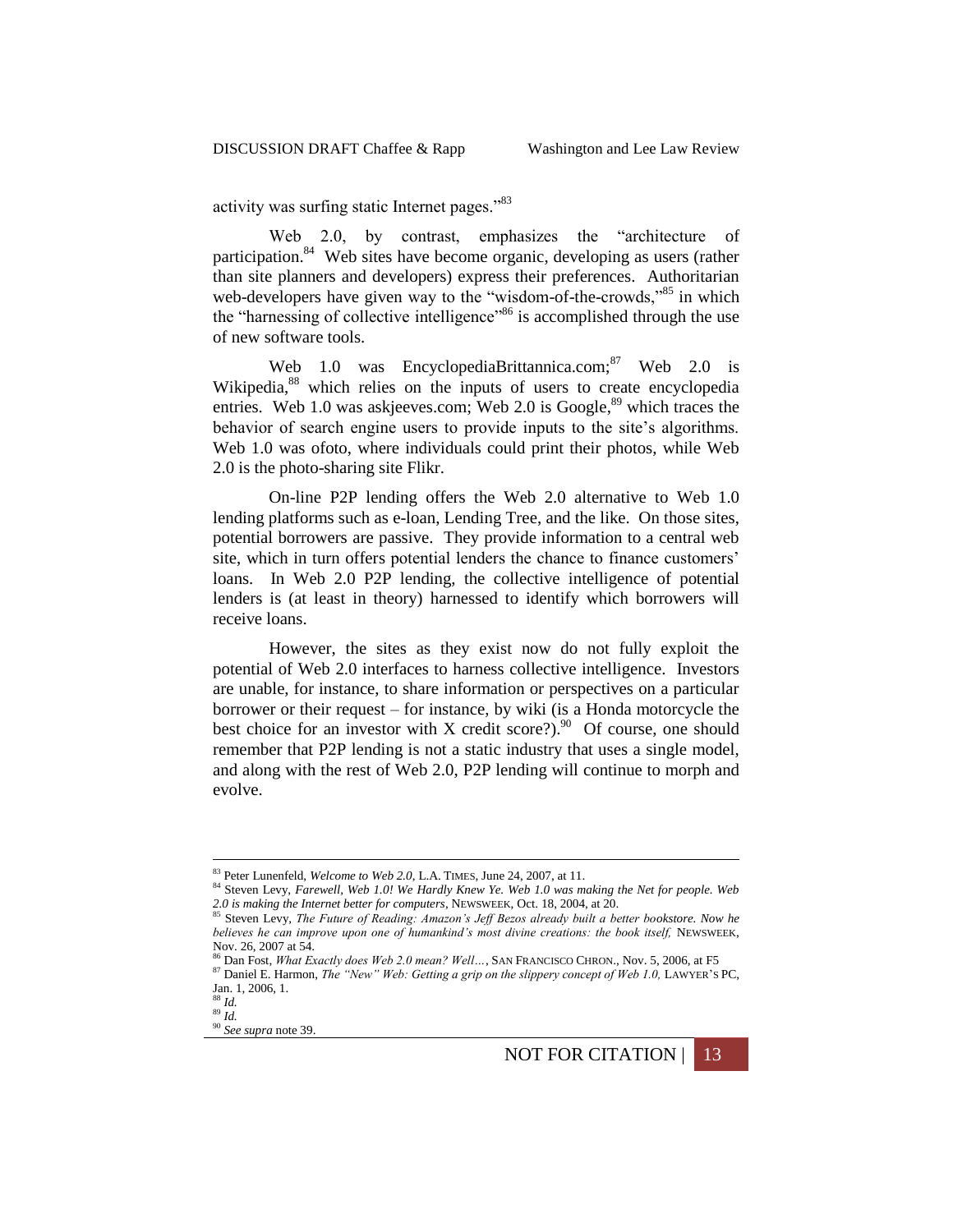The second driving force behind the growth in P2P lending has been the credit market contraction following the financial instability of 2008. In 2008, liquidity crises at several major financial institutions led to widespread fears that "credit markets, and in turn the global economy, would completely seize up, causing an economic catastrophe unparalleled in modern history."<sup>51</sup> Most readers are no doubt familiar with the unparalleled federal bailout that followed.

In the wake of the crisis, even after the string of bailouts secured the health of most remaining affected institutions, consumer credit remained far more difficult to obtain than it had before. Although the financial crisis had its roots in the high default risk associated with the subprime mortgage lending industry, consumer credit constricted across the board. Total consumer lending fell by 6.10% between January 2009 and March 2010, "accelerating into a contraction the like of which has not been seen before."92

Lenders tightened guidelines on access to mortgages and home equity loans. Particularly for high-risk individuals seeking unsecured debtconsolidation loans, the result has been difficulty obtaining access to credit via traditional sources. Even some students have had to turn to other sources after being turned away by traditional sources of student loans. $93$ This has helped to drive borrowers toward emerging alternatives, including on-line P2P lending sites. <sup>94</sup>

The pressure from credit market challenges did not solely affect individual borrowers. Even small businesses have been forced to seek alternative means to obtain credit, and some have turned to P2P sites.<sup>95</sup> P2P has become one of the "fringe" banking options that has risen in importance as higher-risk borrowers have been turned away by increasingly risk-adverse traditional lending institutions.<sup>96</sup>

<sup>&</sup>lt;sup>91</sup> Edward J. Estrada, *The Immediate and Lasting Impacts of the 2008 Economic Collapse*, 45 U. RICH. L. REV. 1111, 1111 (2011).

<sup>92</sup> *Epic Consumer Credit Crunch Unfolding,* SEEKING ALPHA, March 2, 2010, *available at*  http://seekingalpha.com/article/191517-epic-consumer-credit-crunch-unfolding (last visited 12 July 2011).

<sup>93</sup> Kelli B. Grant, *Loan Web Sites Tapped for College Cash,* THE WALL ST. J., April 29, 2008, D6.

<sup>94</sup> *See* Alex Brill, *Peer-to-Peer Lending: Innovative Access to Credit and the Consequences of Dodd-Frank*, WASHINGTON LEGAL FOUNDATION (Dec. 3, 2010), at 1, *available at*  http://www.wlf.org/publishing/publication\_detail.asp?id=2215.

<sup>95</sup> *See* Sheryl Jean, *Also on the loan menu,* DALLAS MORNING NEWS, Feb. 14, 2010, at D01.

<sup>&</sup>lt;sup>96</sup> While it may have been true that in the early days of on-line P2P lending, those turned away from traditional lenders were able to qualify for P2P loans, that appears to be less the case now that the sites have imposed stricter eligibility guidelines. These stricter guidelines mean that the sites are no longer "tak[ing] a chance on many of the people banks turned away." Daniel Wolfe, *Prosper Model Changes, and So do Perceptions*, 175 AM. BANKER 1 (Oct. 28, 2010). The degree to which Prosper and Lending Club rejected high risk borrowers even led to the emergence of a new site – Loanio – aimed at those with "poor or no credit profile histories." *Loanio.comUnveils its Peer to Peer Lending Platrofrm Today and Offers Subprime, Thin and No Credit Borrowers the Opportunity to get Loans Without Exposing Higher Risks to its Lenders*, SCIENCE LETTER, Oct. 14, 2008, at 3701. Loanio was created after borrowers with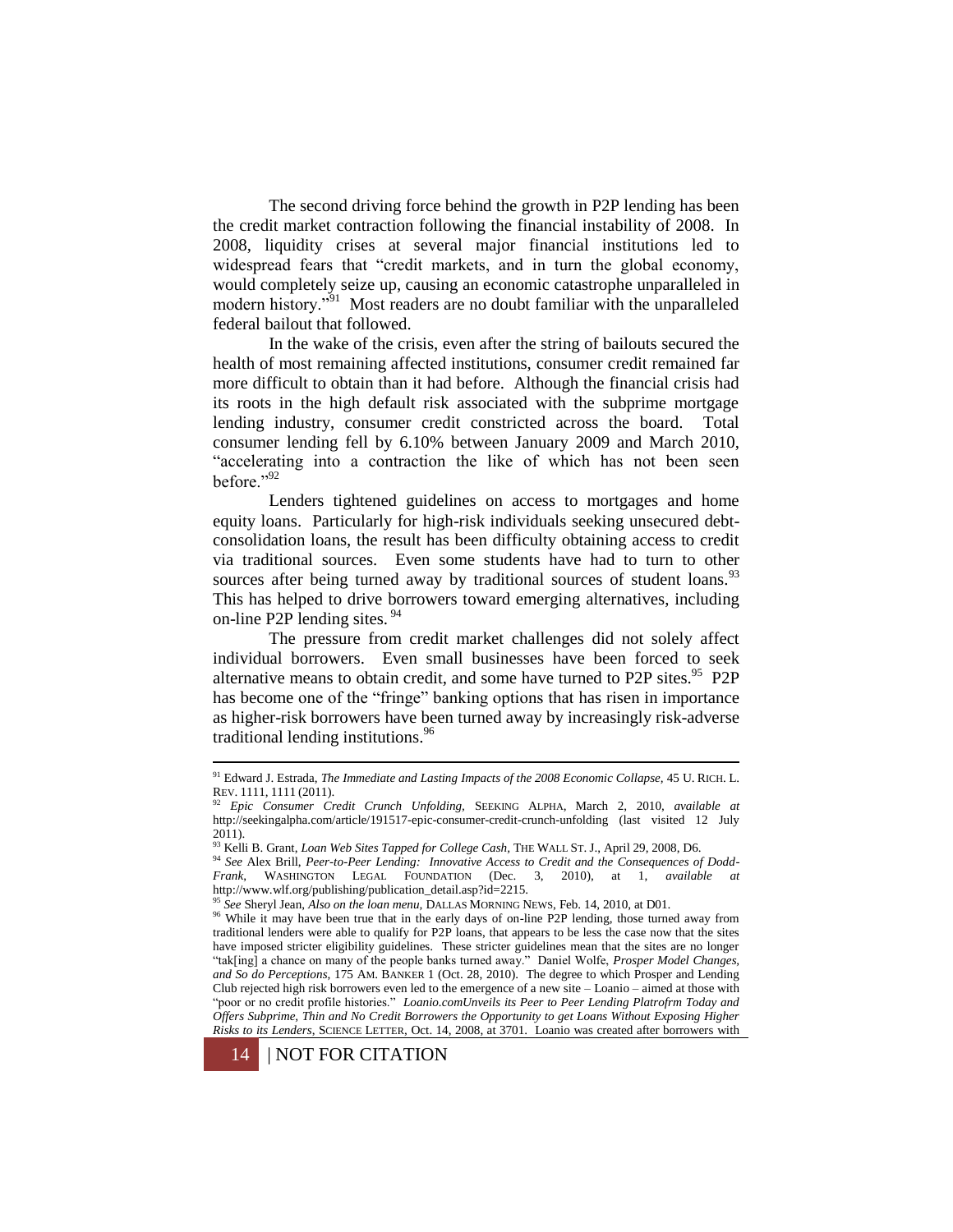P2P lending has also allowed capital to flow to communities that were underserved by the credit markets even prior to the retraction of those markets in 2008. Individuals who previously were mired in debt and for whom payday lending may have seemed the only option have, thanks to online P2P, been able to consolidate their loans, pay off debts, and improve their credit scores.<sup>97</sup> P2P lending has allowed capital to flow into economically depressed communities and created new opportunities for community development and economic growth.<sup>98</sup> Moreover, P2P lending has not only fueled domestic economic development, it has also fueled economic development abroad.<sup>99</sup> Sites such as Kiva (www.kiva.com) specialize in lending internationally to support entrepreneurship and economic growth in developing countries.<sup>100</sup>

#### D. The Risks of Peer-to-Peer Lending

Despite the benefits of P2P lending, it also raises substantial concerns. P2P lending shares all of the risks associated with traditional "brick and mortar" lending. These risks include lending fraud, identity theft, money laundering concerns, consumer privacy and data protection violations, and terrorism financing concerns.<sup>101</sup> Those risks are then married to and amplified by the anonymity and ubiquity of the internet.

The model for P2P lending used by the major for-profit lending platforms also has a variety of problematic characteristics. First, the information supplied by borrowers is often not verified, and when the information is verified, it often proves inaccurate.<sup>102</sup> As a result, lenders using the sites face difficulty determining a borrower's actual

poor or no credit scores had "little luck" with the established for-profit P2P sites. The curious thing about Loanio, of course, is that it represented a *fringe* section of a *fringe* section of the lending market.

Not surprisingly, the Loanio business model was not a winner, and the site shut down in March 2011. It had made only seven loans, and all of the borrowers had defaulted. Peter Renton, *Loanio Closing Down in Next Two Weeks*, THE SOCIAL LENDING NETWORK, March 31, 2011, *available at*  http://www.sociallending.net/news/loanio-closing-down-in-next-two-weeks/ (last visited 29 Sept. 2011). <sup>97</sup> *See* Aleksandra Todorova, *Peer-to-Peer Lending Offers Solution for Strapped Consumers*, SMART MONEY, Oct. 15, 2007, http://www.smartmoney.com/spending/deals/peer-to-peer-lending-offerssolution-for-strapped-consumers-21978.

<sup>98</sup> *See* Chaffee, *supra* note 2, at 1439-41 (reporting on the role of peer-to-peer lending in domestic economic development).

<sup>99</sup> *See generally* Davis & Gelpern, *supra* note 7 (discussing the use of peer-to-peer lending to facilitate foreign economic development). <sup>100</sup> *See* GAO REPORT, *supra* note [5,](#page-1-0) at 14-16 (reporting on Kiva's peer-to-peer lending model and its role

in foreign economic development). <sup>101</sup> *See* Chaffee, *supra* note 2, at 1440.

<sup>&</sup>lt;sup>102</sup> See Ron Lieber, *The Gamble of Lending Peer to Peer*, N.Y. TIMES, Feb. 5, 2011, at B1 (reporting that LendingClub does not verify the information submitted by borrowers a large portion of the time and when it does verify the information supplied, the information is often inaccurate).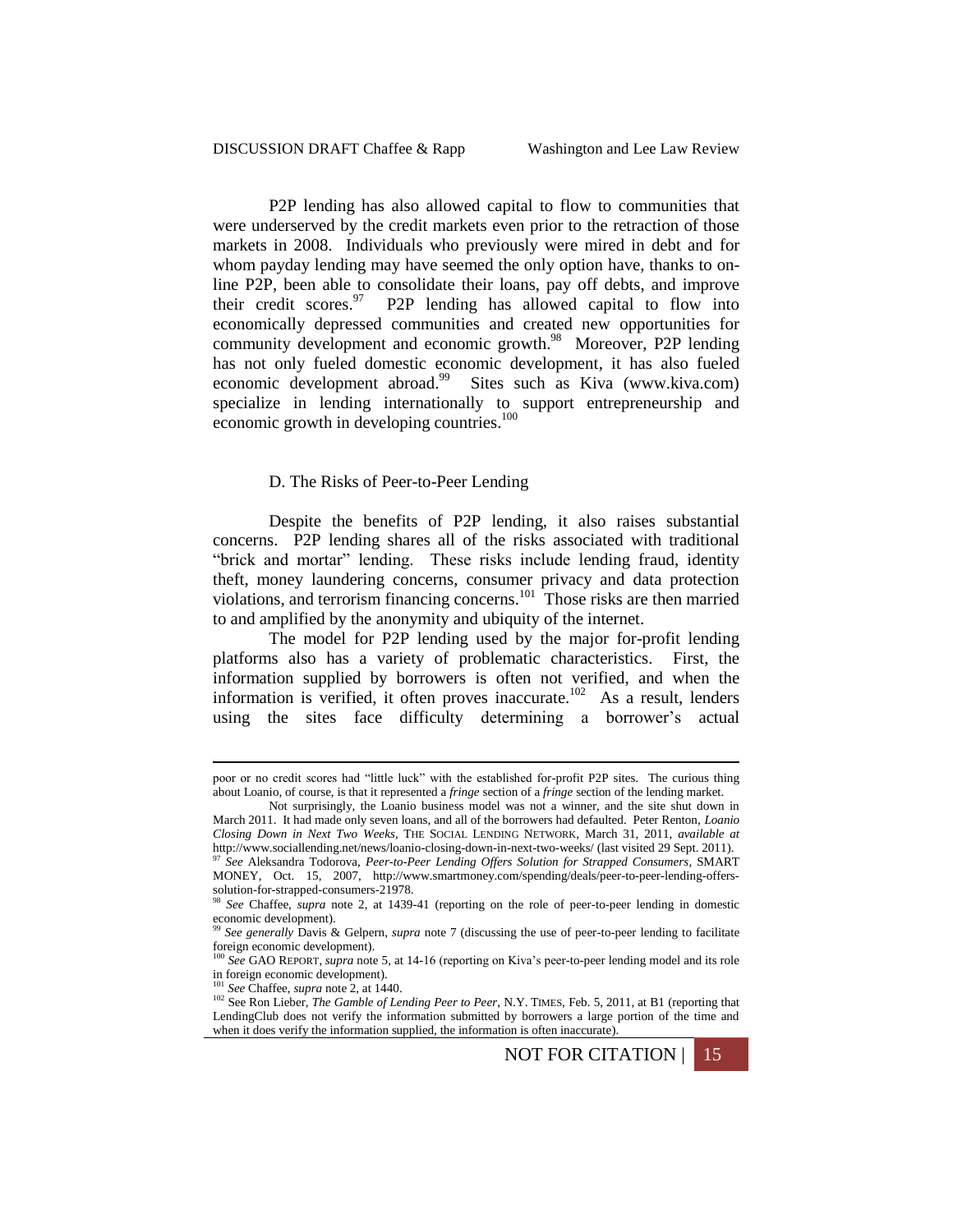creditworthiness.<sup>103</sup> Second, the credit ratings assigned by the platforms may not accurately predict how loans will perform because platforms have a limited amount of historical loan performance data.<sup>104</sup> Third, the returns on the notes that the platforms sell to individual lenders are based entirely on repayment by the individual borrowers and are not secured by any collateral or guaranteed by any third party.<sup>105</sup> Fourth, in the event of default by the borrowers, lenders are dependent on the P2P lending platforms and their designees for collecting on defaulted loan, which the platforms are notoriously bad at doing. For example, as of February 2009, Prosper Marketplace had recovered just over \$800,000 of the \$39.4 million it had charged off in default.<sup>106</sup> The lenders using such sites have no independent means of pursuing collection on unpaid loans. Fifth, investments made by individual lenders are significantly less liquid than many other forms of investment because many of the loans are for three to five year terms.<sup>107</sup> Moreover, some platforms restrict the sale and transfer of loans to other individuals, except to lenders on that particular platform.<sup>108</sup> Sixth, a high degree of uncertainty exists as to what would occur in the event that a platform became bankrupt.<sup>109</sup> Seventh, because models of P2P lending and the regulatory scheme associated with it continue to evolve, a high degree of uncertainty exists as to how P2P lending will evolve in the future. $110$ 

Because the commonly used model for P2P lending is riddled with these risks, P2P lending platforms have had a rocky start. Sites have experienced high default rates, which "rival or exceed those of credit card borrowers at big banks."<sup>111</sup> During Prosper Marketplace's first three years of operation, approximately one third of the loans that it helped originate ended in default, and investors lost on average 4.95 percent annually during that time.<sup>112</sup> In addition, as of this writing, neither Prosper Marketplace nor the LendingClub had yet turned a profit. $113$ 

As a result, on-line P2P, which at first appears to be a "golden goose," may turn individual lenders into "pigeons." In LendingClub's

<sup>103</sup> *See* GAO REPORT, *supra* note [5,](#page-1-0) at 22 (providing a list of risks for lenders that was identified by the major for-profit P2P lending platforms). <sup>104</sup> *Id.*

<sup>105</sup> *Id.*

<sup>106</sup> *See* Hunsberger, *supra* not[e 11.](#page-2-1)

<sup>107</sup> *See* GAO REPORT, *supra* note [5,](#page-1-0) at 22.

<sup>108</sup> *Id.*

 $109$  *Id.* 

<sup>110</sup> *Id.*

<sup>111</sup> *See* Hunsberger, *supra* not[e 11.](#page-2-1)

<sup>112</sup> *See* Lieber, *supra* note 96.

<sup>113</sup> *See* Prosper 2011 10K at 63, *available at* http://secwatch.com/prosper-marketplace-inc/10k/annualreport/2011/3/30/7786716/filing#item6selectedfindata12310201; *Prospectus dated June 10, 2011*, at 23, *available at* https://www.lendingclub.com/extdata/Clean\_As\_Filed\_20110610.pdf ("We have not been profitable since our inception."); Hunsberger, *supra* not[e 11.](#page-2-1)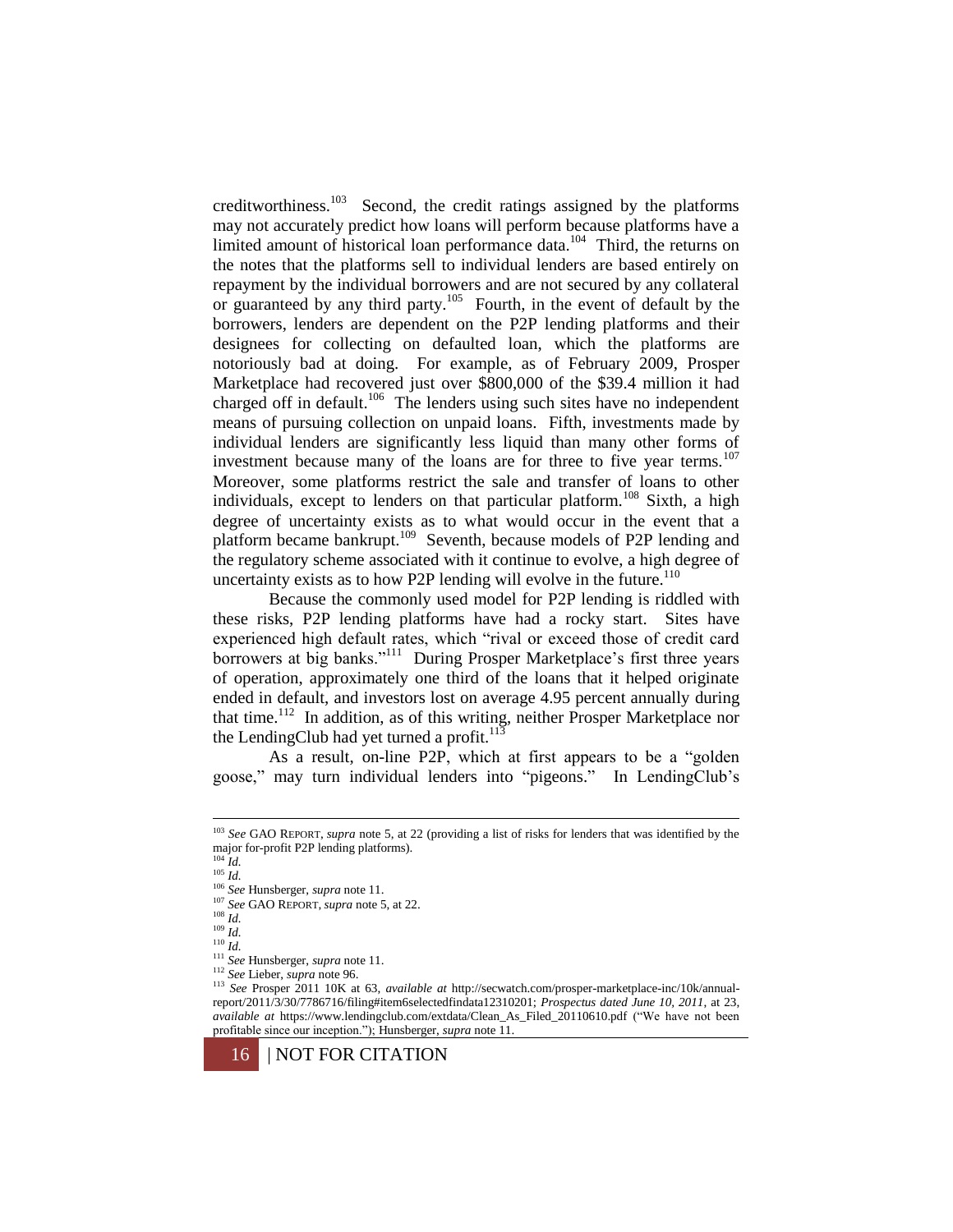defense, its prospectus, which exceeds 100 pages, does state, "The Notes[, i.e. loans made via its site,] are highly risky and speculative. Investing in the Notes should be considered only by persons who can afford the loss of their entire investment."<sup>114</sup> And, in Prosper Marketplace's defense, its prospectus, which exceeds 120 pages, includes the same language verbatim.<sup>115</sup> Still, the chance of misapprehension of the risk and improper investment portfolio diversification by lenders in P2P lending transactions remains exceedingly high.

As a result, the myriad of benefits of P2P lending are matched with a myriad of risks for borrowers, lenders, lending platforms, and society at large. A robust regulatory structure on par with the regulatory structure used for traditional lending is needed to mitigate these risks.

# III. THE CURRENT REGULATORY REGIME FOR ON-LINE PEER-TO-PEER LENDING

The current regulatory structure for on-line P2P lending involves multiple overseeing agencies. Responsibility for regulating such lending potentially falls within the purview of a wide variety of federal and state regulators, including the new Consumer Financial Protection Bureau, the Federal Trade Commission, the United States Department of Justice, the United States Securities and Exchange Commission, various federal bank regulators, and the state counterparts of all these entities.<sup>116</sup> Two things inhibit the development of a coherent regulatory regime for on-line P2P lending. First, such lending is a relatively new phenomenon that has only recently attracted public attention, and therefore, regulators are still trying to puzzle through its implications. Second, a variety of different models exist for P2P lending, and models continue to be created and evolve, which means that developing a single coherent regulatory regime for P2P lending will be extraordinarily difficult.

Because banks are involved in the most prominent model of P2P lending, such lending is already the subject of significant regulation. As previously explained, the major P2P lending sites in the United States, Prosper Marketplace (www.prosper.com) and LendingClub (www.lendingclub.com), use a model in which a bank originates loans to

 *See Prospectus dated July 14, 2011*, at 47, *available at*  http://www.prosper.com/Downloads/Legal/Prosper\_Prospectus\_2011-07-14.pdf. <sup>116</sup> *See* GAO REPORT, *supra* note [5,](#page-1-0) at 3-7 (discussing the myriad of federal and state regulators that

NOT FOR CITATION | 17

<sup>114</sup> <sup>114</sup> *See Prospectus dated June 10, 2011*, at 90, *available at*  https://www.lendingclub.com/extdata/Clean\_As\_Filed\_20110610.pdf.<br>
115 See Brognestus dated July 14 2011

potentially share some responsibility for regulating P2P lending).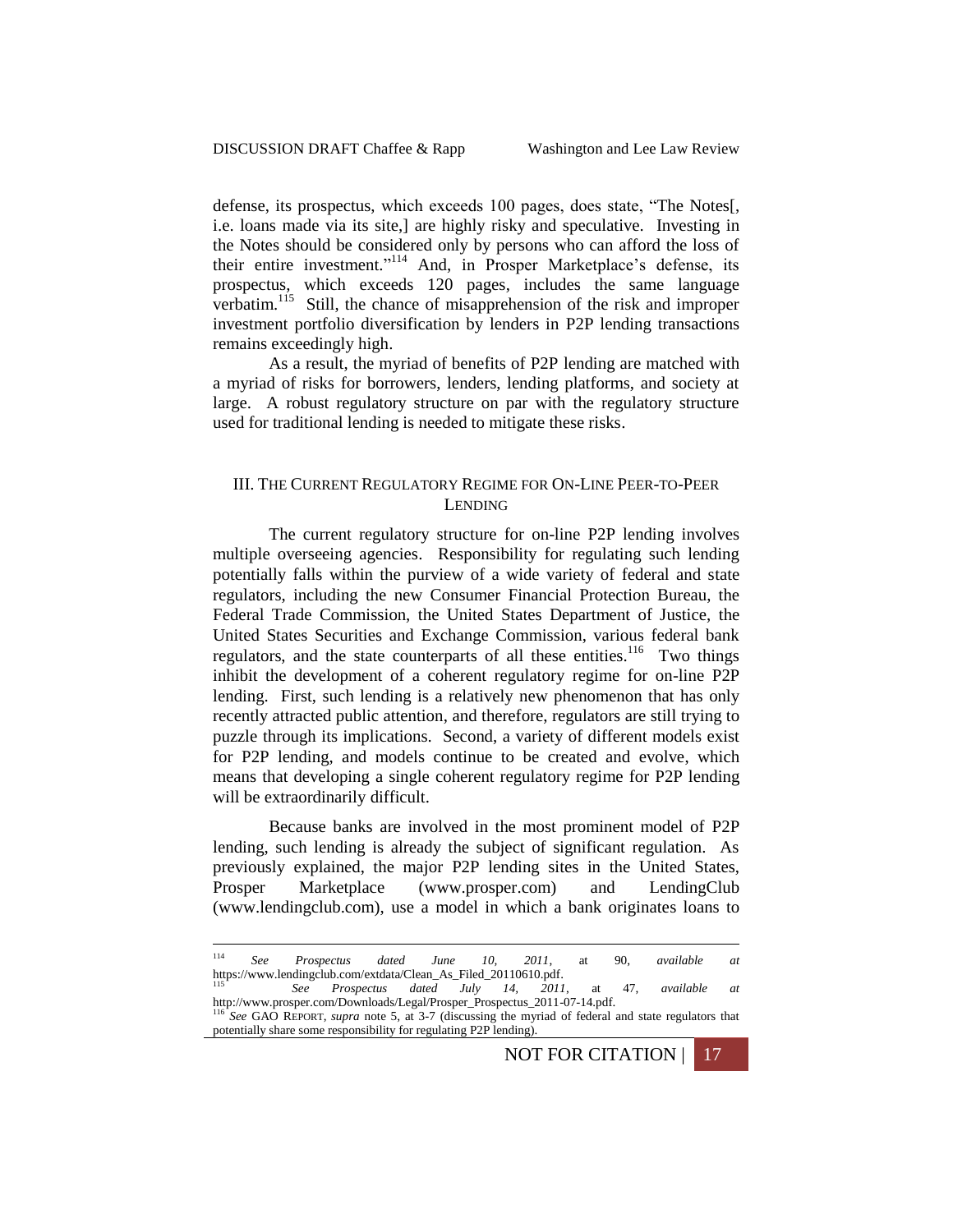individual borrowers, and notes are then sold to individual lenders with payment on the notes being contingent upon repayment of the underlying loan. Because a bank is involved in the lending process, both companies admit that a myriad of federal statutes apply directly or indirectly to their lending activities.<sup>117</sup> These statutes include the Bank Secrecy Act,<sup>118</sup> the Electronic Fund Transfer Act,<sup>119</sup> the Electronic Signatures in Global and National Commerce Act,<sup>120</sup> the Equal Credit Opportunity Act,<sup>121</sup> the Fair Credit Reporting Act,<sup>122</sup> the Fair Debt Collection Practices Act,<sup>123</sup> the Federal Trade Commission Act,<sup>124</sup> the Gramm-Leach-Bliley Financial Modernization Act,  $^{125}$  the Servicemembers Civil Relief Act,  $^{126}$  and the Truth in Lending Act.<sup>127</sup>

With that said, federal and state securities regulators have likely taken the most aggressive action in regulating P2P lending. All regulators who have confronted the issue agree that the notes in the prominent model for P2P lending are securities.

### A. Federal Securities Regulation and Peer-to-Peer Lending

The United States Securities and Exchange Commission has taken an aggressive role in regulating P2P lending because the most commonly used model of such lending involves the offer, sale, and purchase of securities. On the Prosper and LendingClub sites, banks issue loans to individual borrowers, and notes are then sold to individual lenders with payment on the notes being contingent upon repayment of the underlying loan.<sup>128</sup> The notes that are being offered, sold, and purchased in this model constitute securities under both the Securities Act of 1933 (Securities Act)<sup>129</sup>

<sup>121</sup> Pub. L. No. 93-495, Title V, 88 Stat. 1521 (1974) (codified at 15 U.S.C. §§ 1691-1691f (2011)).

<sup>117</sup> *See* GAO REPORT, *supra* note [5,](#page-1-0) at 33 (proving a table of federal lending and consumer protection laws that officials from LendingClub and Prosper Marketplace admitted are applicable to P2P lending).<br><sup>118</sup> Pub. L. No. 91-508, Titles I, II, 84 Stat. 1114-1124 (1970) (codified at 12 U.S.C. §§ 1951-1959

<sup>(2011)).</sup> <sup>119</sup> Pub. L. No. 95-630, Title xx, § 2001, 92 Stat. 3728 (1978) (codified at 15 U.S.C. §§ 1693-1693r (2011)). <sup>120</sup> Pub. L. No. 106-229, 114 Stat. 464 (2000) (codified at 15 U.S.C. §§ 7001-7006, 7021, 7031 (2011)).

<sup>122</sup> Pub. L. No. 91-508, Title VI, § 601, 84 Stat. 1128 (1970) (codified at 15 U.S.C. §§ 1681-1681x (2011)). <sup>123</sup> Pub. L. No. 95-109, 91 Stat. 874 (1977) (codified at 15 U.S.C. §§ 1692-1692p (2011)).

<sup>124</sup> Pub. L. No. 203, 38 Stat. 719 (1914) (codified at 15 U.S.C. §§ 41-58 (2011)).

<sup>&</sup>lt;sup>125</sup> Pub. L. No. 106-102, 113 Stat. 1338 (1999) (codified in scattered sections of 12 U.S.C. and 15 U.S.C.). <sup>126</sup> Pub. L. No. 76-861,54 Stat. 1178 (1940) (codified at 50 App. U.S.C. §§ 501-596 (2011)).

<sup>127</sup> Pub. L. No. 90-321, Title I, 82 Stat. 146 (1968) (codified at 15 U.S.C. §§ 1601-1667f (2011)).

<sup>128</sup> *See supra* note[s 18](#page-4-1)[-23](#page-4-2) & accompanying text.

<sup>129</sup> 15 U.S.C. §§ 77a-77aa (2011).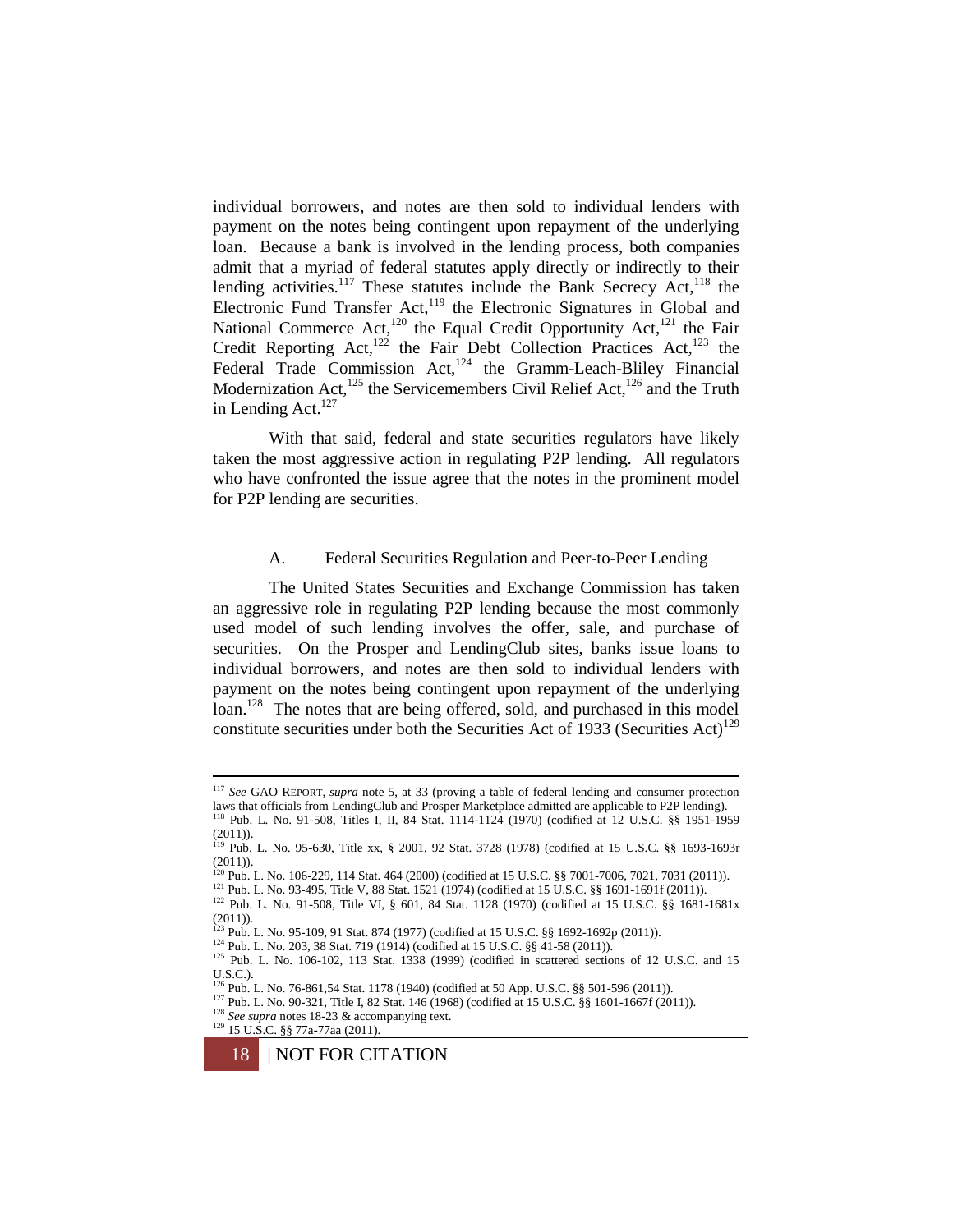and the Securities Exchange Act of 1934 (Exchange Act).<sup>130</sup> Section  $2(a)(1)$  of the Securities Act<sup>131</sup> and section 3(a)(10) of the Exchange Act<sup>132</sup> provide definitions of a "security." Because both sections include within the definition of a security the terms "investment contracts" and "notes,"<sup>133</sup> their applicability to on-line P2P lending is identical. Importantly, if the notes in online P2P transactions are either "investment contracts" or "notes" under federal securities law, then the notes in P2P transactions are securities, even if they qualify as only one of the two classes of securities.<sup>134</sup>

The notes used in the most common model of P2P lending constitute securities for purposes of federal securities law because they are investment contracts. In *SEC v. W.J. Howey Co.*, the Supreme Court established the test for identifying an investment contract under federal securities law.<sup>135</sup> In that case, W.J. Howey Company (Howey) sold tracts of land containing citrus groves to the public.<sup>136</sup> Potential customers were offered both a contract for the sale of the land and a contract for servicing the citrus groves.<sup>137</sup> The service contract was to be performed by Howeyin-the Hills Service, Inc. (Howey-in-the-Hills), a corporation with the same management and ownership as Howey.<sup>138</sup> Although the purchasers of the land contract could arrange for other service companies to tend their groves,

<sup>130</sup> 15 U.S.C. §§ 78a-78nn (2011).

<sup>&</sup>lt;sup>131</sup> 15 U.S.C. § 77b(a)(1) (2011) ("The term 'security' means any note, stock, treasury stock, security future, bond, debenture, evidence of indebtedness, certificate of interest or participation in any profitsharing agreement, collateral-trust certificate, preorganization certificate or subscription, transferable share, investment contract, voting-trust certificate, certificate of deposit for a security, fractional undivided interest in oil, gas, or other mineral rights, any put, call, straddle, option, or privilege on any security, certificate of deposit, or group or index of securities (including any interest therein or based on the value thereof), or any put, call, straddle, option, or privilege entered into on a national securities exchange relating to foreign currency, or, in general, any interest or instrument commonly known as a 'security', or any certificate of interest or participation in, temporary or interim certificate for, receipt for,

guarantee of, or warrant or right to subscribe to or purchase, any of the foregoing.").<br><sup>132</sup> 15 U.S.C. § 78c(a)(10) (2011) ("The term 'security' means any note, stock, treasury stock, security future, bond, debenture, certificate of interest or participation in any profit-sharing agreement or in any oil, gas, or other mineral royalty or lease, any collateral-trust certificate, preorganization certificate or subscription, transferable share, investment contract, voting-trust certificate, certificate of deposit for a security, any put, call, straddle, option, or privilege on any security, certificate of deposit, or group or index of securities (including any interest therein or based on the value thereof), or any put, call, straddle, option, or privilege entered into on a national securities exchange relating to foreign currency, or in general, any instrument commonly known as a 'security'; or any certificate of interest or participation in, temporary or interim certificate for, receipt for, or warrant or right to subscribe to or purchase, any of the foregoing; but shall not include currency or any note, draft, bill of exchange, or banker's acceptance which has a maturity at the time of issuance of not exceeding nine months, exclusive of days of grace, or any renewal thereof the maturity of which is likewise limited.").<br> $\frac{133}{260}$  See summer and  $\frac{123}{20}$  Celebration is likewise limited.").

<sup>133</sup> *See supra* notes 132-33 (providing the definition of a security under the Securities Act and the Exchange Act).

<sup>134</sup> *See Reves v. Ernst & Young*, 494 U.S. 56, 64 (1990).

<sup>135</sup> *SEC v. W.J. Howey Co.*, 328 U.S. 293 (1946). <sup>136</sup> *Id.* at 295.

<sup>137</sup> *Id.*  $138$   $\frac{10}{10}$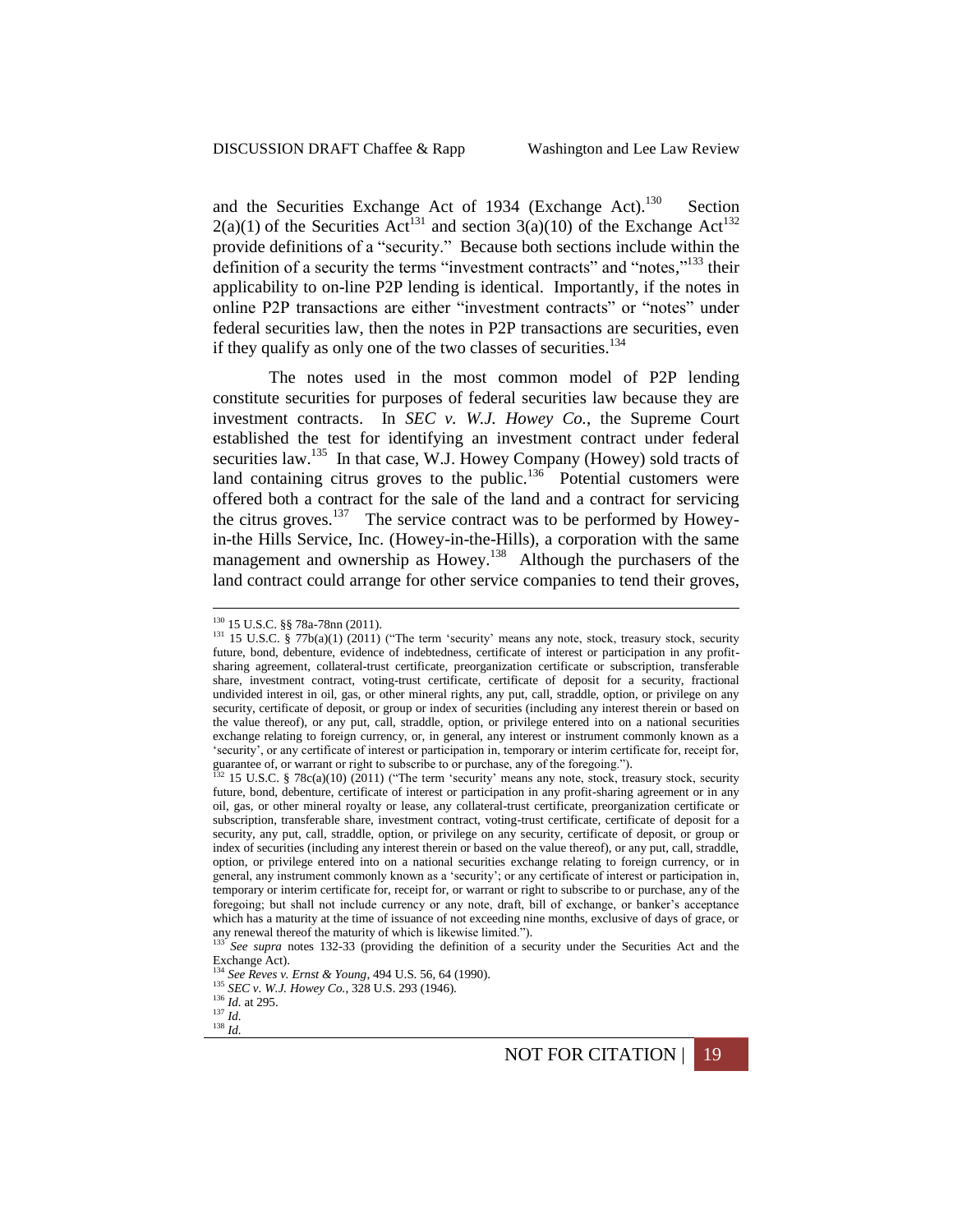Howey-in-the-Hills served approximately eighty-five percent of the land that was sold.<sup>139</sup> The service contracts had a ten year duration without option of cancellation and gave Howey-in-the-Hills "full and complete" possession of the land that was being serviced.<sup>140</sup> Howey-in-the Hills pooled fruit from all of the land that it serviced, and then made an allocation of the net profits to the land owners, most of whom were not residents of Florida, where the groves were located.<sup>141</sup>

The Supreme Court held that Howey and Howey-in-the-Hills were offering and selling securities under the federal securities laws because they were offering and selling investment contracts. The Court reached this holding by examining the definition of a security in section 2(1) (now  $2(a)(1)$ ) of the Securities Act.<sup>142</sup> After noting that the definition includes the term "investment contract," the Court explained that the term "investment contract" is not defined in the federal securities laws, but that the term was commonly used in many state "blue sky" laws and broadly construed by state courts prior to the passage of the Securities Act and Exchange Act.<sup>143</sup> The Supreme Court adopted this broad approach and held that the test for an investment contract is "whether the scheme involves an investment of money in a common enterprise with profits to come solely from the efforts of others."<sup>144</sup> The Court then held that the land and service contracts were investment contracts because Howey and Howey-in-the-Hills were offering and selling the opportunity to invest money in common enterprise to grow citrus fruit that they fully operated and managed.<sup>145</sup> The Court also held it irrelevant that the purchasers of the land could have found someone else to service the citrus groves and held that the test for a security was still met because Howey and Howey-in-the-Hills were "offer[ing] the essential ingredients of an investment contract."<sup>146</sup>

The *Howey* test is usually broken down by courts into three distinct elements.<sup>147</sup> First, a common enterprise must exist that sufficiently intertwines investors' interests with those of other investors and/or the promoters of the investment.<sup>148</sup> All courts have held that horizontal commonality, which exists when a pool of investors is created whose

1 <sup>139</sup> *Id.*

 $\frac{140}{1}$  *Id.* at 296.  $^{141}$  *Id.* 

<sup>142</sup> *Id.* at 297.

<sup>143</sup> *Id.* at 298.

<sup>144</sup> *Id.* at 301.

<sup>145</sup> *Id.* at 299. <sup>146</sup> *Id.* at 301.

<sup>&</sup>lt;sup>147</sup> MARC I. STEINBERG, SECURITIES REGULATION 28 (Rev. 5th ed. 2009). <sup>148</sup> *Id.*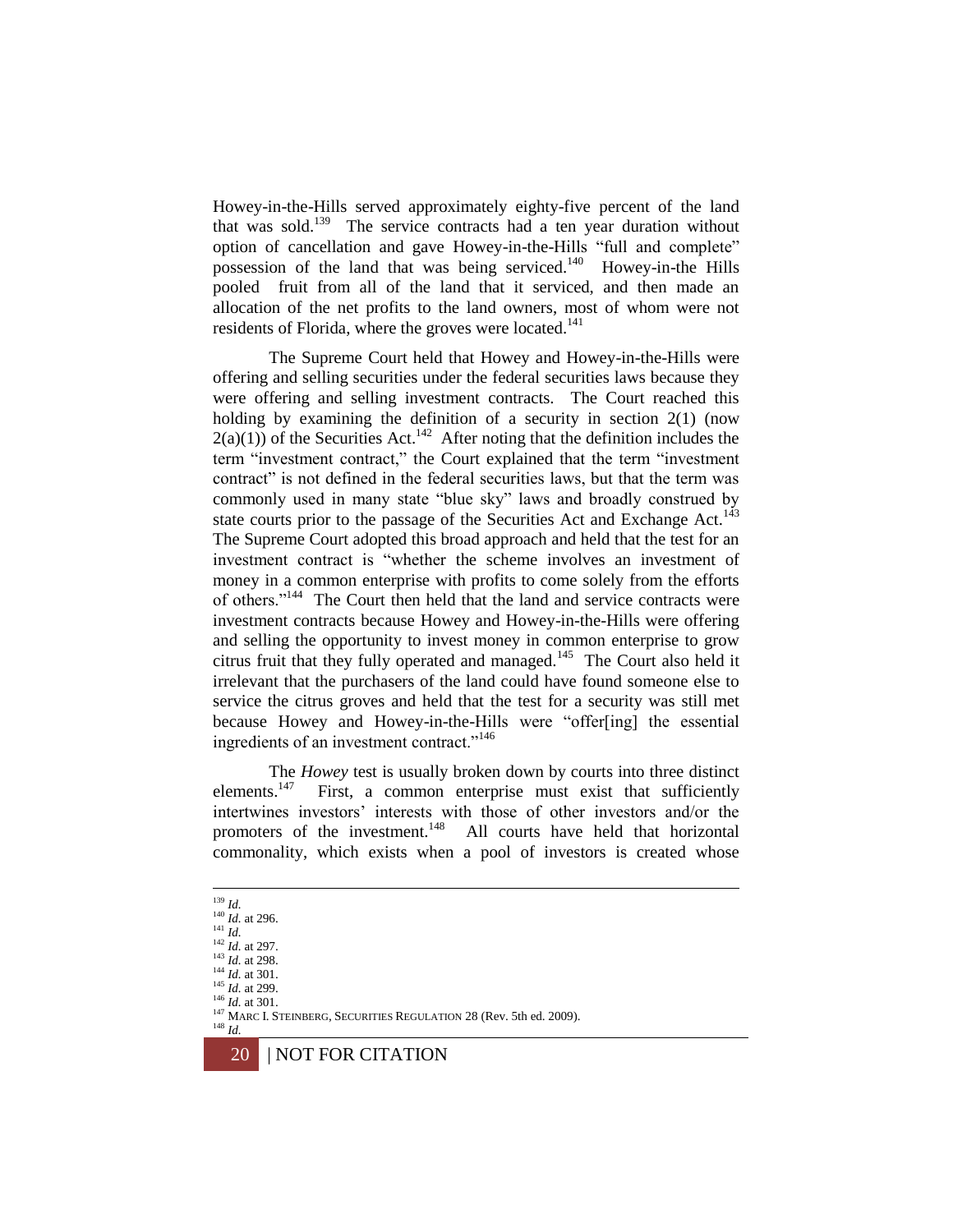fortunes are tied to the overall success of the venture, satisfies the *Howey* test.<sup>149</sup> Some courts have held that vertical commonality, which focuses on the relationship between the investor and promoters alone, satisfies the *Howey* test.<sup>150</sup> Second, for an investment contract to exist, an investor must also have an expectation of profits based upon the investment.<sup>151</sup> Third, the expectation of profit must come solely from the efforts of others.<sup>152</sup>

The notes in the most commonly used model of P2P lending constitute investment contracts. First, a common enterprise probably exists. Horizontal commonality is likely present in the note-based model of P2P lending because a pool of investors is created who want to lend money to a pool of lenders. A counterargument might be that horizontal commonality does not exist in the note-based model of P2P lending because such lending is connecting individual lenders with individual borrowers. However, because investors are paying fees that support both the bank and P2P lending platform, a court is likely to hold that horizontal commonality does exist in the note-based model. Moreover, an individual borrower on these sites receives funds tied to the investment of multiple "lenders," so each loan is in a real sense a common enterprise.

Even if horizontal commonality does not exist, vertical commonality may also meet the common enterprise requirement of the *Howey* test. Although not all courts allow vertical commonality to satisfy the *Howey* test, a strong argument exists for allowing it in the case of notebased P2P lending because individual investors are not linked to a single issuer, but are linked to an individual borrower, a bank, and a lending platform through a P2P lending transaction.

*Howey*'s second element, the expectation of profits, is also met. Individuals and entities use for-profit P2P lending sites as a means of investing money and gaining a return. There is no plausible argument – at least in the case of for-profit on-line P2P (as opposed to microfinance/development P2P) – that a profit element is not central.

*Howey's* third element is also likely satisfied because investors' expectation of profits in note-based P2P lending is based solely on the efforts of others. The investor relies on the individual borrower to pay the loan and the bank and the P2P lending site to collect from the borrower, pay the lender, and institute default proceedings in the event that the borrower

1

NOT FOR CITATION | 21

<sup>149</sup> *Id.* at 36.

<sup>150</sup> *Id.*  $\int_{151}^{141}$  *Id.* at 28.

<sup>152</sup> *Id.*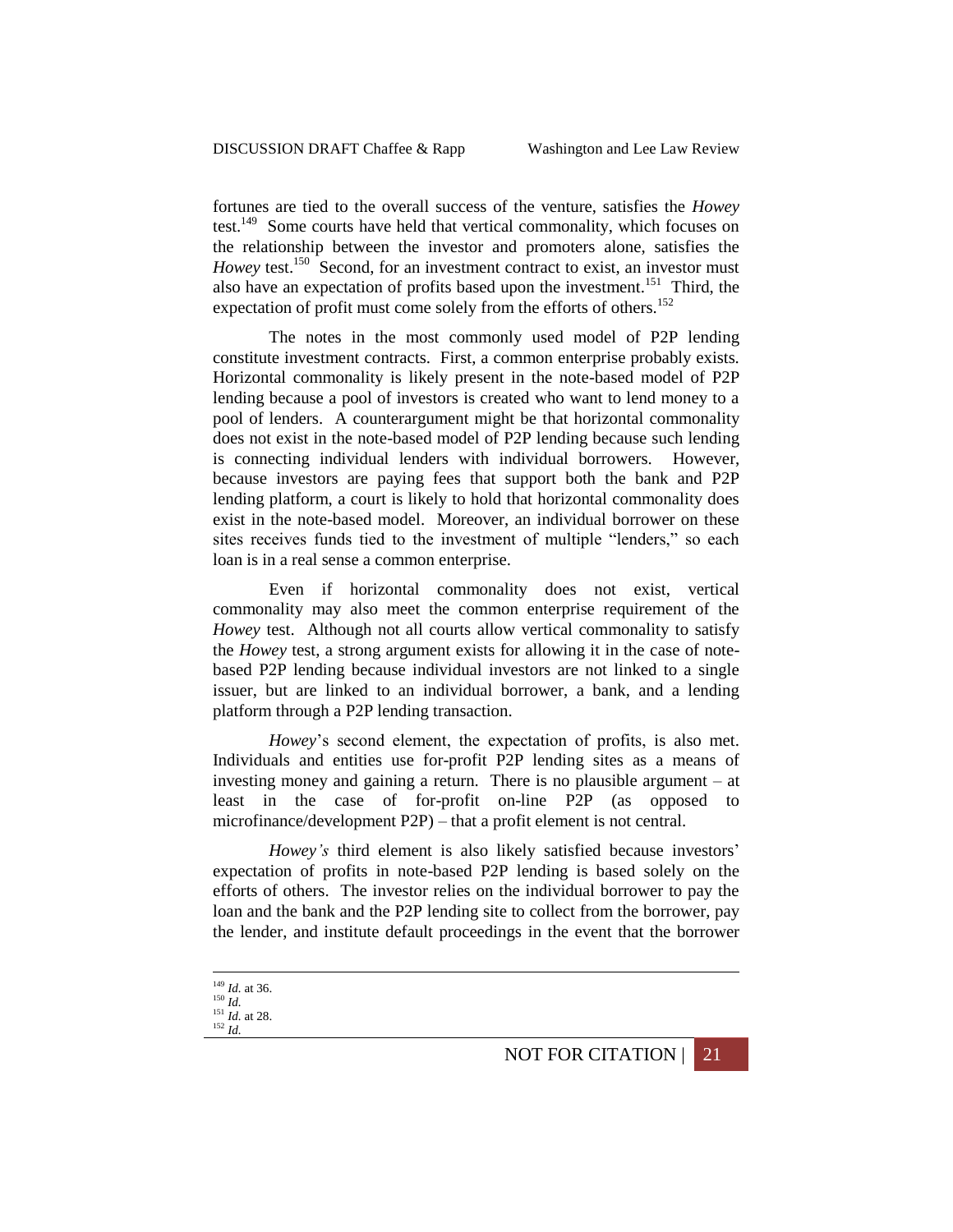fails to pay. Current models of on-line P2P lending, unlike even the investment at issue in *Howey*, provide no alternative to having the sites service the loan and handle collections. An investor is unable to retain an alternative agent to collect on an unpaid loan.

Although it seems clear that the *Howey* test for an investment contract is satisfied, investments in on-lineP2P sites are also likely securities under federal law because they qualify as "notes". In *Reves v. Ernst & Young*, the Supreme Court established the test for what constitutes a note within the definition of a security under federal securities law.<sup>153</sup> In that case, the Farmer's Cooperative of Arkansas and Oklahoma (the Co-Op) sold promissory notes that were payable on demand by the holder in order to support its business operations.<sup>154</sup> The notes paid a variable rate of return that was adjusted monthly to keep it above the rate paid by other local financial institutions.<sup>155</sup> After the Co-Op declared bankruptcy, the plaintiffs in the case brought a class action against Arthur Young & Co. (Arthur Young), the predecessor to Ernst & Young, claiming that Arthur Young had intentionally ignored generally accepted accounting principles in its outside audit of the Co-Op to inflate the Co-Op's assets and net worth.<sup>156</sup> As a result, the plaintiffs asserted that Arthur Young had violated various antifraud provisions of the Exchange Act and Arkansas state securities law.<sup>157</sup> Plaintiff's won a \$6.1 million judgment in the district court, which was reversed by the United States Court of Appeals for the Eighth Circuit.

The Supreme Court reversed the Eighth Circuit and held that the notes in the case constituted securities under both the Securities Act and Exchange Act.<sup>158</sup> The Court began by examining Congress's intent in defining the term "security" under federal securities law.<sup>159</sup> The Court noted that Congress "enacted a definition of 'security' sufficiently broad to encompass virtually any instrument that might be sold as an investment."<sup>160</sup> The Court then adopted a "family resemblance" test for differentiating whether a particular note was an investment and covered by federal securities law or whether a note was commercial in nature and not covered.<sup>161</sup> Application of the "family resemblance" test begins with a

<sup>160</sup> *Id.* at 61.  $161$  *Id.* at 64-65



<sup>153</sup> *Reves v. Ernst & Young*, 494 U.S. 56 (1990).

<sup>154</sup> *Id.* at 58.

<sup>155</sup> *Id.* at 59.  $^{156}$  *Id.* 

<sup>157</sup> *Id.*

<sup>158</sup> *Id.* at 73.

<sup>159</sup> *Id.* at 60-61.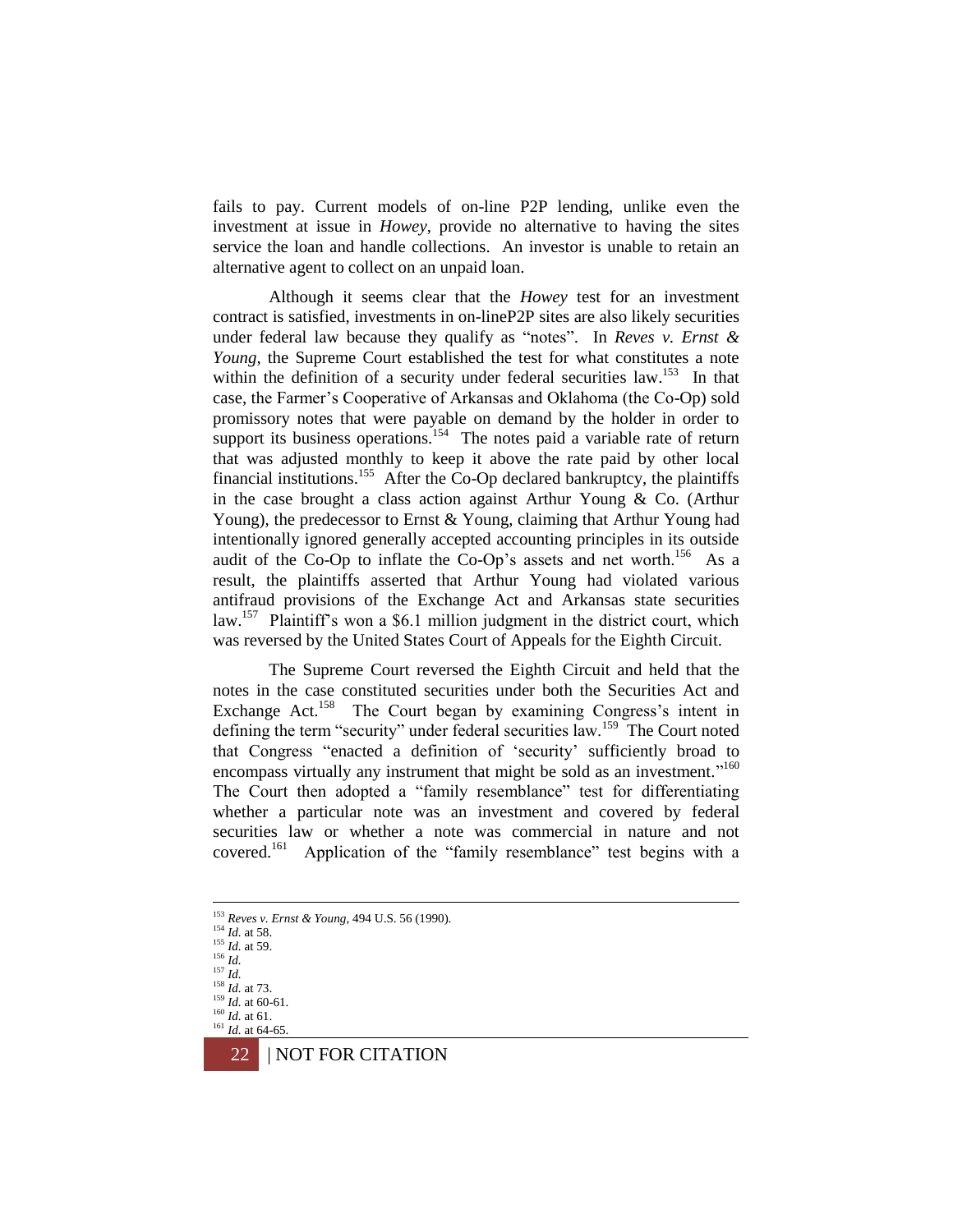rebuttable presumption that every note is a security.<sup>162</sup> This presumption can be rebutted if the note at issue bears a resemblance to certain judicially created categories of instruments that are commonly referred to as "notes," but nonetheless fall outside the definition of a security under federal securities laws.<sup>163</sup> These judicially created categories of notes that are exempt from federal securities law include notes that are delivered in consumer financing, notes that are secured by mortgages on homes, and notes that evidence loans by commercial banks for current operations of businesses.<sup>164</sup>

The Supreme Court also created a list of factors for determining whether courts should exclude additional categories of notes from the federal definition of security.<sup>165</sup> First, the motivations of the buyer and seller must be assessed.<sup>166</sup> If the buyer is primarily interested in profit and the seller seeks to raise capital for business purposes, then the note is likely a security under federal securities  $law<sup>167</sup>$  Second, the plan of distribution of the instrument must be examined.<sup>168</sup> If the plan of distribution includes the creation of common trading for investment or speculation, then the note is likely a security.<sup>169</sup> Third, the expectation of the public must be analyzed.<sup>170</sup> If the public would view the note at issue as a security, then the note likely is a security, even if the realities of the transaction might suggest otherwise.<sup>171</sup> Fourth, the risks created by the note at issue must be assessed. For example, a court will be substantially less likely to hold that a note is a security if another regulatory regime significantly reduces the risk. $172$ 

The notes in the commonly used model of P2P lending are securities under the *Reves* test. The default presumption is that any note is a security, although this presumption can be rebutted if the notes fall within certain judicially defined categories of notes that are not securities. The notes in the most commonly used model of P2P lending are unlikely to fall within any of the currently existing categories of notes that are exempt from federal securities law for two reasons. First, on-line P2P lending has only gained the attention of the public within the past half decade, and courts have yet to

<sup>162</sup> *Id.* at 65. <sup>163</sup> *Id.* <sup>164</sup> *Id.*  $\frac{165}{1}$ *Id.* at 65-67. <sup>166</sup> *Id.*  $^{167}$  *Id.* at 66. <sup>168</sup> *Id.* <sup>169</sup> *Id.* <sup>170</sup> *Id.* at 66-67. <sup>171</sup> *Id.* <sup>172</sup> *Id.* at 67.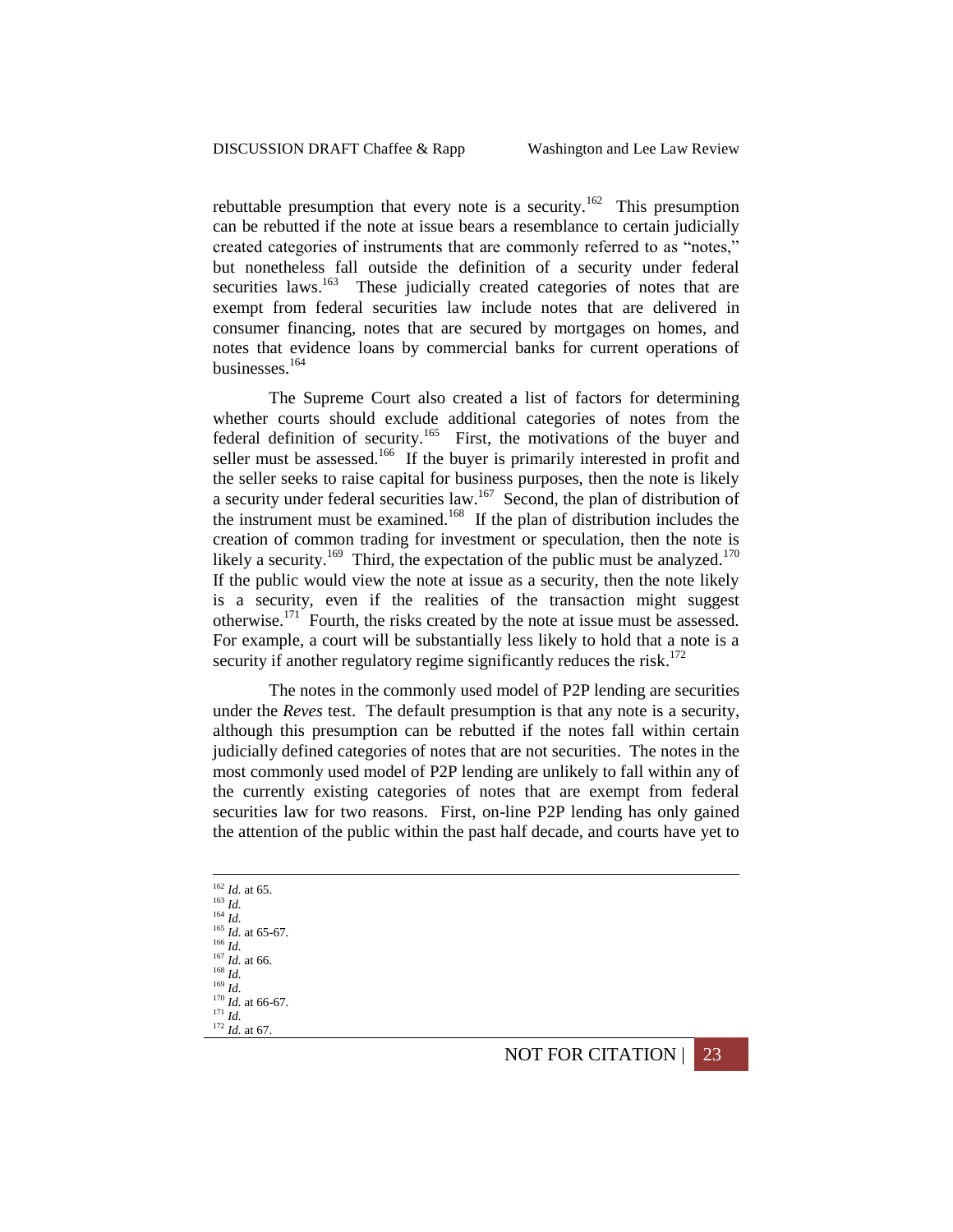address whether the notes used in the most common model of such lending are securities. Second, the notes in the most common model of P2P lending are investments, while the notes in the judicially created categories of notes exempt from federal securities law are all consumer or commercial in nature. A major distinction between these notes and excluded consumer notes is that the person providing funds associated with the P2P note is not also seeking to facilitate the sale of real or personal property to the borrower.

In addition, courts are unlikely to hold that the notes in the most common model of P2P lending should be recognized as a new category of notes that do not constitute securities. All of the factors for creating new categories of notes that do not constitute securities implicitly ask the same question: Is this note an investment? Although the loans that are made by the bank to the individual borrowers in the most common model of P2P lending may not be investments, the securitized loans, i.e. the notes, that are sold to the individual lender definitely are investments. Arguing that the notes that are sold in P2P lending transactions to individual lenders are exempt from federal securities law would be similar to arguing the mortgage-backed securities that were at the heart of the most recent financial crisis are not securities. The concept behind both is the same, and a court is extraordinarily unlikely to rule that either is exempt from federal securities law.

Moreover, since the SEC and other regulatory agencies have deemed these notes securities, administrative deference would also apply to this issue. On November 24, 2008, the SEC issued a cease-and-desist order against Prosper Marketplace for selling unregistered securities.<sup>173</sup> The SEC alleged that Prosper Marketplace had violated section 5(a) and (c) of the Securities Act by offering and selling securities without either filing an effective registration statement or having an exemption from registration.<sup>174</sup> The SEC determined that the notes at issue in the action were securities by applying the *Howey* test for investment contracts and the *Reves* test for notes covered by the Securities Act and Exchange Act.<sup>175</sup> Put another way, the SEC employed an approach similar to the analysis discussed above.

An even stronger argument that the notes in the most common model of P2P lending are securities is based upon the fact that the major forprofit P2P lending platforms have begun registering the notes that they sell

<sup>&</sup>lt;sup>173</sup> Prosper Marketplace, Securities Act Release No. 8984, 2008 WL 4978684 (Nov. 24, 2008) (ceaseand-desist order).

<sup>174</sup> *Id.* at 2.  $175$  *Id.* at 4-6.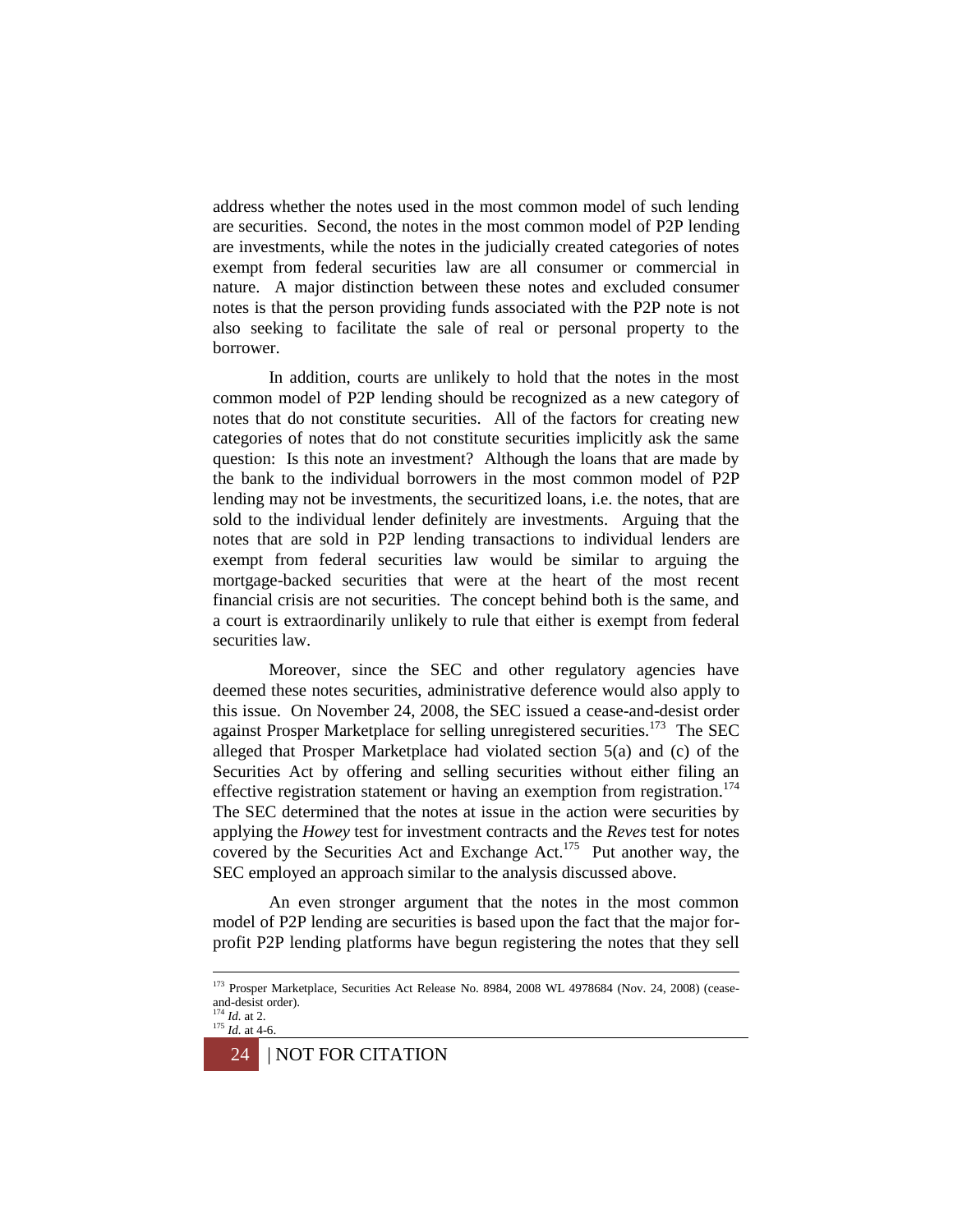as securities. At the time that the SEC issued its cease-and-desist order, Prosper Marketplace had already submitted a settlement offer, which the SEC had accepted.<sup>176</sup> Although the Order states that Prosper Marketplace had entered the settlement agreement "without admitting or denying the findings [in the Order], except as to the Commission's jurisdiction over it and the subject matter of [the] proceedings,"<sup>177</sup> one can hardly imagine any circumstance under which Prosper Marketplace would undergo the time and expense of registration, unless it believed the notes that it was offering and selling were securities subject to the Securities Act and the Exchange Act. Both Prosper Marketplace and LendingClub currently register the notes that they sell to individual lenders as securities. Because Prosper Marketplace and Lending Club have a strong financial incentive to avoid the costs of registration by finding any valid argument that the notes are not securities, questioning whether the notes are subject to federal securities law seems little more than an academic exercise.

One author, in a forthcoming article, has argued that the SEC could have decided that the notes sold in the note-based model of P2P lending should not be deemed securities. In *The Misregulation of Person-to-Person Lending*, <sup>178</sup> Andrew Verstein argues that policy favors exempting P2P from securities regulation, and that "[g]iven the tremendous benefits P2P promises, an ideal regulator would work constructively to grow and improve the industry."<sup>179</sup> Vernstein's article is both thoroughly researched and wellwritten All of the arguments he makes are plausible and have some grounding in existing law.

The authors of this piece, however, dispute several aspects of Verstein's analysis. First, he begins with the conclusion that on-line P2P should be allowed to develop unfettered by securities regulation. Beginning with this policy conclusion weakens his case that existing law could have permitted the SEC to issue a finding that on-line P2P instruments are *not*  securities. He chides the SEC for sticking to law in its cease-and-desist order against Prosper Marketplace for selling unregistered securities because the SEC "did not offer policy justifications for its positions"<sup>180</sup> The starting point in regulating a new financial product, however, is what the law says, not what one wishes policy would be. Although Verstein does make some

<sup>177</sup> *Id.*

<sup>176</sup> *Id.* at 1.

<sup>178</sup> Verstein, *supra* not[e 8,](#page-1-1) at \*23 ("[T]he SEC's hand was not forced.") <sup>179</sup> *Id.* at \*21.  $180$  *Id.* at \*22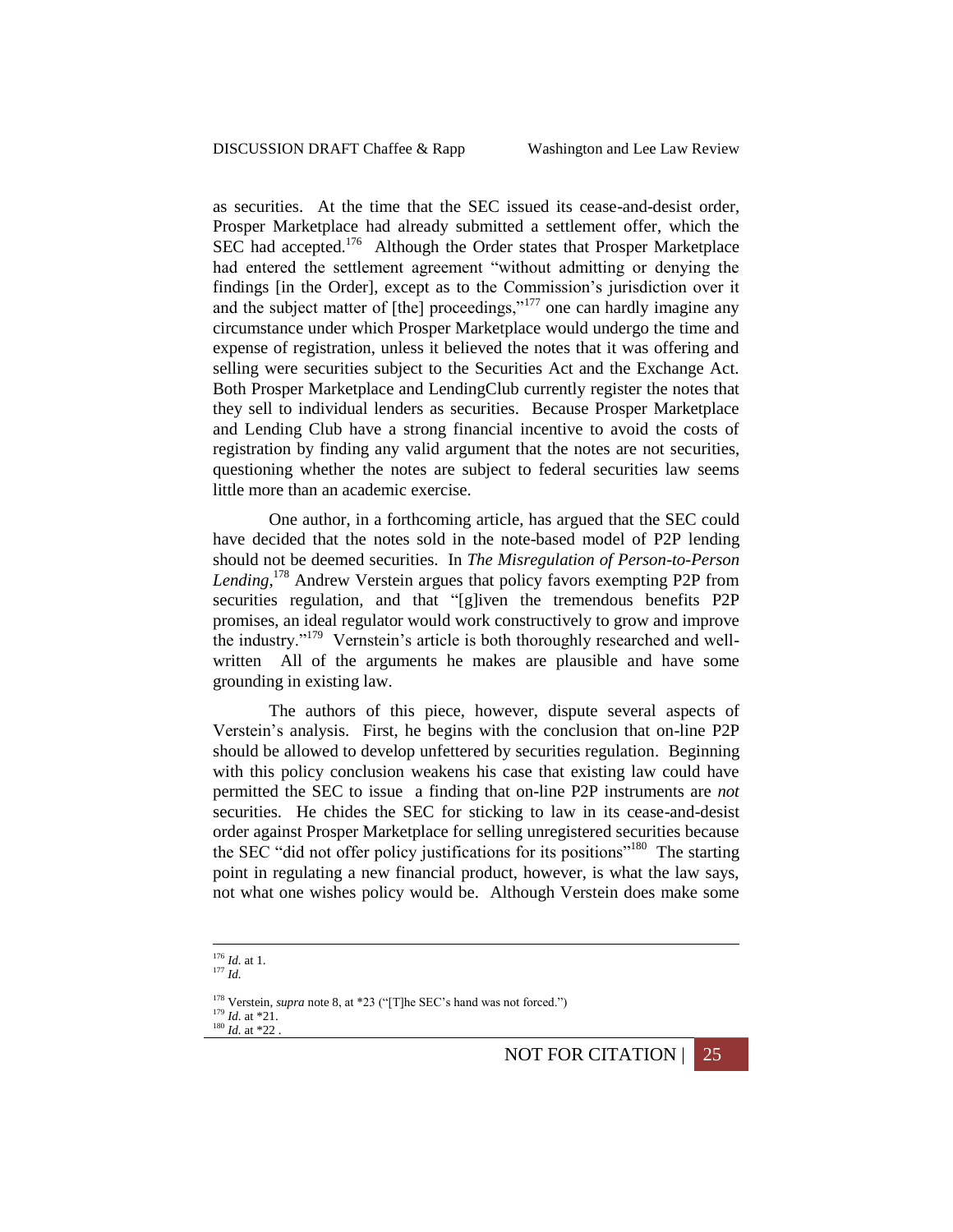valid points in his analysis of the *Howey* and *Reves* tests, <sup>181</sup> his analysis runs counter to the conclusions of regulators and the admissions of the industry that securities are being sold to individual lenders in P2P transactions.

Verstein does admit that his argument that P2P notes should be *legally* exempt from securities law, while "elegant,"<sup>182</sup> may not be convincing.<sup>183</sup> He ultimately advocates for the enactment of some sort of "provision to exempt existing P2P notes from the [federal] securities acts to whatever degree feasible."<sup>184</sup>

As the GAO pointed out in its report, however, even if a new Congressional enactment excluded on-line P2P from the scope of *federal* securities regulation, state regulators could still decide the sites offered securities under *state* law.<sup>185</sup> The next section discusses the challenge online P2P has faced in the states, a regulatory concern Verstein does not engage.

### B. State Securities Regulation and Peer-to-Peer Lending

State regulators have also been extremely active in the regulation of P2P lending. States have taken three basic approaches to regulating P2P sites. First, some states have prohibited on-line P2P sites from soliciting "investors" (lenders) in their states. Other states have allowed the sites to operate within their borders according to the business models provided by those sites. A third approach is to authorize such sites, but limit "investment" to sophisticated investors.

i. Prohibiting States

Most of the states that have restricted on-line P2P lending have targeted only the "investor" or lender side of the P2P equation. Currently, twenty-two states ban Prosper.com from soliciting investors.<sup>186</sup> A few states have gone further, prohibiting both investing and borrowing via the sites.<sup>187</sup>

<sup>181</sup> *Id.* at \*23-30.

<sup>182</sup> *Id.* at \*66.

<sup>&</sup>lt;sup>183</sup> *Id.* at \*23 ("[T]he SEC's determination was not entirely erroneous.").

 $^{184}$  *Id.* at \*66.

<sup>185</sup> GAO REPORT, *supra* note 5, at 44.

<sup>186</sup> Those states are Alabama, Arizona, Arkansas, Indiana, Iowa, Kansas, Kentucky, Maine, Maryland, Massachusetts, Michigan, Nebraska, North Carolina, North Dakota, Ohio, Oklahoma, Tennessee, Texas, Pennsylvania, Vermont, Virginia and West Virginia. *Legal Compliance,* PROSPER.COM, *available at*  http://www.prosper.com/legal/compliance.aspx (last visited 12 July 2011).

<sup>187</sup> Borrowing is prohibited in Iowa, Maine, and North Dakota. *Legal Compliance,* PROSPER.COM, *available at* http://www.prosper.com/legal/compliance.aspx (last visited 12 July 2011).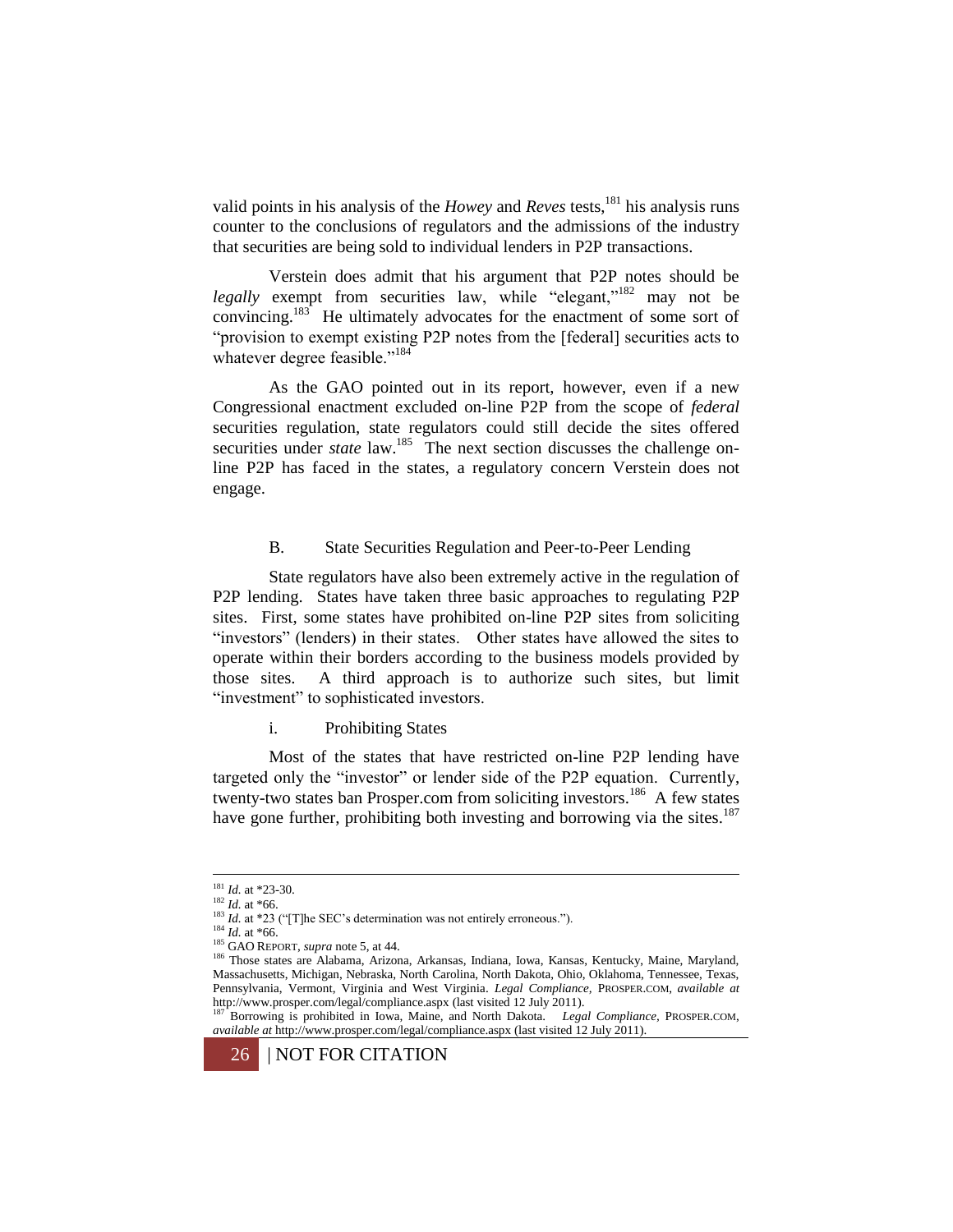LendingClub does not service borrowers in eight states.<sup>188</sup>

Rather than discussing each of the states' approaches, this section discusses one "representative" prohibiting state to illuminate the foundation of the prohibition approach. Ohio, through its Department of Commerce, Division of Securities, blocked Prosper.com from accepting "investors". The Chief Registration Counsel for the Division published a conference presentation discussing the state's reasoning.<sup>189</sup>

<span id="page-26-0"></span>Ohio requires "merit review" for securities registrants, in which the Division of Securities must find that "the business of the issuer is not fraudulently conducted . . . that the plan of issuance and sale of the securities  $\dots$  would not defraud or deceive.<sup>5190</sup> Prosper.com's registration statement included among identified "risk factors" the statement: "Information supplied by borrowers may be inaccurate or intentionally false. Information regarding income or employment is not verified in the majority of cases."<sup>191</sup> This led the Division to conclude that it was unable to find the business was not fraudulently conducted as required by Ohio law.

1

NOT FOR CITATION | 27

<sup>&</sup>lt;sup>188</sup> Those states are Idaho, Indiana, Iowa, Mississippi, Nebraska, North Carolina, North Dakota and Tennessee. *See Prospectus dated June 10, 2011*, at 90, *available at*  https://www.lendingclub.com/extdata/Clean\_As\_Filed\_20110610.pdf (last visited 12 July 2011). <sup>189</sup> *See* Mark R. Heuerman, *Peer-to-Peer (P2P) Lending and Internet Platforms: Ohio Securities Act Implications*, *available at* http://com.ohio.gov/secu/docs/Conference2010/MarkHeuermanP2P.pdf (last visited 15 July 2011). <sup>190</sup> O.R.C.A. §1707.09.

<sup>&</sup>lt;sup>191</sup> Heuerman, *supra* not[e 189,](#page-26-0) at 5.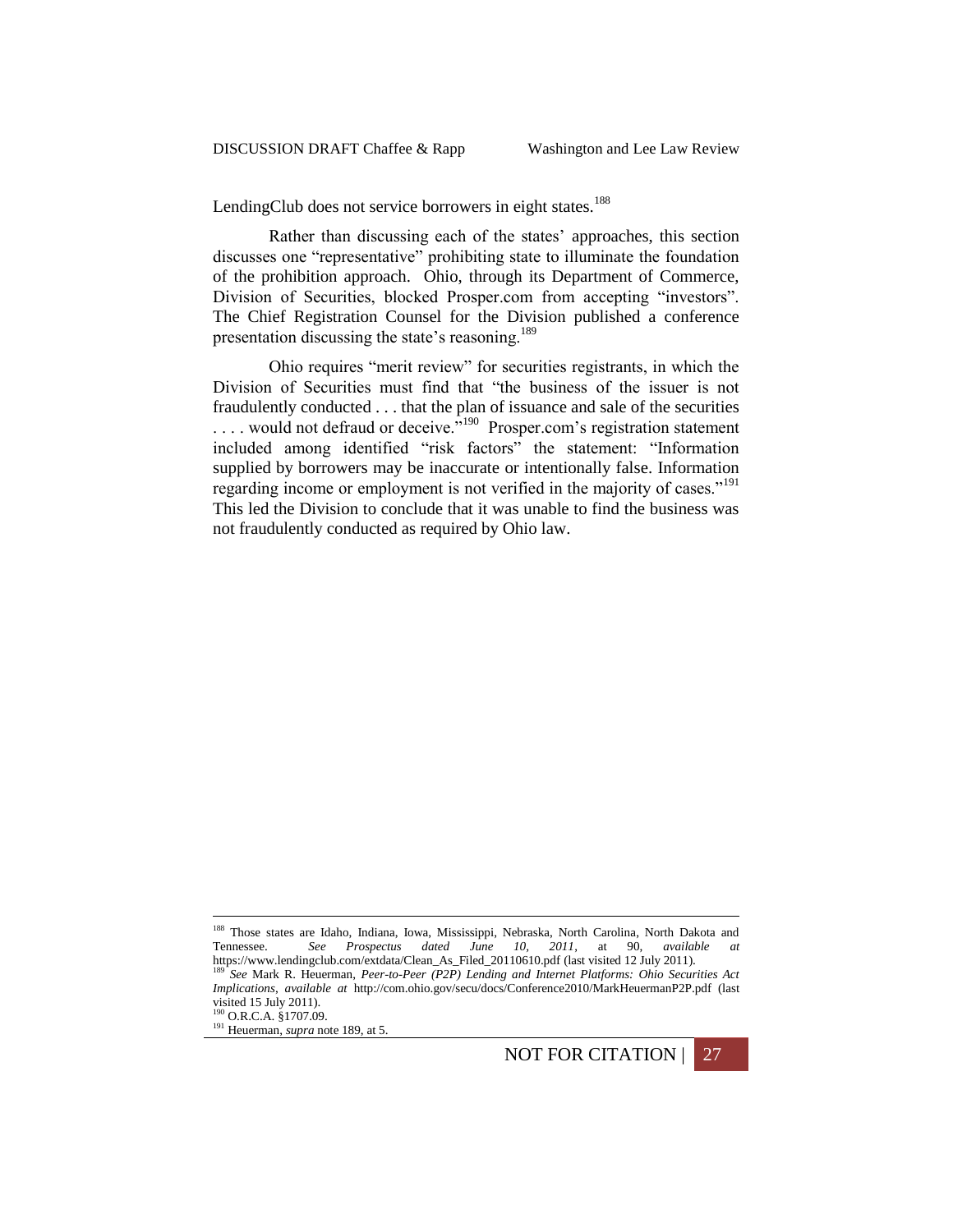Other issues which led to the Ohio decision included the possibility that Prosper "itself may fall within the definition of a dealer by charging a fee for listing the notes on the platform,"<sup>192</sup> which would have required it to comply with broker-dealer regulations. The Division also worried that Prosper might be considered an "exchange," in which case it would have to comply with the requirements for an exchange. $193$ 

Of course, prohibiting a site from operating within a state may not stop some enterprising would-be site users from finding a way on to the site. In the brick-and-mortar world of yesterday's securities regulation, regulators knew where to go to stop a fraudster from bilking investors. Responding to



their denial of access to Ohio residents, the sites could (and may indeed

have) limited access to investing options based on an Ohio internet protocol address being associated with the would-be-user. But by crossing in to a neighboring state and setting up an account with a "fake" out of state address, a person might be able to evade well-meaning regulators' reach.<sup>194</sup>

<sup>192</sup> *Id.* at 8.

 $\frac{193}{194}$  *Id.* at 9-10.

<sup>194</sup> *See* bulletin board posting by "Hornzup," *available at*  http://www.shaggybevo.com/board/showthread.php/79967-Lending-Club-lt-peer-to-peer-lendinggt?s=1fdc3277778284852e50eebc3fa1f818&p=2378532&viewfull=1#post2378532 (last visited 21 July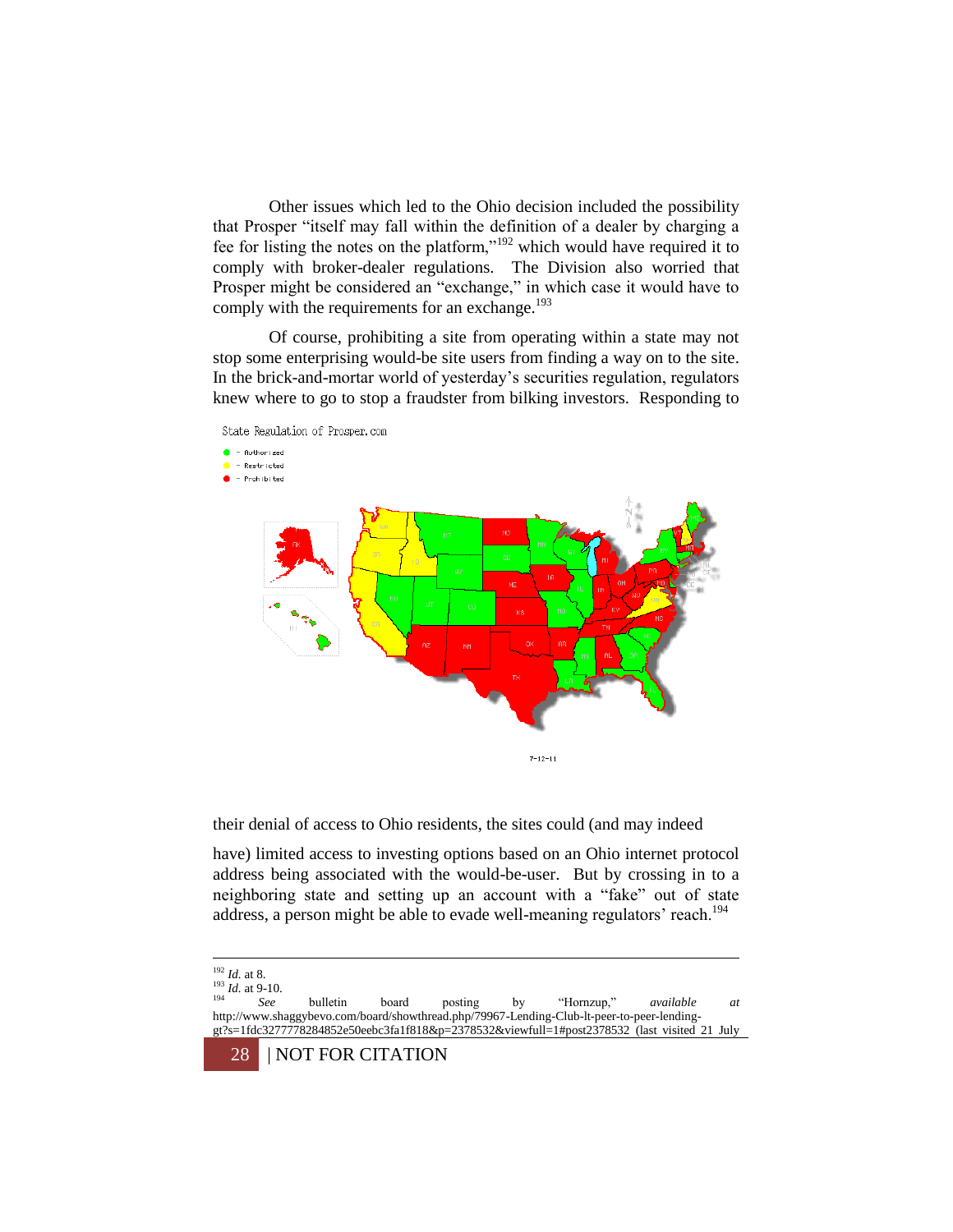### ii. Authorizing States

Twenty-two states authorize both borrowing and lending via Prosper with no restrictions.<sup>195</sup> Twenty-eight states authorize investment and borrowing via LendingClub.<sup>196</sup> These states tend to be ones that mirror the SEC's approach to securities offerings, which does not involve merit review but simply requires disclosure.<sup>197</sup>

#### iii. States Authorizing with Conditions

A third group of six states authorize investing via on-line P2P sites but only for sophisticated investors meeting "suitability" requirements.<sup>198</sup> In most of these states, Prosper lending is limited to \$250,000-net-worth individuals (excluding home) or individuals with a \$70K income and \$70K net worth.<sup>199</sup> California imposes less stringent requirements, and only for Prosper investors who put in more than 10% of their net worth (to do so, investors much have a net worth of \$85,000 and an income of \$85,000 during the last tax year or a net worth of  $$200,000$ .<sup>200</sup> LendingClub solicits loans in Kentucky only for individuals with \$200,000 income in the past two years or \$1 million in net worth. $^{201}$ 

Among the reasons states impose such restrictions are the financial health of the platforms themselves. In its response to LendingClub's application, the Kentucky Department of Financial Institutions noted the firm's auditor's "going concern" letter, its negative earnings, and opined that investment in the site "constitute[s] a level of risk suitable only to

1

NOT FOR CITATION | 29

<sup>2011) (&</sup>quot;I created an account, with a fictional out of state address. No errors in account creation and I am getting emails asking me to go through the with set up and move money over from my checking account.").<br><sup>195</sup> Those states are Colorado, Connecticut, Delaware, DC, Florida, Georgia, Hawaii, Illinois, Louisiana,

Maine, Minnesota, Mississippi, Missouri, Montana, Nevada, New York, Rhode Island, South Carolina, South Dakota, Utah, Wisconsin and Wyoming. *Legal Compliance,* PROSPER.COM, *available at*  http://www.prosper.com/legal/compliance.aspx (last visited 12 July 2011).

<sup>196</sup> Peter Renton, *Which States are Open to LendingClub and Proper Investors*?, SOCIAL LENDING NETWORK, *available at* http://www.sociallending.net/investing-lending/which-states-are-open-tolending-club-and-prosper-investors/ (last visited 18 July 2011).

<sup>197</sup> GAO REPORT, *supra* not[e 5,](#page-1-0) at 28.

<sup>&</sup>lt;sup>198</sup> Investor "suitability" describes "the duty of licensed securities dealers to recommend investment products that are suitable to their clients, in light of the clients' investment objectives and financial means." Michael Bennett, *Complexity and its Discontents: Recurring Legal Concerns with Structured Products, 7 N.Y.U. J. L. & BUS. 811, 817 (2011).*<br><sup>199</sup> Those states are Idaho, Naw Homoshiro, V.

<sup>199</sup> Those states are Idaho, New Hampshire, Virginia, Oregon and Washington. *Legal Compliance,*  PROSPER.COM, *available at* http://www.prosper.com/legal/compliance.aspx (last visited 12 July 2011); Hunsberger, *supra* not[e 11.](#page-2-1)

<sup>200</sup> *Legal Compliance,* PROSPER.COM, *available at* http://www.prosper.com/legal/compliance.aspx (last visited 12 July 2011).

<sup>201</sup> *LendingClub Supplement to Prospectus Dated July 30, 2009 for Distribution Solely in the State of Kentucky*, https://www.lendingclub.com/extdata/ky\_prospectus.pdf (last visited 18 July 2011).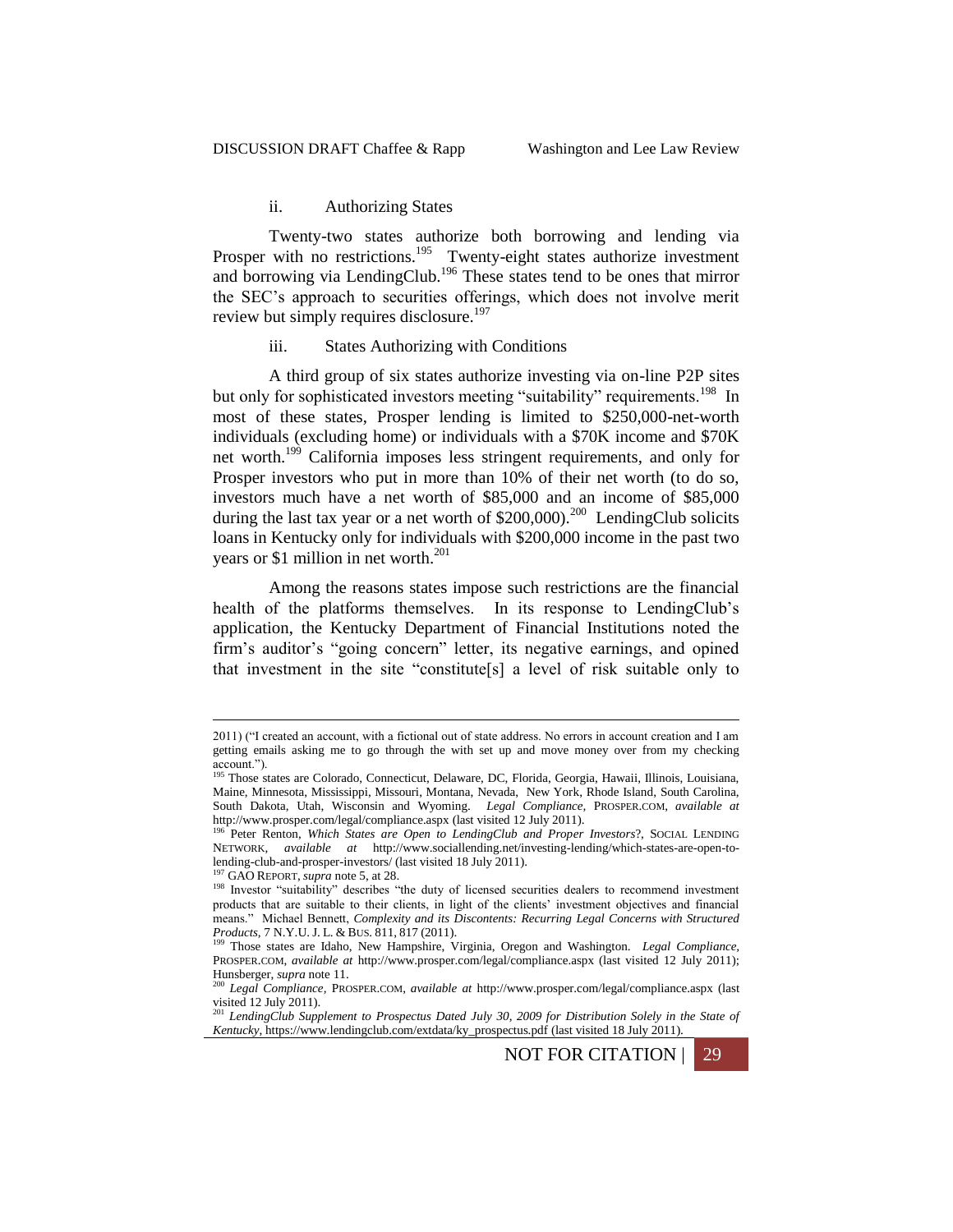Accredited Investors*."*<sup>202</sup> Similar financing issues have plagued Prosper, which has lost money since its inception and which, in SEC filings, that it might not "continue as a going concern."<sup>203</sup>

# IV. CREATING A COHERENT REGULATORY SCHEME FOR ON-LINE PEER-TO-PEER LENDING

The current regulatory regime for P2P lending is arguably a paper tiger. As explained in the previous section, under the most commonly used model for P2P lending, the borrower is protected by robust banking regulations that are designed to protect that individual from the bank that originates the loan.<sup>204</sup> Lenders are protected by robust federal and state securities regulation because notes, i.e. securities, are sold to individual lenders with payment on the notes being contingent upon repayment of the underlying loan issued by the bank.<sup>205</sup> If a P2P lending platform wanted to remove itself from this robust regulatory regime, the answer is simple: Remove the bank. For example, a platform could avoid having to comply with banking laws and securities regulation simply by providing a service that connects individual lenders to individual borrowers for a fee. Providing such connections between individuals interested in borrowing and individuals willing to lend is a valuable service, even if a platform, provides nothing else. $206$ 

If a P2P lending platform opted to provide a service that connected individual lenders to individual borrowers, although some additional laws might apply, such a model of P2P lending would be chiefly regulated by civil and criminal antifraud laws. On the federal level, for example, the United States Department of Justice would likely take a leading role in regulating P2P lending through the use of the federal mail fraud<sup>207</sup> and wire fraud<sup>208</sup> statutes and through the use of the Racketeer Influenced and Corrupt Organizations Act (RICO) under which mail fraud and wire fraud

18 U.S.C. § 1341 (2011).

<sup>202</sup> File No. 70000487, *available at* http://134.186.208.228/caleasi/PDFDocs/005277734.PDF (last visited  $18$  July 2011).

<sup>203</sup> Prosper Form 10-Q, *available at*  http://www.sec.gov/Archives/edgar/data/1416265/000141626510000490/p10q9d30d2010.htm#notestofi nancialstatementsq32010 (last visited 21 July 2011). <sup>204</sup> *See supra* notes 115-124 and accompanying text (listing various statutes that are applicable to the

most commonly used model of P2P lending because of the involvement of banks in the lending process).<br><sup>205</sup> See surve Parts III A P (diagraphics di <sup>205</sup> *See supra* Parts III.A-B (discussing the application of federal and state securities law to the most commonly used model of P2P lending).<br> $^{206}$  See super a the 10 15

<sup>206</sup> *See supra* notes 13-15 and accompanying text (discussing valuable service that P2P lending sites provide by connecting individual borrowers with individual lenders).

<sup>208</sup> 18 U.S.C. § 1343 (2011).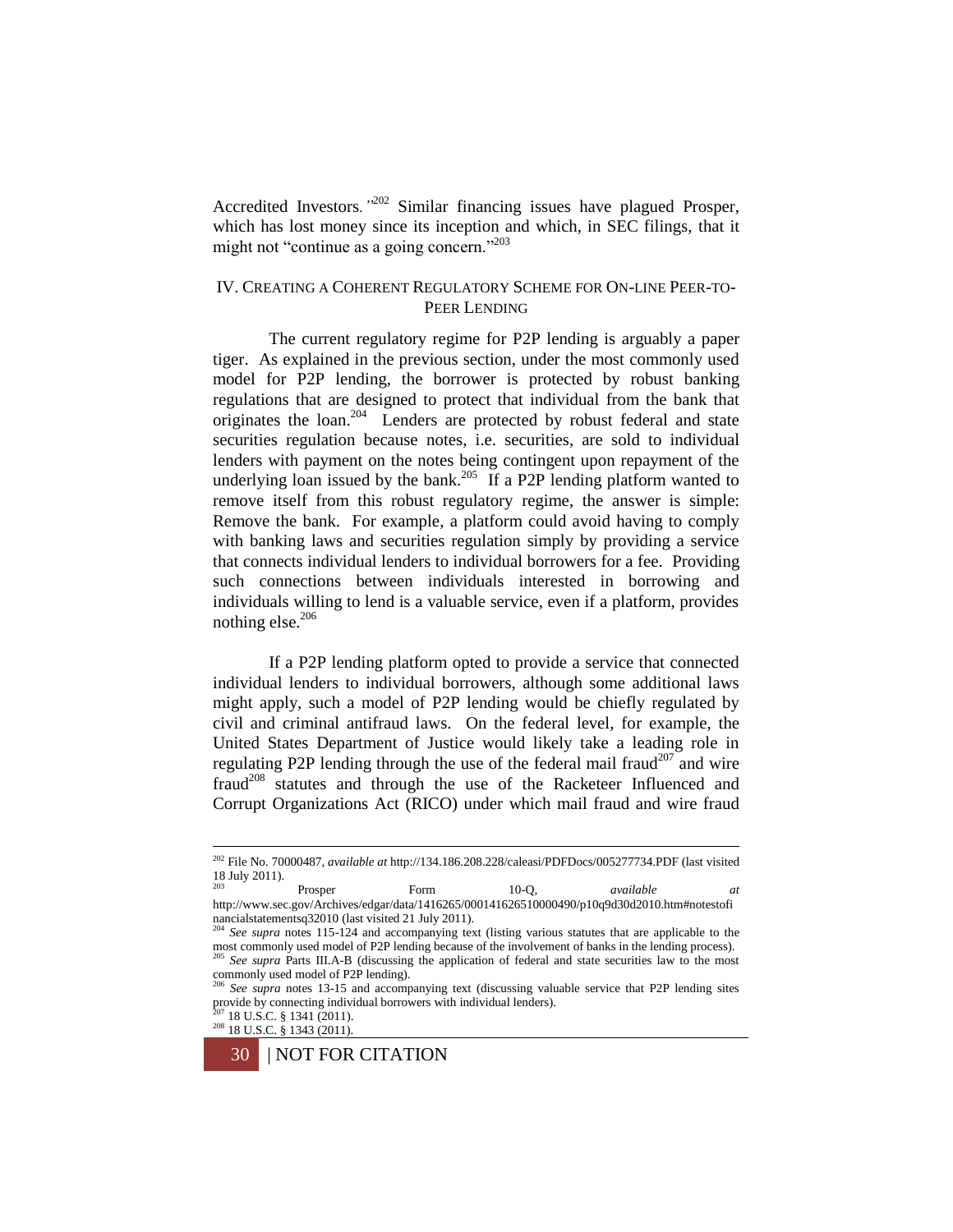are predicate crimes.<sup>209</sup> Under this type of model, a robust and narrowly tailored system of regulation would be replaced by a thin and loosely tailored system of regulation. In addition, under such a model, most of the mandated *ex ante* disclosure of information that is required under the current commonly used model would be foregone in favor of *ex post* relief from wrongdoing under civil and criminal antifraud laws.

Because models of P2P lending can vary so drastically, creating a new coherent regulatory regime for such lending will be extraordinarily difficult. Congress has shown some interest in modifying the existing regulatory regime for P2P lending, but Congress may take a substantial amount of time before it addresses the issue. Ultimately, Congress should adopt an approach that allows P2P lenders to be regulated in a similar manner as traditional banking entities. Multiple regulators should have oversight over P2P lending with each regulator being empowered to regulate the specific aspects of P2P lending that fall within its purview and areas of expertise. Such an approach would allow the regulatory regime to grow organically as P2P lending continues to morph and evolve.

# A. Peer-to-Peer Lending and the Dodd-Frank Act

Section 989F of the Dodd-Frank Act mandated that the Comptroller General of the United States and the United States Government Accountability Office (GAO) conduct a study to "determine the optimal Federal regulatory structure" for P2P lending.<sup>210</sup> In conducting the study, section 989F required that the Comptroller General and GAO consult with a wide variety of entities including "Federal banking agencies, the [United States Securities and Exchange] Commission, consumer groups, outside experts, and the person to person lending industry."<sup>211</sup> Congress specifically mandated that the content of the study include an analysis of:

> $(A)$  the regulatory structure as it exists  $\dots$ , as determined by the [Securities and Exchange] Commission, with particular attention to—

> > (i) the application of the Securities Act of 1933 to person to person lending platforms;

> > (ii) the posting of consumer loan information on the EDGAR database of the Commission; and

1

NOT FOR CITATION | 31

<sup>209</sup> 18 U.S.C. §§ 1961–1968 (2011).

<sup>210</sup> Dodd-Frank Wall Street Reform and Consumer Protection Act, Pub. L. No. 111-203, § 989F, 124 Stat. 1376, 1947-48 (2010) (to be codified at 5 U.S.C. app. 11)<br> $^{211}$  L4 8 080F/s/2N

 $1$  *Id.* § 989F(a)(2).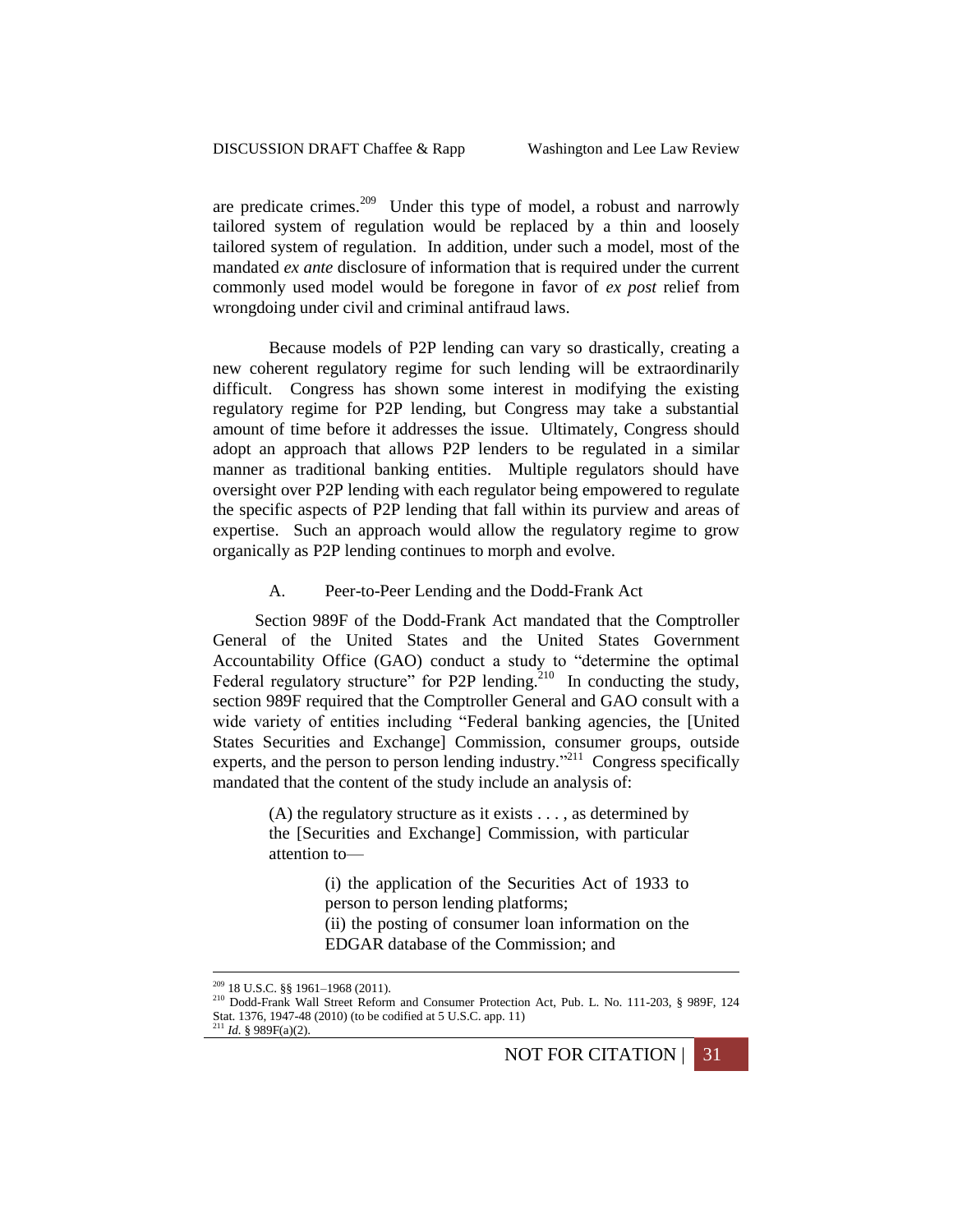(iii) the treatment of privately held person to person lending platforms as public companies;

(B) the State and other Federal regulators responsible for the oversight and regulation of person to person lending markets; . . .

(D) consumer privacy and data protections, minimum credit standards, anti-money laundering and risk management in the regulatory structure . . . , and whether additional or alternative safeguards are needed; and

(E) the uses of person to person lending. $^{212}$ 

Congress also required that the report analyze "alternative regulatory options . . . [and] whether the alternative approaches [would be] effective."<sup>213</sup>

Mandating a study represented a compromise between the United States House of Representatives and the Senate. Prosper Marketplace had lobbied both the House and the Senate hard to make the Consumer Financial Protection Bureau the primary regulatory of P2P lending and to exempt P2P lending from securities law.<sup>214</sup> Representative Jackie Speier, a Democrat from California, sponsored a provision in the House version of the financial regulatory reform bill that would have placed P2P lending under the supervision of the Consumer Financial Protection Bureau and removed it from SEC oversight.<sup>215</sup> The Senate refused to pass a similar provision.<sup>216</sup> By the time that the Dodd-Frank Act was signed into law on July 21, 2010, lawmakers had reached the compromise embodied in section 989F of the Act requiring a study.<sup>217</sup>

Dodd-Frank's section 989F offers several lessons. First, Congress has a genuine interest in creating a coherent system of regulation for P2P lending. Second, Congress is in need of sophisticated information about P2P lending and how to regulate it. Third, Congress, or at least the Senate, is unwilling to take radical steps in regulating P2P lending, *e.g.* assigning the regulation of such lending to a new and untested Consumer Financial Protection Bureau, until more information is available.

<sup>217</sup> *See* Brill, *supra* note 88, at 3.



<sup>212</sup> *Id.* § 989F(a)(3).

<sup>213</sup> *Id.* § 989F(b)(2).

<sup>214</sup> *See* Silla Brush, *Online Lender Lobbies Congress for Industry Consumer Regulator*, THE HILL (June 9, 2010, 7:23 PM), http://thehill.com/business-a-lobbying/102323-online-lender-lobbies-congress-forindustry-consumer-regulator. <sup>215</sup> *Id.*

<sup>216</sup> *Id.*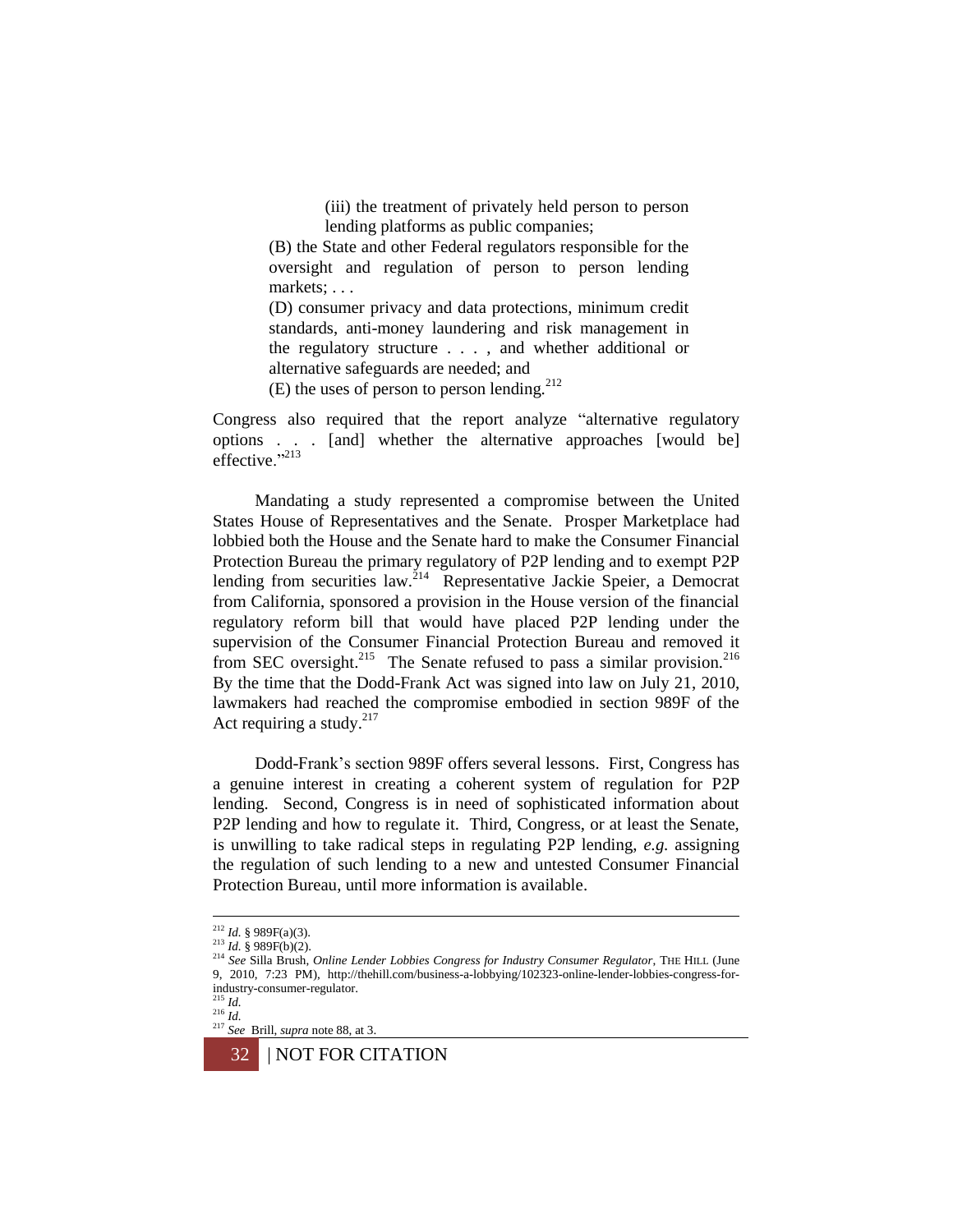# B. The GAO Report on On-line Peer-to-Peer Lending

On July 7, 2011, the GAO issued the mandated report.<sup>218</sup> The report is aptly titled *Person-to-Person Lending: New Regulatory Challenges Could Emerge as the Industry Grows*. 219 The title reflects both that P2P lending continues to grow and evolve and that any regulatory regime will need to continue to grow and evolve along with it.

The report is divided into three main sections. The first section details the lending models for the major for-profit (LendingClub and Prosper Marketplace) and non-profit (Kiva) P2P lending platforms operating in the United States.<sup>220</sup> The second section discusses the potential benefits and risks of P2P lending and the current regulatory regime governing such lending.<sup>221</sup> Finally, the third section of the report discusses options for regulating P2P lending going forward.<sup>222</sup>

The first and second sections of the report are thorough and wellwritten. This is little surprise considering the access, resources, and expertise of the Controller General and the Government Accountability Office. Notably, the drafters of the report had extensive access to a wide range of industry participants and regulators during the drafting process.<sup>223</sup>

The third main section of the report, however, is a disappointment. The report addresses only two possible models for regulating P2P lending, which can be boiled down to the following single, lengthy sentence:

> We identified two primary options for regulating person-toperson lending that differ primarily in their approach to lender protection: (1) continuing with the current bifurcated federal system—that is, protecting lenders through securities regulators and borrowers primarily through financial services regulators, which will include the newly formed CFPB—or (2) consolidating borrower and lender protection under a single federal regulator, such as  $CFPB$ .<sup>224</sup>

The drafters of the report do provide some additional analysis of these

1

NOT FOR CITATION | 33

<sup>218</sup> GAO REPORT, *supra* note [5,](#page-1-0)

<sup>219</sup> *Id.*

 $^{220}$  *Id.* at 7-17.  $^{221}$  *Id.* at 18-42.

 $\frac{222}{1}$ *Id.* at 42-56.

 $223$  *Id.* at 60-63 (discussing the objectives, scope, and methodology in compiling the report).

<sup>224</sup> *Id.* at 42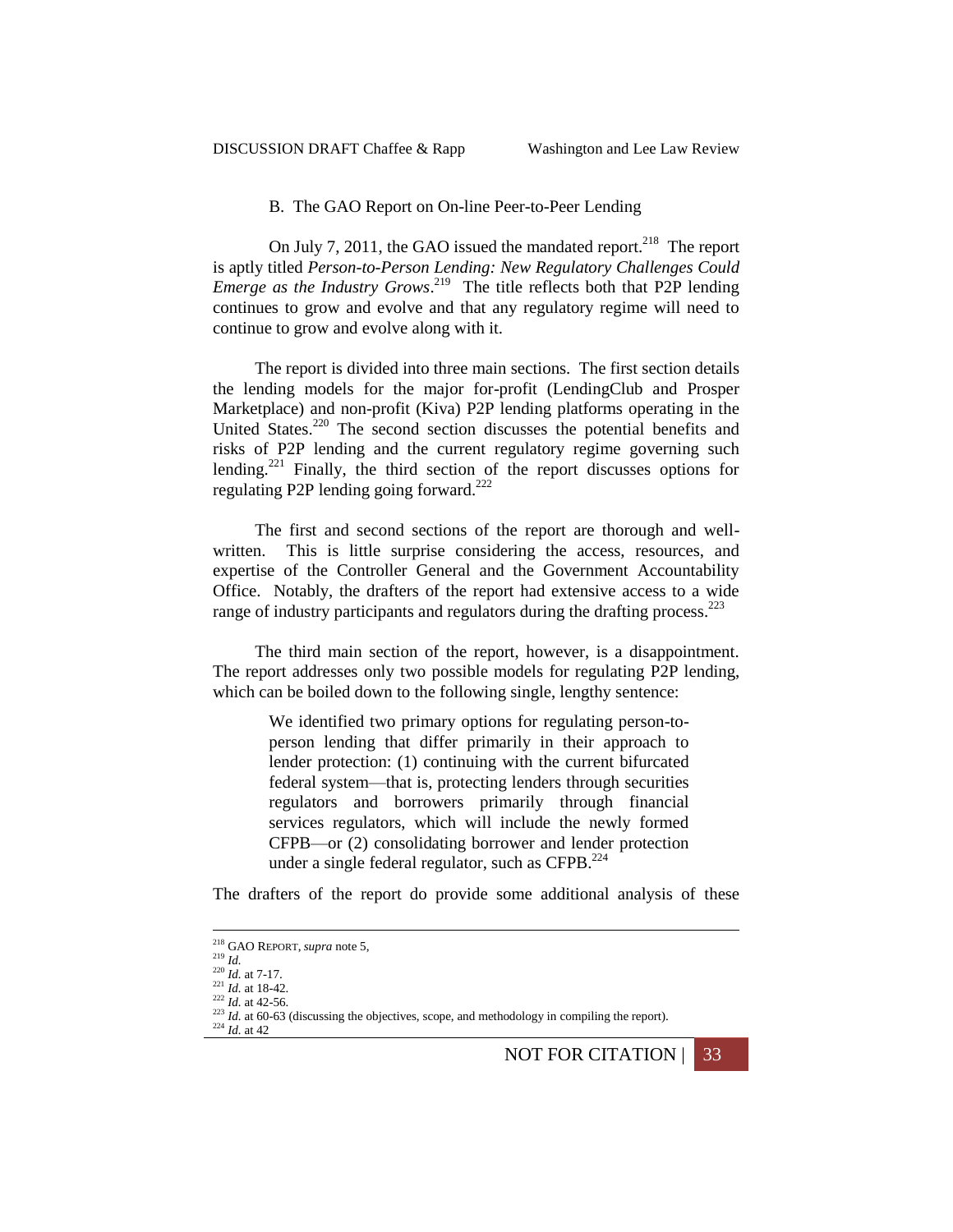models in the remainder of the section, but at an unfortunately high level of abstraction.

This level of abstraction is in a sense unsurprising given the current state of the P2P industry. As the drafters of the report note, "The continuing evolution and growth of person-to-person lending could give rise to new regulatory concerns or challenges, making it difficult to predict what the optimal regulatory structure will be." $225$  Although the drafters could have suggested a variety of radical approaches to regulating P2P lending, they discussed the two models that offer the most flexibility and likely the best use of existing expertise. However, one cannot help but be disappointed that the drafters did not discuss a wider range of regulatory options.

C. Choosing Among a Myriad of Regulatory Options

A myriad of options exist for regulating P2P lending. Some of the more radical options include:

- Allowing the On-line P2P Lending Industry to Self-Regulate
- Creating an Administrative Agency to Specifically Regulate P2P Lending
- Regulating P2P Lending Similar to On-line Gambling
- Developing a Harmonized International System of P2P Lending Regulation
- Creating an International Entity to Regulate P2P Lending<sup>226</sup>

<sup>&</sup>lt;sup>226</sup> One of the authors of this Article has argued extensively for the international harmonization and centralization of securities regulation. *See*, *e.g.*, Eric C. Chaffee, *Contemplating the Endgame: An Evolutionary Model for the Harmonization and Centralization of International Securities Regulation*, 79 U. CIN. L. REV. 587 Eric C. Chaffee, *Finishing the Race to the Bottom: An Argument for Harmonization and Centralization of International Securities Law*, 40 SETON HALL L. REV. 1581 (2010); Eric C. Chaffee, *The Internationalization of Securities Regulation: The United States Government's Role in Regulating the Global Capital Markets*, 5 J. BUS. & TECH. L. 187 (2010); Eric C. Chaffee, *Evolution, Not Revolution, in International Securities Regulation: A Modest Proposal for a Global Securities and Exchange Commission* (forthcoming); Eric C. Chaffee, *A Moment of Opportunity: Reimagining International Securities Regulation in the Shadow of Financial Crisis*, 15 NEXUS 29 (2010). Neither of the authors, however, would argue for the international harmonization and centralization P2P lending regulation at this point. Both authors agree that both the industry and national regulation need to develop further before international coordination could possibly be attempted in any meaningful way.



<sup>225</sup> *Id.* at 54.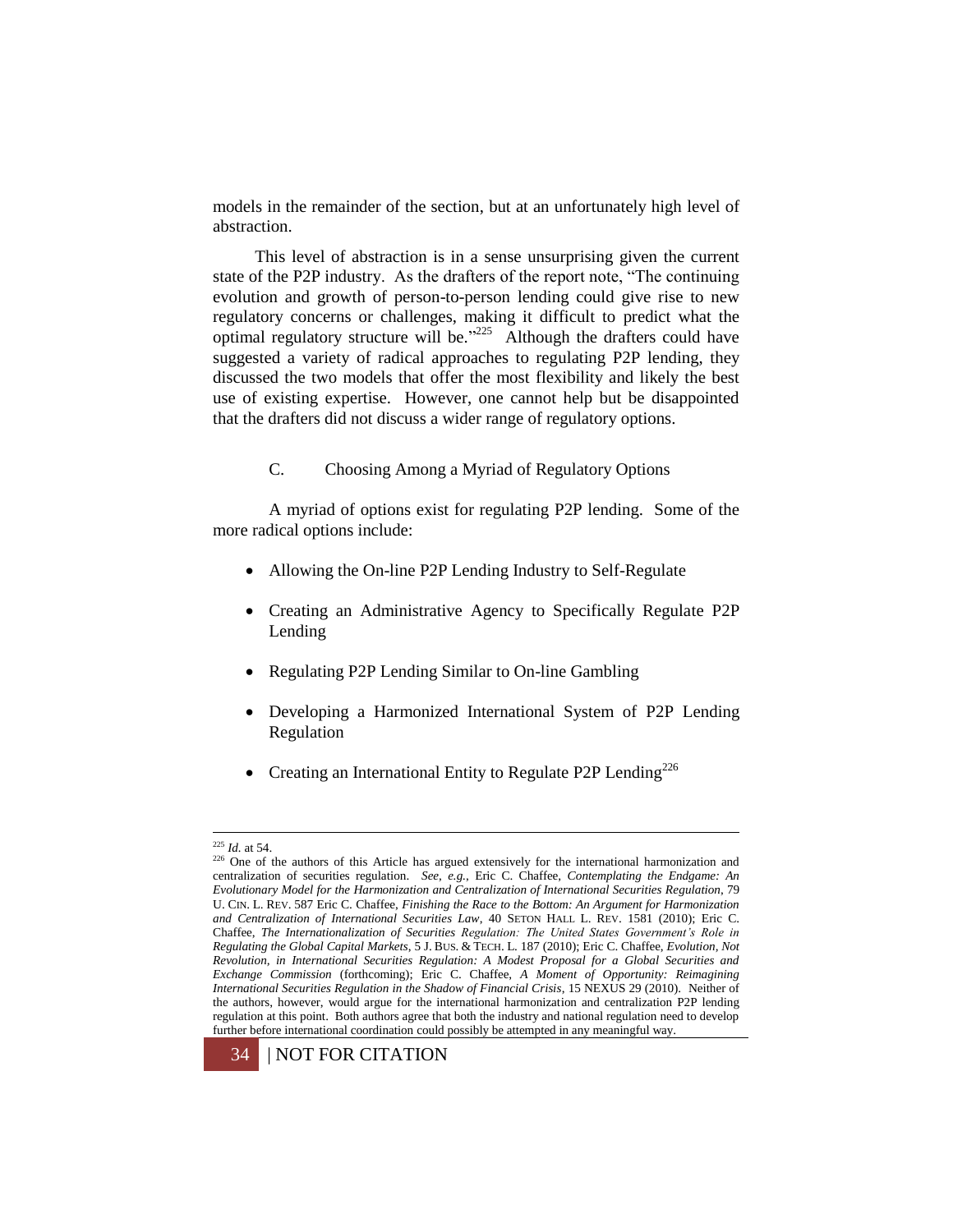All of these options would likely prove too radical for an industry that continues to grow and evolve and for an industry that entails so many diverse models of lending. Instead, the two options identified in the GAO report are the most likely paths forward.

Even among the two choices examined in the GAO report, however, placing P2P lending under the purview of a single regulatory entity, such as the Consumer Financial Protection Bureau, would also be a radical step because it limits the regulatory supervision of the industry, excludes various regulators from using their specific expertise, increases concerns about regulatory capture, and creates concerns about inhibiting the evolution of a growing and changing industry. Prosper Marketplace may have lobbied the House and Senate hard to place P2P lending under the auspices of the Consumer Financial Protection Bureau, $227$  but one has to wonder about its motives. This is especially true because both Prosper Marketplace and LendingClub admit that they are selling "highly risky and speculative" securities.<sup>228</sup> Prosper Marketplace wants all the benefits of selling securities without the robust regulatory protections for investors that come along with it. Frankly, by involving banks and selling securities in its model of P2P lending, Prosper Marketplace opted into supervision by both banking and securities regulators, and it should not be allowed to cry foul because it does not like the model that it chose. Regulation solely by the CFPB is defensible if the only or primary concern with on-line P2P lending is the protection of would-be borrowers from excessive interest rates or the extension of credit that they would be unable to repay. But with on-line P2P lending, an equally important concern is the protection of investors, who purchase securities and sink funds in what are likely risky and dangerous investments. The new CFPB, unlike federal and state securities regulators, lacks a proven track record of protecting and educating individuals purchasing securities.

Verstein and others assert that the emerging on-line P2P industry is being stifled by over regulation, but the industry is continuing to grow. Perhaps, the industry is not growing as fast as it might be, but traditionally, under regulated financial services industries grow quickly until they suffer a

1

NOT FOR CITATION | 35

<sup>&</sup>lt;sup>227</sup> See supra note 207 and accompanying text.

<sup>&</sup>lt;sup>228</sup> See supra notes 108-09 and accompanying text (containing language from Prosper Marketplace's prospectus and LendingClub's prospectus that state that the notes that they sell are "highly risky and speculative").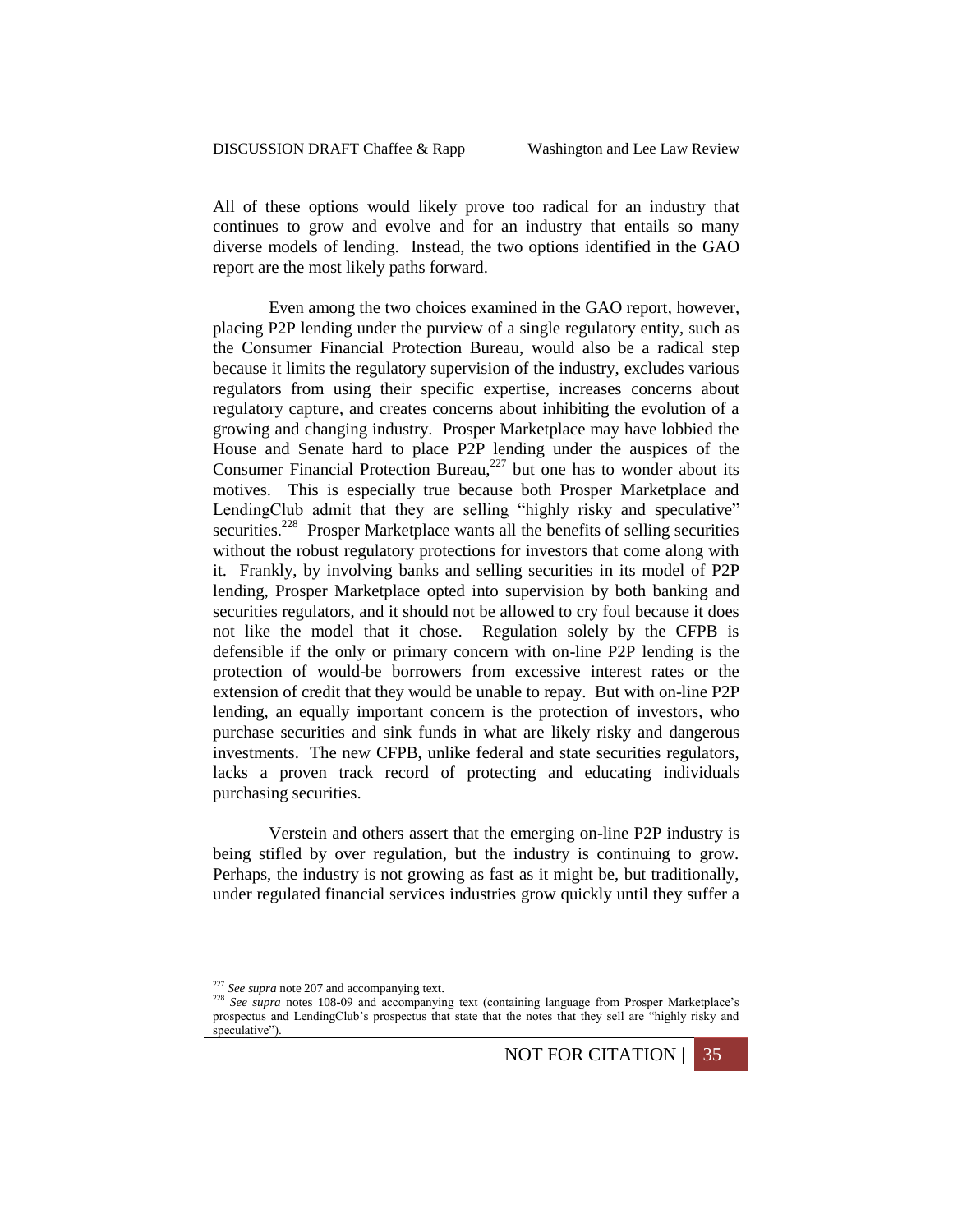dramatic crash. 229

This is not to say that the Consumer Financial Protection Bureau should play no role in the regulation of P2P lending. In a multi-regulator model, the CFPB would obviously be one of the regulators with oversight of the P2P lending industry. In the event that a pure model of on-line P2P lending gains popularity, i.e. one in which platforms connect individual borrowers to individual lenders for a fee without involving a bank, the Consumer Financial Protection Bureau would likely play a very robust role in regulating both borrower and lenders. That type of model, however, is not the one commonly used in P2P lending today, and the issue of a more robust role for the Consumer Financial Protection Bureau is not ripe for consideration.

The ideal approach to regulating on-line P2P lending should be organic and multi-faceted. Multiple regulators should continue to have oversight and use their individual expertise from regulating traditional lending and securities investments to create and adapt regulation to the evolving world of on-line P2P lending. Such an approach will allow the regulatory scheme for P2P lending to grow and evolve along with the industry.

# D. The Path Forward

In the short-term, Congress should adopt a wait-and-see approach to regulating P2P lending. The lending model used by both Prosper and LendingClub is adequately regulated by existing law. Individual borrowers are protected by a thick and robust system of lending regulation, $230$  and individual lenders are protected by a thick and robust system of securities law.<sup>231</sup> Regulatory agencies should be given an opportunity to use their expertise to determine how existing statutes and regulations should be

<sup>229</sup> *See* Eric C. Chaffee, *Standing Under Section 10(b) and Rule 10b-5: The Continued Validity of the Forced Seller Exception to the Purchaser-Seller Requirement*, 11 U. PA. J. BUS. L. 843, 851 (2009) (stating that Congress promulgated the Securities Act and Exchange Act in the wake of the stock market crash of 1929 because state securities statutes were "largely ineffective in preventing fraud"); *see also* Eric C. Chaffee, *Beyond Blue Chip: Issuer Standing to Seek Injunctive Relief Under Section 10(b) and Rule 10b-5 Without the Purchase or Sale of Security*, 36 SETON HALL L. REV. 1135, 1138-1140 (2006) (discussing the rise of federal securities law in the United States in the wake of the stock market crash of 1929). <sup>230</sup> *See supra* notes 118-28 & accompanying text (discussing the some of the federal lending regulations

that are applicable to the model of P2P lending used by Prosper and LendingClub because of their use of a bank in the P2P lending process). <sup>231</sup> *See supra* Parts III.A-B (discussing the applicability of federal and state securities regulation to the

model of P2P lending used by both Prosper and LendingClub).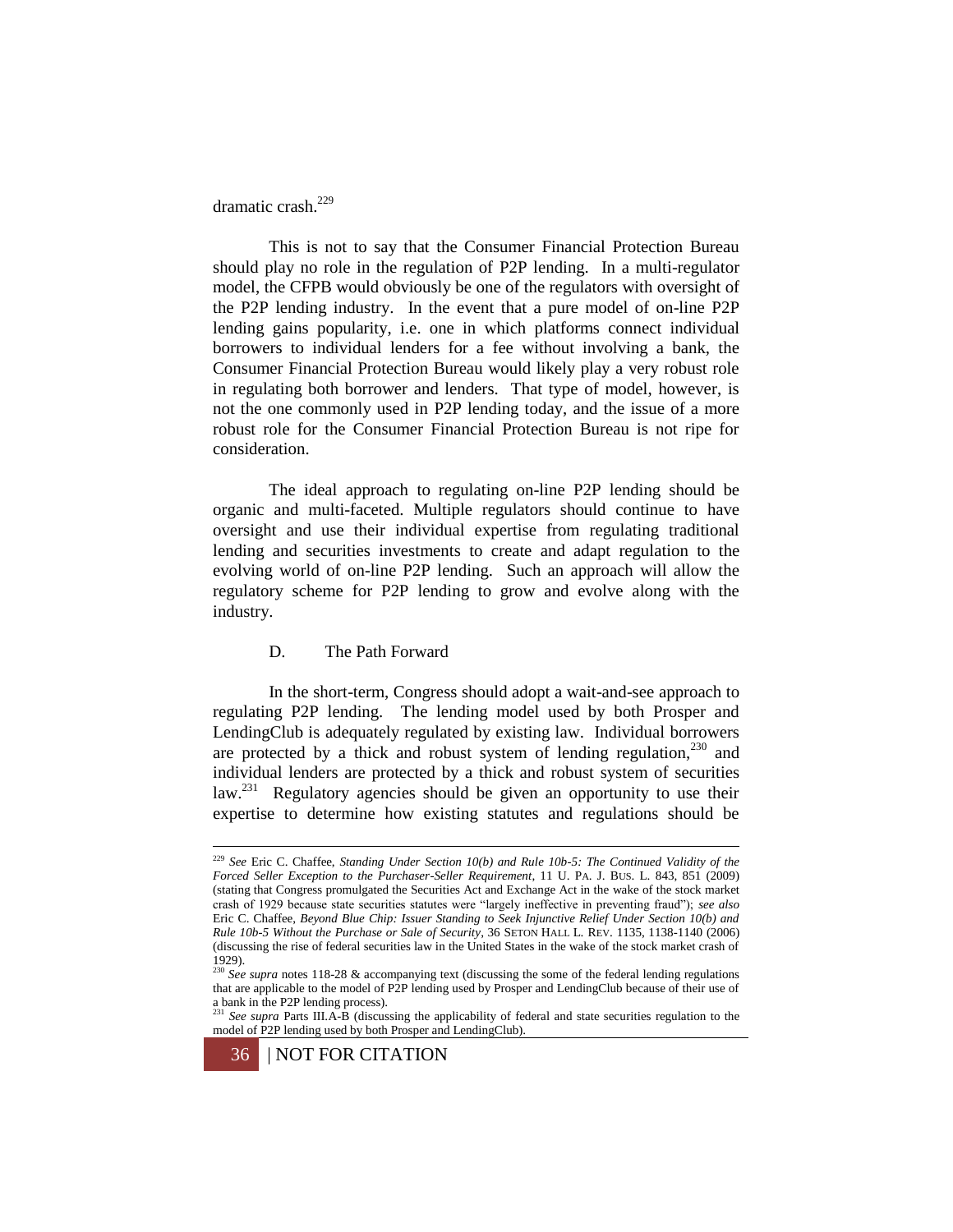1

applied to P2P lending and the opportunity to promulgate new regulations based on their existing statutory mandates.

Assuming that Prosper and LendingClub continue to be the dominate players in the P2P industry and assuming that they continue to use the same model for P2P lending, Congress may need to modify existing statutes to better protect the parties in P2P transactions. With that said, however, P2P lending remains a nascent industry, and if Congress acts too quickly, it may stifle its ability to evolve in healthy and useful ways. In the long-term, the CFPB may be the correct entity to regulate P2P, but it is far too early to decide this issue. Placing P2P within the purview of any agencies, including Consumer Financial Protection Bureau, would be a mistake because flexibility is needed to regulate an industry that continues to morph and reinvent itself.

#### V. CONCLUSION

While section 989F of the Dodd-Frank Act evidences Congress's interest in regulating P2P lending, Congress may take a substantial amount of time to promulgate such regulation. The Dodd-Frank Act mandates a plethora of studies for purposes of potential future regulation, and the study required by section 989F is just one among dozens mandated to be conducted under the  $Act.<sup>232</sup>$ Although the Comptroller General and

<sup>&</sup>lt;sup>232</sup> See, e.g., Dodd-Frank Act § 123, 124 Stat. at 1412 (to be codified at 12 U.S.C. § 5333) (mandating a study of the effects of size and complexity of financial institutions on capital market efficiency and economic growth); id. § 202(f), at 1449 (to be codified at 12 U.S.C. § 5382) (mandating a study of international coordination relating to the bankruptcy process for financial companies); id. § 215, at 1518- 19 (to be codified 12 U.S.C. § 5394) (mandating a study of secured creditor haircuts); id. § 216, at 1519 (to be codified at 12 U.S.C. § 5394) (mandating a study of the bankruptcy process for financial and nonbank financial institutions); id. § 217, at 1519-20 (mandating a study of international coordination relating to the bankruptcy process for nonbank financial institutions); id. § 415, at 1578 (to be codified at 15 U.S.C. § 80b-18c) (mandating a study of the criteria for accredited investor status and eligibility to invest in private funds); id. § 416, at 1579 (to be codified at 15 U.S.C. § 80b-18c) (mandating a study of a self-regulatory organization for private funds); id. § 417 (mandating a study of short selling); id. § 526, at 1591 (to be codified to 15 U.S.C. § 8205) (mandating a study of the nonadmitted insurance market); id. § 603(b)(1), at 1598-99 (to be codified 12 U.S.C. § 1815) (mandating a study of the treatment of credit card banks, industrial loan companies, and certain other companies under the Bank Holding Company Act of 1956); id. § 620, at 1631 (to be codified at 12 U.S.C. § 1851) (mandating a study of bank investment activities); id. § 750, at 1748-49 (to be codified at 7 U.S.C. § 25) (mandating a study on oversight of the carbon markets); id. § 913, at 1824-30 (to be codified at 15 U.S.C. § 78o) (mandating a study regarding the obligations of brokers, dealers, and investment advisers); id. § 914, at 1830 (to be codified at 15 U.S.C. § 80b-11) (mandating a study on enhancing investment adviser examinations); id. § 917, at 1836 (to be codified at 15 U.S.C. § 80b-11) (mandating a study regarding financial literacy among investors); id. § 918, at 1837 (to be codified at 15 U.S.C. § 80b-11) (mandating a study regarding mutual fund advertising); id. § 919A, at 1837-38 (to be codified at 15 U.S.C. § 80b-11) (mandating a study of conflicts of interest within the investment industry); id. § 919B, at 1838-39 (to be codified 15 U.S.C. § 80b-10) (mandating a study on improved investor access to information regarding investment advisers and broker-dealers); id. § 919C, at 1839-40 (to be codified 15 U.S.C. § 80b-10) (mandating a study on financial planners and the use of financial designations); id. § 929Y, at 1871 (to be codified at